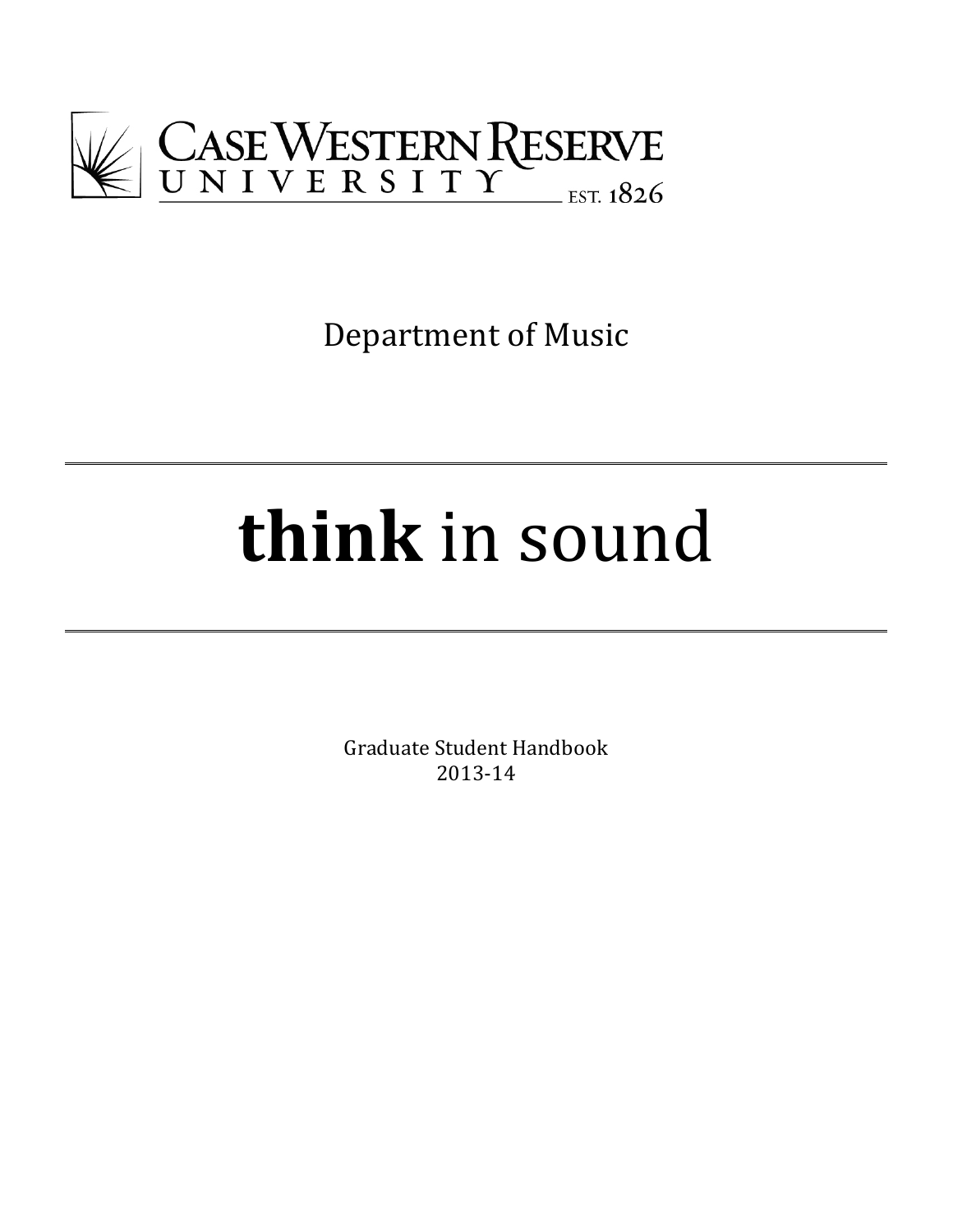# **HANDBOOK CONTENTS**

| The Music Department                                 |           |
|------------------------------------------------------|-----------|
| Facilities                                           | 3         |
| Haydn Hall                                           |           |
| Kulas Music Library                                  |           |
| The Core (Computer Classroom)                        |           |
| Denison Rehearsal Hall                               |           |
| Florence Harkness Memorial Chapel                    |           |
| Harkness Classroom                                   |           |
| Resources                                            | 4         |
| <b>Information and Assistance</b>                    |           |
| Program Advisors                                     |           |
| Office Administration                                |           |
| <b>Website and Message Board</b>                     | 5         |
| Mailboxes, Email, Offices, Supplies, Keys, Access    | 6         |
| Policies                                             | 7         |
| Activities                                           | 8         |
| Performance Opportunities                            |           |
| Lecture/Colloquium Opportunities                     |           |
| Graduate Assistantships                              | $8-9$     |
| <b>Prizes and Awards</b>                             | $10 - 11$ |
| Planned Program of Study                             | 11        |
| <b>Fellowship Courses</b>                            | 11        |
| Degree Requirements                                  | 11        |
| <b>Musicology Examinations</b>                       | 12        |
| <b>Qualifying Exams</b>                              | 13        |
| Degree Programs                                      | 14        |
| M.A. in Music History                                | 14        |
| Master's Thesis (Plan A)                             | 14        |
| Master's Comprehensive (Plan B)                      | 14        |
| PH.D. in Musicology                                  | 15        |
| Historical Performance Practice                      | 16        |
| M.A. in Historical Performance Practice              | 16        |
| D.M.A. in Historical Performance Practice            | 18        |
| PH.D. in Musicology with Emphasis on HPP             | 20        |
| <b>Music Education Degrees</b>                       | 25-44     |
| M.A. for Licensure in Music Education                |           |
| M.A. in Music Education                              |           |
| PH.D. in Music Education                             |           |
| Performances, Scholarly Activities, and Outside Work | 45        |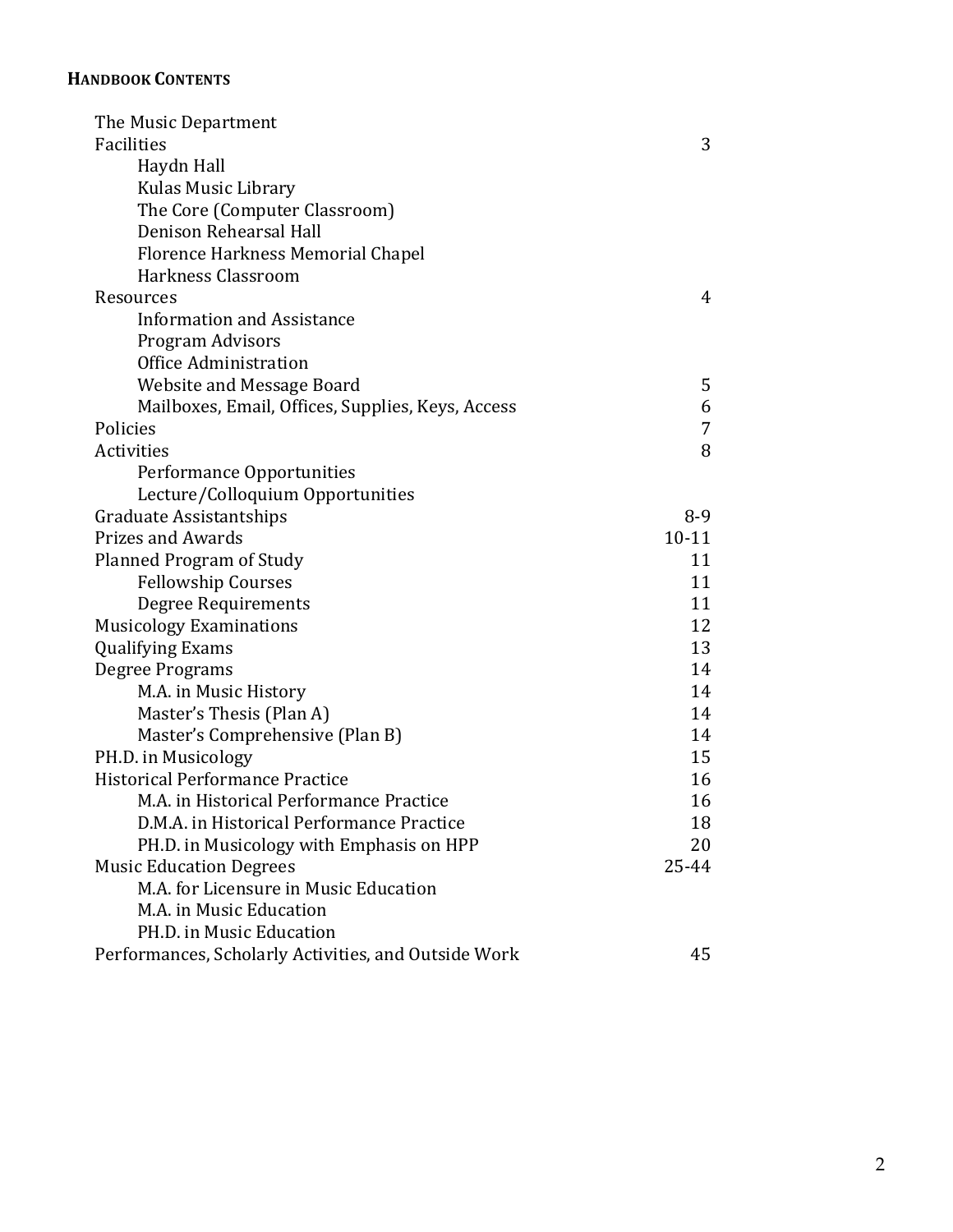#### **THE MUSIC DEPARTMENT FACILITIES**

# **Haydn Hall**

Haydn Hall, which houses the Music Department offices, classrooms, and the Kulas Music Library, is located in the heart of the Mather Quad on the CWRU campus. Originally a combination of a dormitory and classrooms, this building served as the only student center on campus. It was given to the college by Flora Stone Mather, and named in honor of Hiram Collins Haydn, fifth president of Western Reserve University, pastor of the Old Stone Church, and the individual most active in convincing Western Reserve College to move to Cleveland. Charles F. Schweinfurth, the premier residential architect of Euclid Avenue ("Millionaires' Row") mansions, who also rebuilt the interior of the Old Stone Church in 1884 and designed Trinity Cathedral, designed Haydn Hall.

## **Kulas Music Library**

The Kulas Music Library is a satellite library of Kelvin Smith Library. It houses CWRU's library collections in the area of music and contains 45,000 items, including music scores, books on music, sound recordings, video recordings, microforms and music periodicals. The library also contains a listening room for using the sound recording and video collections. Any CWRU faculty member, student or staff member with a valid university ID or CIM conservatory level faculty member, student or staff member with a valid CIM ID may borrow from the library. Books and scores circulate. Sound and video recordings must be used in the library. The library also provides access to an everincreasing number of electronic resources in support of music scholarship, including streaming audio, online books and journals, and databases.

# **The Core**

The Core is a Macintosh computer classroom and lab which provides computers and software, as well as video and digital cameras and microphones for checkout, one-on-one tutorial time, classes, and a meeting space. For more information and scheduling visit: http://music.case.edu/core/

## **Denison/Wade Rehearsal Facility**

The Denison/Wade Rehearsal Facility is located on  $115<sup>th</sup>$  street across from the stadium and is used primarily for ensemble rehearsals. This facility houses several Wenger practice rooms, one of which is a "virtual reality" acoustic room, a percussion studio, and a music library. Classrooms include the Wade Rehearsal Room, Denison Rehearsal Hall, and Chamber Room. Denison also has storage lockers available on a first come-first served basis.

## **Florence Harkness Memorial Chapel**

Harkness Chapel was built to honor Florence Harkness Severance, the only daughter of Stephen Harkness and his second wife, Anna M. Richardson Harkness. Harkness made his fortune in whisky and banking, and increased it by joining his friend John D. Rockefeller to form the Standard Oil Company. In 1870, when the company became a corporation, Harkness was the second-largest shareholder. His friend Louis Severance (father by his first marriage to John Long Severance, builder of Cleveland's Severance Hall) was also an important stockholder. The building, featuring antique oak, Georgia pine woodwork, and Tiffany windows, serves as the main performance space for the Department. Students may arrange to use the Chapel for rehearsals or performances; this can be coordinated through the Department Office.

## **Harkness Chapel Classroom**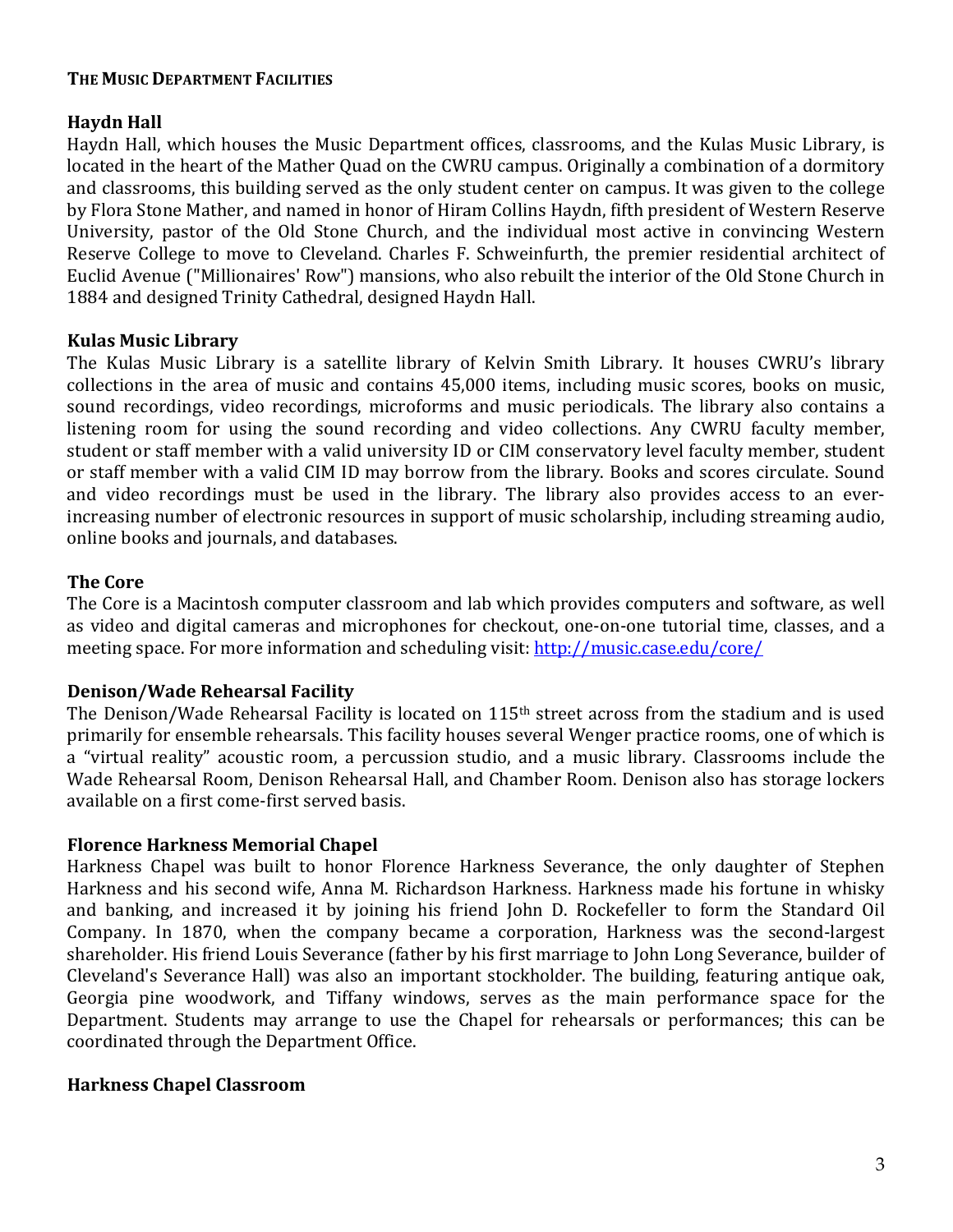Harkness Chapel Classroom is the Department's largest classroom. This room has a capacity of approximately 45 and is used mostly for academic lectures. This space also serves as a backstage area during performances in the Chapel.

# **RESOURCES**

# **Information and Assistance**

The School of Graduate Studies (SGS) oversees programs in the humanities and social sciences, biological and physical sciences, engineering, and selected professional fields. The SGS office is located in the 2nd floor of Tomlinson Hall, and office hours are  $8:30$  a.m. to 5 p.m., Monday through Friday. The SGS maintains a career center and is a good source of information regarding fellowships, grants, and other funding opportunities.

Additionally, the School of Graduate Studies publishes a handbook annually that contains important information for all graduate students, including academic policies, specific University deadlines, graduation requirements, and many other topics. It is advisable that you download the handbook and be familiar with the information contained therein as you will be held responsible for the contents. The handbook as well as other information can be obtained on the SGS website at:

# http://gradstudies.case.edu/

The Office of International Student Services, located in 143 Tomlinson, provides special assistance and services for international students. The office provides advice regarding academic concerns as well as immigration issues and other practical matters, and sponsors a range of special events.

University Counseling Services, a division of Student Affairs, is located in Sears 220, and is open from 8:30 a.m. through 4:30 p.m. Monday through Friday. All enrolled graduate students are eligible to receive services. Walk-in hours are Monday-Friday, 3:00-4:30 at the Sears location. Emergency assistance is available 24/7 at 844-8892.

University Health Services provides healthcare for students, and is located at 2145 Adelbert Road.

# **Program Advisors**

Information about academic matters is available through the Coordinator of Graduate Studies of your program and/or through your advisor. You should meet regularly with either the CGS or your advisor for advisement regarding course work and thesis, and/or dissertation topics. During the formal advisement periods that take place in October and April you are responsible for scheduling an appointment with the CGS in order to receive clearance to register for the following semester. The CGS will also assist you in scheduling exams and will oversee your planned program of study.

# **Office Administration**

Jennifer Harmon, Department Assistant

- Scheduling
	- o Maintains Dept. Chair Calendar
	- o HPP Auditions and Graduate Orientation
- Maintains Events Calendar & Details
	- o Scheduling Recitals/Concerts, Lectures, Off-site Events
- Facilities
	- $\circ$  Classrooms (both in-house & off-site)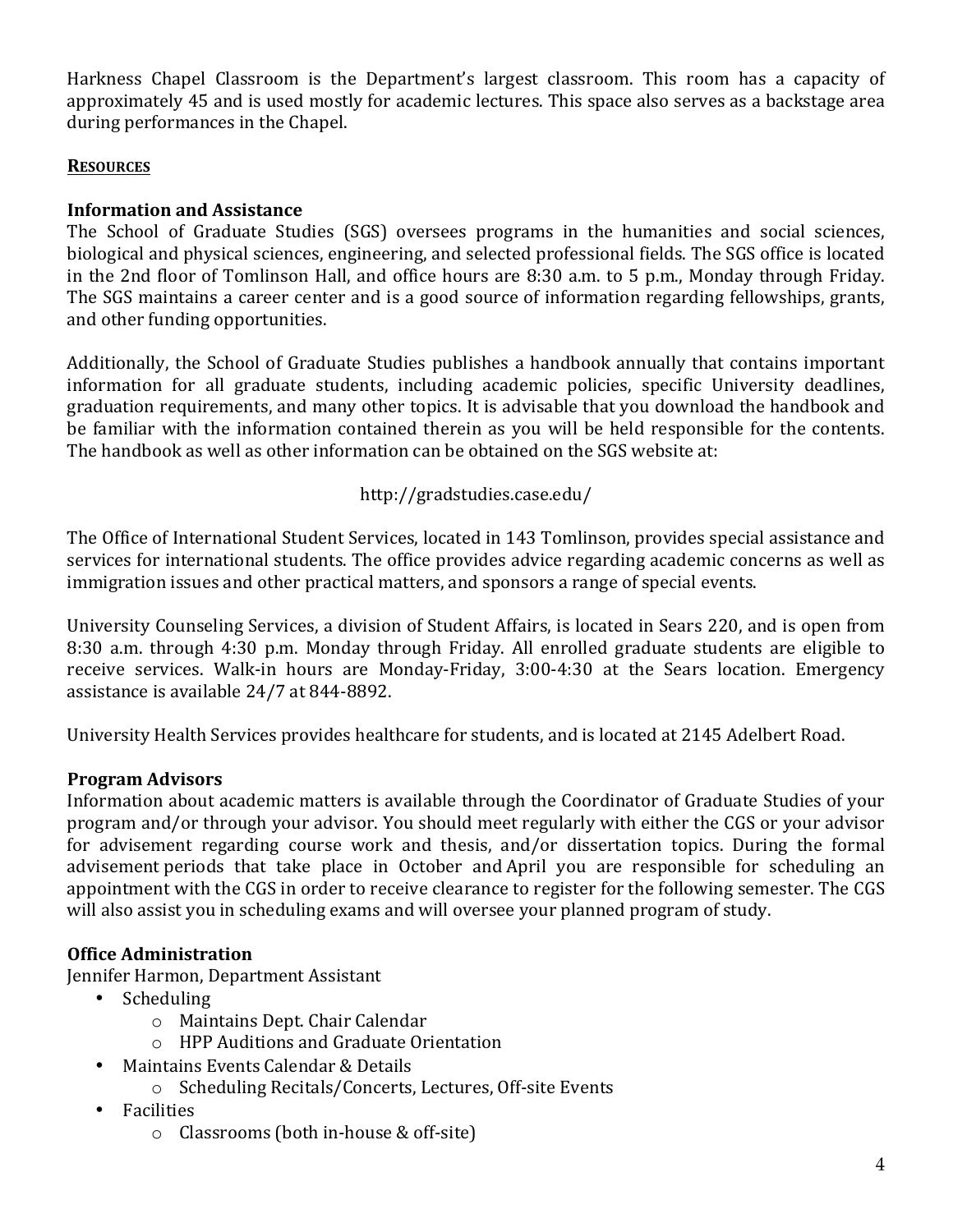- o Harkness Chapel
- $\circ$  Haydn Hall
- o Denison Wade Rehearsal Facility
- $\circ$  After Hours Requests
- o Piano Tuning/Repair
- Office Supplies & Equipment
	- o Ordering
	- o Service for Copiers
	- o Key Requests
	- o Haydn Hall Lockers
- General Administrative
	- o Maintains all Student File Records
	- o Maintains UG/Grad Students & Faculty/Lecturer/Staff Rosters (Filemaker)
	- o Controls Performance Program Archives
	- o Sells Cleveland Orchestra Tickets
	- $\circ$  Use of DCard (for Department supported lunches, etc.)
- Classes
	- o SIS Data Entry
	- o Coordinates Student Advising
	- o Independent Study Agreement
	- $\circ$  Releases MUAP Permits (as of Fall 2010)

Sarah Bailey, IT Coordinator, Music Department

- Tech purchases/Mediavision orders advising
- Software support
- Hardware support/repair
- Lab learning sessions (prescheduled and approved only)
- TEC Classroom support
- Website updates

Laura Stauffer, Department Administrator

- Graduate Student Payroll and MOA's
- Graduate application process
- All reimbursements
- Purchase Orders
- Independent Contractors

# **Department Website and Message Boards**

The Department website (http://music.case.edu) includes information regarding programs of study, ensembles, faculty/staff, facilities, and the calendar of events. The website also includes links most required forms, including lecture-recital proposals. Many important announcements are communicated through the Student Message Board. To subscribe to this thread please visit http://music.case.edu (use your CWRU email address).

## **Student Mailboxes**

Each graduate music student is assigned a mailbox in room 216 of Haydn Hall on the second floor of the building. Graduate teaching or research assistants will receive periodic email regarding the pick up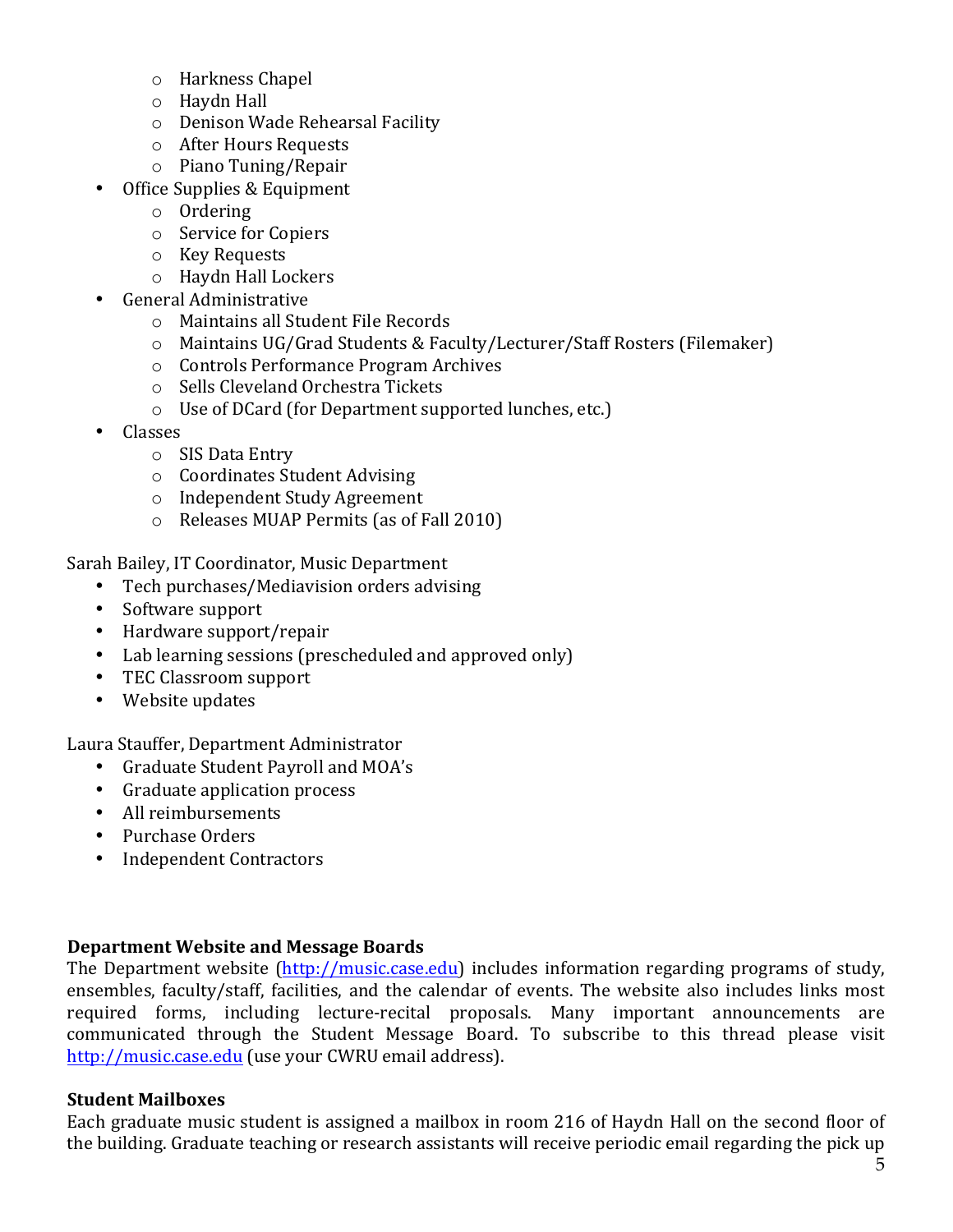of more sensitive communications and grades. Please check your mailboxes regularly for departmental announcements and other messages.

# **Email**

When you have registered and are assigned an ID number, you will automatically receive a University email/networking account. Email is widely used by the Department and the University for important communications, and should be checked regularly. The Department will communicate via your CWRU email address only. If you use another account for email, set up your CWRU account to forward all messages. You are responsible for all information sent from the Department; failure to set up your CWRU account does not excuse you from this responsibility.

# **Contact Information**

Should your contact information change, please notify the Department Office as soon as possible by using the "Please let us know" link at http://music.case.edu/current/. It is important that the Department has the correct contact information on file for each student in case of an emergency.

# **Offices**

Graduate student offices are assigned on an as-needed basis. Doctoral students with teaching assignments have first consideration. When a student is assigned departmental office space it is with the understanding that this space is to be used for University business including required duties and studying, etc. As such, your space should be treated as professional space and kept in that the space can be cleaned. Access to office space is a privilege. Non-compliance with departmental requests to clear your space for cleaning or failure to keep this space in an acceptable condition (free of excessive trash, discarded food items, etc.) will result in the loss of your office privileges.

## **Photocopies and Office Supplies**

Printers are available in each of the graduate offices, and a photocopier is available in Haydn Hall Room 216. TAs will be supplied an individual copier code to facilitate official work for class. If you require office supplies to fulfill your TA responsibilities, please make the proper arrangements with the faculty member supervising your work. The Department encourages scanning materials as much as possible (no charges applied). Graduate students are provided a general password to access the scanning feature of the copier, which sends PDF documents to their CWRU email. Copy guidelines and charges are posted in Haydn Hall 216.

## **Keys**

Students using office space or teaching a course will need to obtain keys. Students should first obtain an ID card from CWRU Access Services (basement of Crawford Hall). Once you have your ID, you can arrange for your keys through the Music Department. You will be asked to fill out a key request form and provide a key deposit of \$50. This fee covers up to  $(3)$  keys. This deposit will be refunded when you return the key(s) to Access Services. Their office will provide you with a receipt, which should be given to the Music Office, along with your current contact information, so that your deposit can be returned.

## **After-Hours Building Access**

All music majors are given after-hours card access to Haydn Hall and Denison/Wade. If your Student ID does not work, please complete the After-Hours Access Request Form at http://music.case.edu/current/24hraccess.php.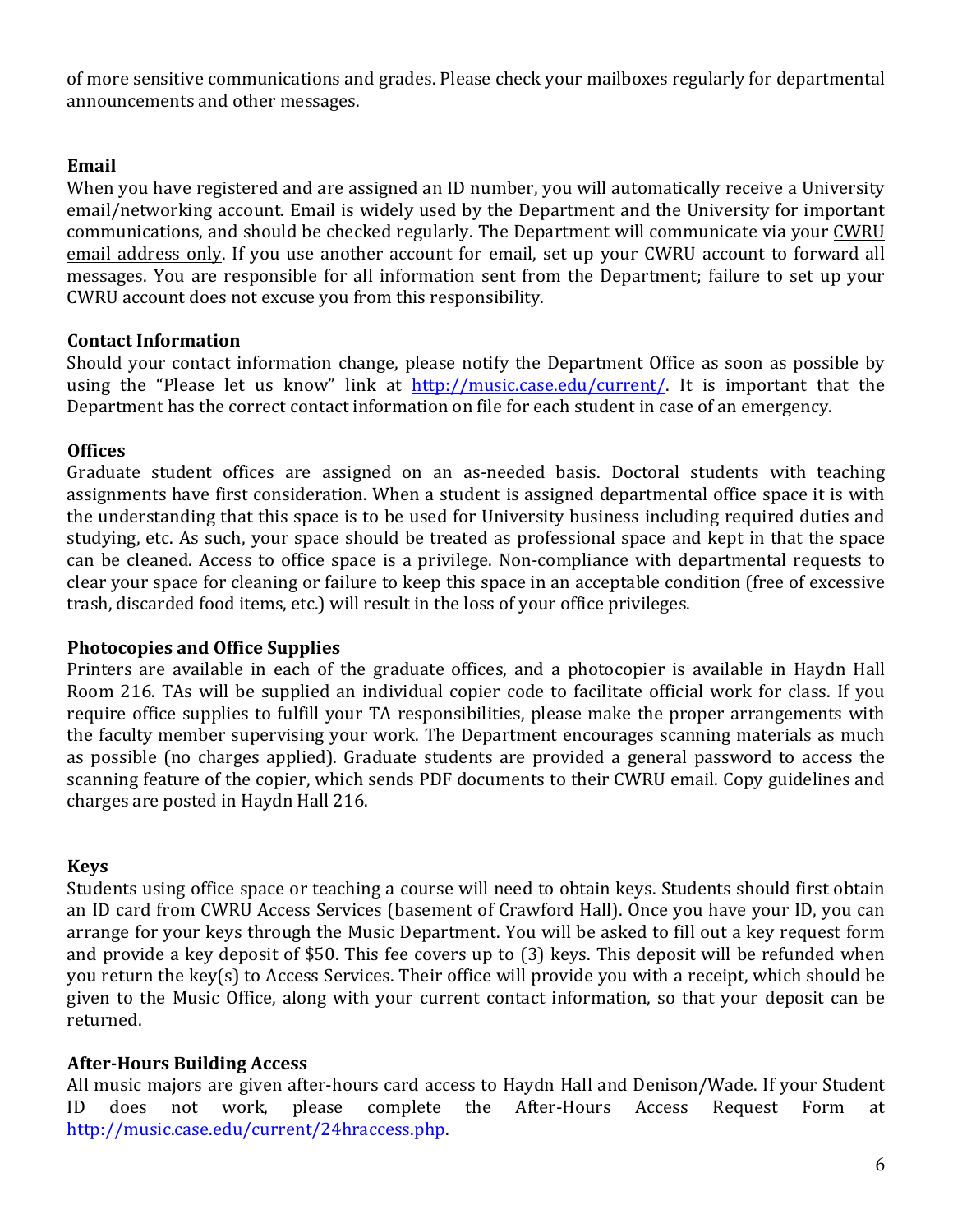Note: According to the Department policy, **you may not lend your key or ID to another student, or borrow** another student's key/ID for any reason. If the Department receives a report of any student misusing his/her access privileges, the student will be given one written warning via email. If the reports continue, key/access privileges will be revoked. Also, final transcripts may be withheld if keys are not returned before a student graduates. Lost keys must be reported to Access Services immediately.

# **Practice Rooms**

Practice rooms are located on the second floor of Haydn Hall and in Denison/Wade. Please be sure to review the Practice Rooms Guidelines posted on each door. If you discover a problem with one of the pianos, please visit the music office so a technician can be contacted.

## **Lockers**

There are a limited number of lockers in Haydn Hall available on a first come, first-served basis; if you would like to have a locker please see the Department Assistant. Instrument lockers are available in the Denison Wade Rehearsal Facility that you may sign up for during any of the ensemble rehearsals, or by contacting Dr. Ciepluch (gxc6@case.edu) or Dr. Horvath (kah24@case.edu). Please note that personal belongings, including instruments and laptops, are not covered by CWRU insurance in case of loss or damage.

# **University-owned Instruments**

Any CWRU student enrolled in a class or ensemble that requires the use of a secondary instrument, or is assigned to a specialized instrument, is eligible to loan a school instrument. Dr. Ciepluch (gxc6@case.edu) issues wind instruments, Dr. Horvath (kah24@case.edu), string instruments, and Julie Andrijeski (jxa4@case.edu) Baroque or period instruments.

It is expected that the student who signs for the musical instrument will be the only user of the instrument. All parts of the instrument outfit (instrument, case, accessories, etc.) should be returned in the best possible condition (normal wear and tear is to be expected) by the date specified. If the instrument is lost or stolen the student will bear total financial responsibility of replacing the instrument and accessories. Such loss may be covered by homeowner's insurance. Be sure to notify your insurance company when you are loaned an instrument. Failure to return the instrument by the due date can result in the withholding of grades, blocking of registration, and the cost of a replacement instrument being billed to your student account.

## **POLICIES**

# **Registration Procedures for CIM lessons.**

All CWRU students are to obtain all permit releases in two stages: first meeting with your CWRU Academic Advisor; second, meeting with the CWRU Department Assistant (Haydn 201). The CWRU Music Department Assistant releases permits (by appointment) for Applied Lessons. The CIM Registrar releases permits for all CIM classes (permits for these courses can be requested through SIS or by visiting the CIM Registrar).

Note: Students must notify the CIM Registrar if they drop/withdraw from a CIM class, and/or the CWRU music office if they drop an applied lesson.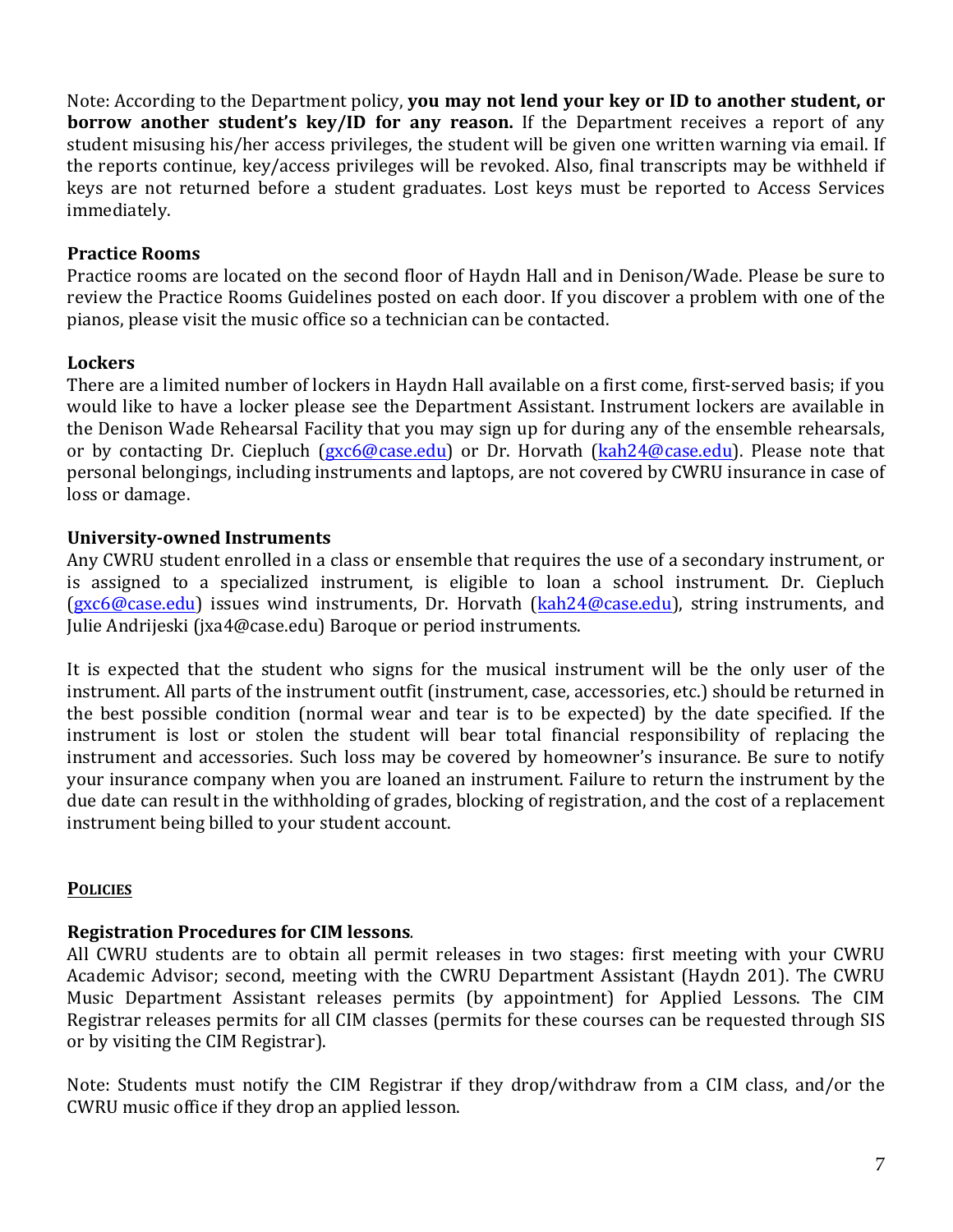# **Independent Study Courses**

Students who wish to take an Independent Study Course should first consult and receive approval from the supervising faculty member. The completed *Independent Study Agreement*, which is available on the Music Department website, should then be signed by your advisor or Coordinator of Graduate Studies and turned into the Music Office.

## **Theses, Dissertations, and Graduation**

Students are responsible for completing all required forms and meeting deadlines. Please visit the CWRU Graduate Division at http://www.case.edu/gradstudies for a graduation overview packet.

# **ACTIVITIES**

# **Performance Opportunities**

The Department of Music graduate students are welcome to participate in performance groups. Information about our many ensembles may be found on the Department website; additional informational is available through the Department Office.

# **Lecture/Colloquium Opportunities**

The Department's lecture series is the Colloquia Series which takes place on Fridays at 4:00 p.m. in Harkness Chapel Classroom. All graduate students in residence are expected to attend. PhD students are given the opportunity to present during this series; students interested in presenting should contact the coordinators. An events list is available at the Department website.

## **GRADUATE ASSISTANTSHIPS**

If you are receiving financial assistance, assignments will be made by the recommendation of the Department Chair or faculty representative from each program. Assignments include. Teaching. Research, or Graduate Assistantship.

## **Teaching and Research Assistantships**

All new graduate students who have or will have instructional responsibilities must enroll in the noncredit course UNIV 400 (Professional Development for Graduate Teaching Assistants), or, if applicable, UNIV 400 (B), which is designed for international graduate students. This required course consists of seminars, led primarily by faculty, that focus on effective professional communication skills and that provide teaching assistants with opportunities to discuss and reflect upon their instructional roles. New graduate students with TA responsibilities are also expected to attend the campus-wide TA orientation in August, and to be aware of the policies and guidelines presented in the University's TA Manual, which is available on line at

http://studentaffairs.case.edu/education/tatraining/documents.html.

If at any time you have difficulty fulfilling your responsibilities as a TA you must contact the Department Chair. Also, you must consult with your advisor, the Department Chair, and Laura Stauffer prior to altering the number of credits for which you are registered in a given semester, as your financial aid and/or teaching assignment may be affected by the change. Assignments are made after careful consideration, and must be fulfilled unless a formal justification can be provided.

In the Music Department, TA/RA responsibilities typically fall into one of several categories: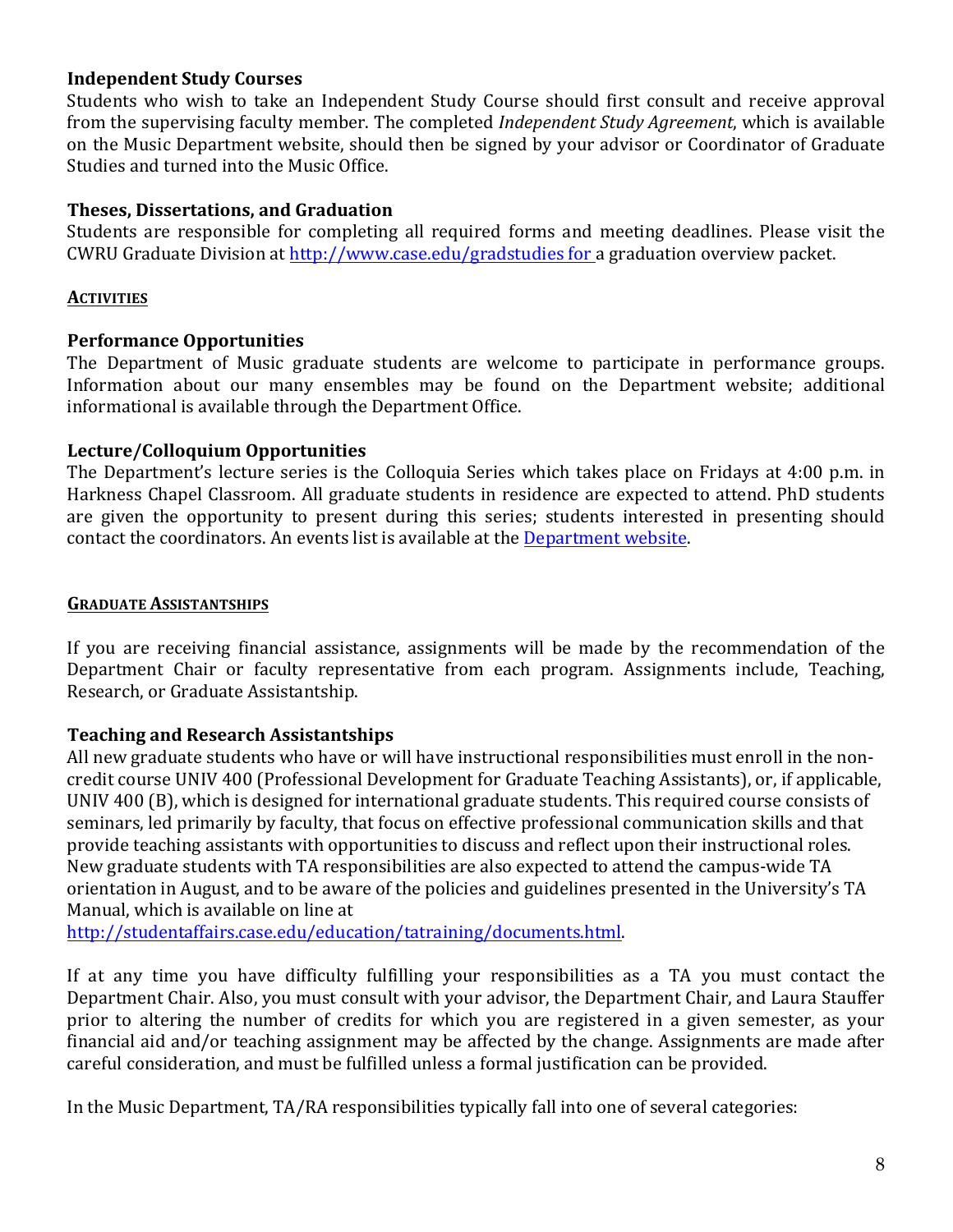**Grader/Reader.** Graders work closely with a professor, either individually or with other graders, to evaluate homework, quizzes and examinations. Although formal structured contact with students may be minimal, graders meet informally with students who may have questions about grades. Maintaining consistent grading procedures within the course is imperative.

**Instructor TA.** An Instructor TA works under the supervision of a faculty member but holds the major responsibility for a class section. This responsibility may include setting the syllabus, choosing texts, and determining final grades for each student. Working with supervising faculty, Instructor TA's determine the content of each class session, teach these sessions, evaluate all student work and encourage communication through individual conferences with their students. If you are assigned primary teaching responsibility for a course, you must be appointed as an Instructor of Record. Please see the Department Office Assistant to expedite this process.

**Assistant Conductor TA.** A Graduate Assistant who serves in the capacity of an assistant to one of the CWRU Music Department ensemble conductors. This individual will have responsibility for such things as setting up a rehearsal, leading the rehearsal, filing music, score study, running sectionals as needed, taking attendance, and other duties that facilitate the running of effective and efficient rehearsals.

**Section Leader.** Section TA's lead class sessions that provide opportunities for students to ask questions about lectures or homework or to review for tests. Section leaders may have prepared lesson plans for these sessions, but usually the discussion centers on student-generated questions. As a result, TA's must be ready for any question; usually dealing with material the students have difficulty understanding.

**Tutor.** Tutors generally work with students on a one-to-one basis. During regular office hours and extra help sessions, these TA's are sought for their expertise in the subject matter. Their true value, however, lies in encouraging students to explore approaches to solving problems rather than answering questions directly.

# **Research Assistants**

Research Assistantships in the Music Department take a variety of forms: RAs may assist faculty with specific research projects; they can provide administrative support and/or assistance with department ensembles such as Collegium, Baroque Orchestra, and Early Music Singers; RAs might work in one of several archives or facilities outside the department, which in the past has included the Cleveland Orchestra Archives (in Severance Hall), the Rock and Roll Hall of Fame and Museum, and the Rock Hall Library & Archives (on the campus of Cuyahoga Community College). If you have questions about available assistantships you should consult the Coordinator of Graduate Studies.

## **Department Regulations Regarding Graduate Assistantships**

Your appointment as a Graduate Assistant is based on our review of your qualifications and on the needs of the Department. The amount of your award, the duties of your Assistantship, and the number of hours required (which is directly related to the amount of your financial aid) will be conveyed to you by the Department. Financial aid is divided into two categories: 1) tuition waiver and 2) monetary stipend (usually in addition to tuition waiver). Both are considered Assistantships and require varying levels of service to the Department. If you are granted a tuition waiver, it is your responsibility to know how many tuition hours are granted. It is imperative that you register for the hours that are awarded. You must obtain permission from your advisor, the Department Chair, and Laura Stauffer if you wish to register for a different number of credit hours. If you receive a stipend, YOU MUST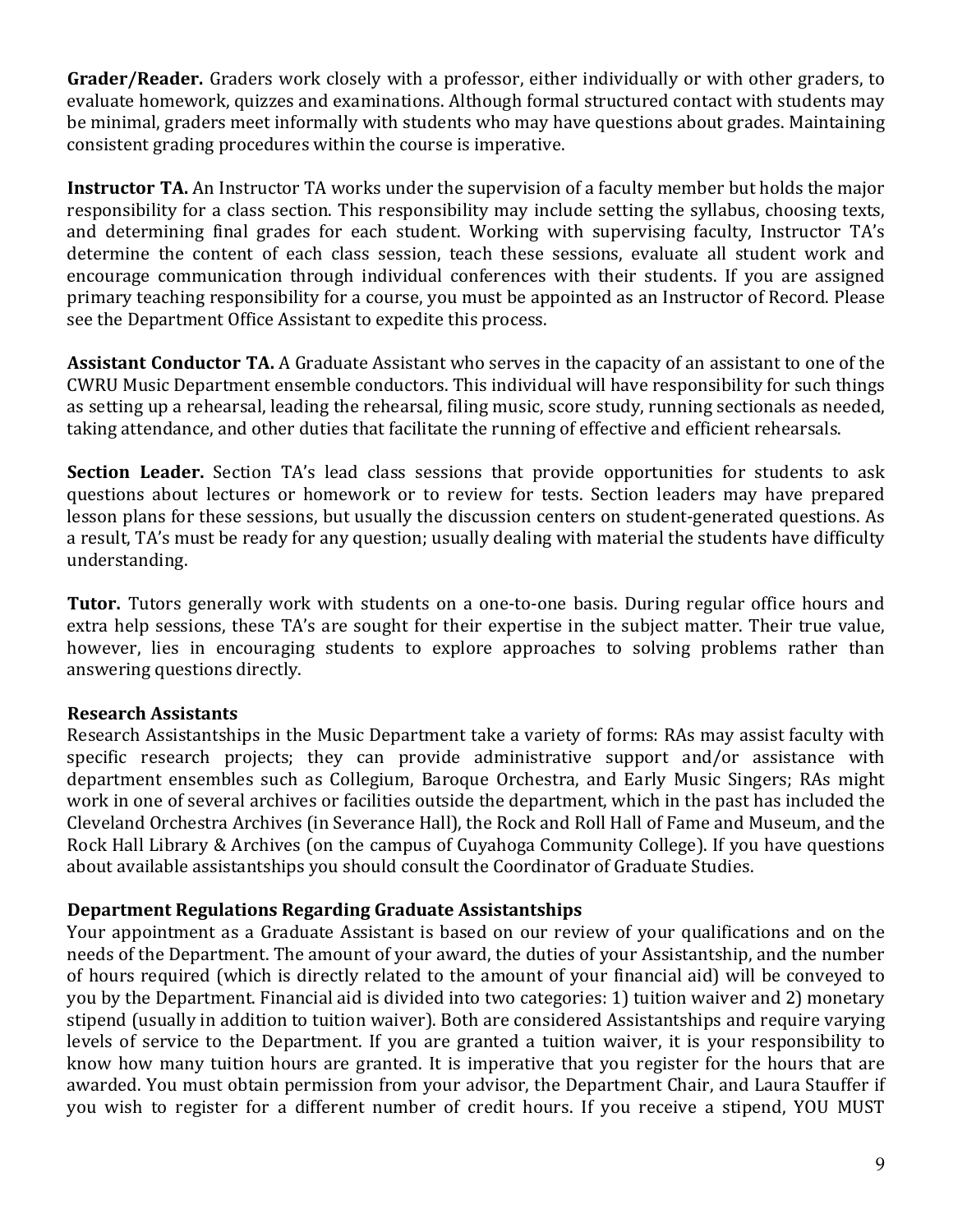complete the FAFSA on-line at the time you are recommended for the award. This is a necessary final step before you receive the award.

Graduate awards are conditional and require that you maintain good standing in the Graduate School and Music Department. If you fail to register before the last day of the late registration period for the session in which your award is valid, you will incur any late fess. Your appointment does not exempt you from adherence to the Graduate School and departmental degree requirements for research and/or teaching experience.

Continued financial assistance is based on your performance in three areas:

- 1. Satisfactory and timely completion of service expectations, including turning in your service logs on time as per the required deadlines, and completing the hours required within each semester time frame.
- 2. Meeting high academic expectations, including successful completion of coursework with no grade lower than a B. ( The School of Graduate Studies REQUIRES a cumulative GPA of 3.0 to qualify for graduation  $\overline{a}$
- 3. Meeting a high level of professionalism with faculty, staff, and students, in and out of coursework.

If performance in any one of these three areas is deemed unsatisfactory, you will be given a warning. If at that point correction is not made, you face withdrawal of financial aid and the eventual possibility of probation, suspension and ultimately expulsion from the program.

The following information, from the CWRU Faculty Handbook, also applies to graduate students involved in teaching and assistance in teaching:

1. Outside activities may not interfere through conflict of interest or otherwise with a faculty member's commitments to the University.

2. Each faculty member and graduate assistant shall keep his or her department chair or dean informed of the nature and extent of his or her participation in travel and events outside the department. 

3. All outside activities that represent potential conflicts with normal university duties require advance approval by the department chair or dean.

## **PRIZES AND AWARDS**

The Department of Music awards the annual **Heinrich Award for** Outstanding Academic Achievement by a Graduate Student in musicology. The prize includes a stipend, which varies slightly from year to year. The faculty in musicology chooses the awardee in the spring semester of each academic year.

## **Graduate Research Grants**

Available through the Baker-Nord Center to help defray the expenses of dissertation-level research: http://artsci.case.edu/bakernord/doku.php?id=graduate\_research\_grants.

# **Pancoast Fellowships**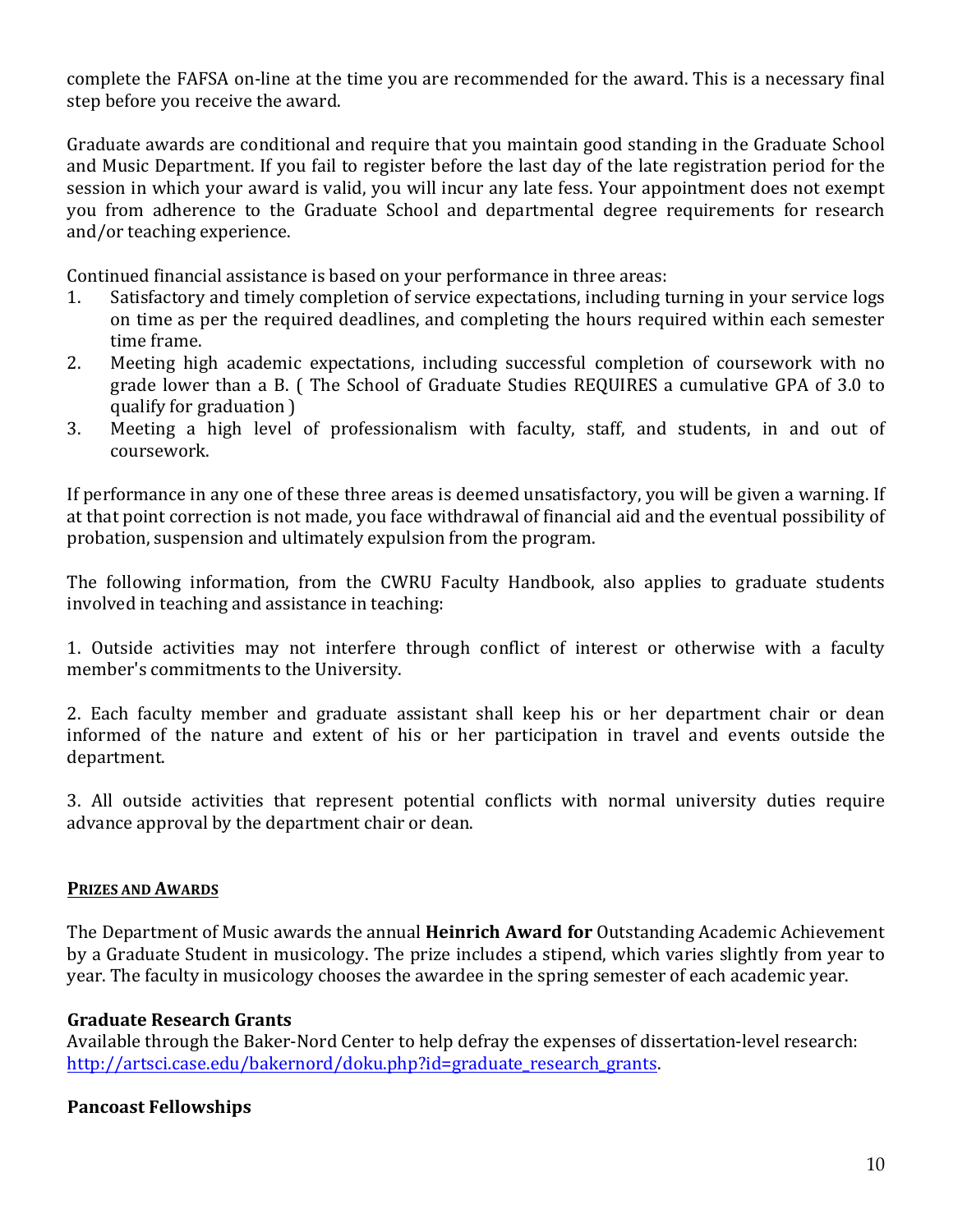Available through Undergraduate Studies for women graduate students to fund travel, and study abroad: http://www.case.edu/provost/ugstudies/scholarships/S-pancoast.htm.

# Graduate Dean's Awards for Instructional Excellence

Available to graduate student instructors who demonstrate outstanding achievement in teaching. These awards present academic departments with an annual opportunity to honor graduate students who have shown exceptional skill and dedication in their work. All graduate students who assist with a course, a lab, or a recitation, or who assist with grading or tutoring are eligible for the award, but candidates for nomination must have completed, or be currently enrolled in, the non-credit course UNIV 400, which is a course required of graduate students who provide instruction for undergraduate courses.

# **Research and travel money**

A limited amount of funding is available through the Music Department. Students who are delivering papers at professional meetings and graduate student symposia are normally given priority. Additional funding may be available through Graduate Studies: http://gradstudies.case.edu/new/awards.html. Requests should be submitted in writing via email to the Music Department Chair, copying Laura Stauffer (Ils3@case.edu).

Note: Information on **student loans and work study programs** is available from the Office of University Financial Aid, Yost Hall, Room 435, CWRU Western Reserve University, Cleveland, Ohio 44106-7049, phone: 216-368-5054.

## **PLANNED PROGRAM OF STUDY**

All students enrolled in the School of Graduate Studies must have on file a Planned Program of Study on file. This document, which must be certified by the Coordinator of Graduate Studies, should list all coursework required for the student's degree program. At the latest, this form must be completed and submitted to Graduate Studies **by the end of the second semester of study.** This form should only include coursework hours, not research courses (level 651, 701). Only include courses that are required for graduation. It will be assumed that the courses listed on the form will have a passing grade. Information may be found at: http://www.case.edu/gradstudies.

## **FELLOWSHIP COURSES**

Through the School of Graduate Studies Fellowship Tuition program, graduate students are eligible to take courses beyond their degree requirements with no tuition cost. Students may take up to  $(8)$ courses, including language courses. Visit: http://www.case.edu/gradstudies.

## **DEGREE REQUIREMENTS**

Complete information regarding degree requirements and curriculum may be found in the General Bulletin of the University, which is available on-line at the Department website. The following is intended as a summary of the graduate degrees offered by the Department of Music, including degrees in Musicology, Historical Performance Practice, and Music Education.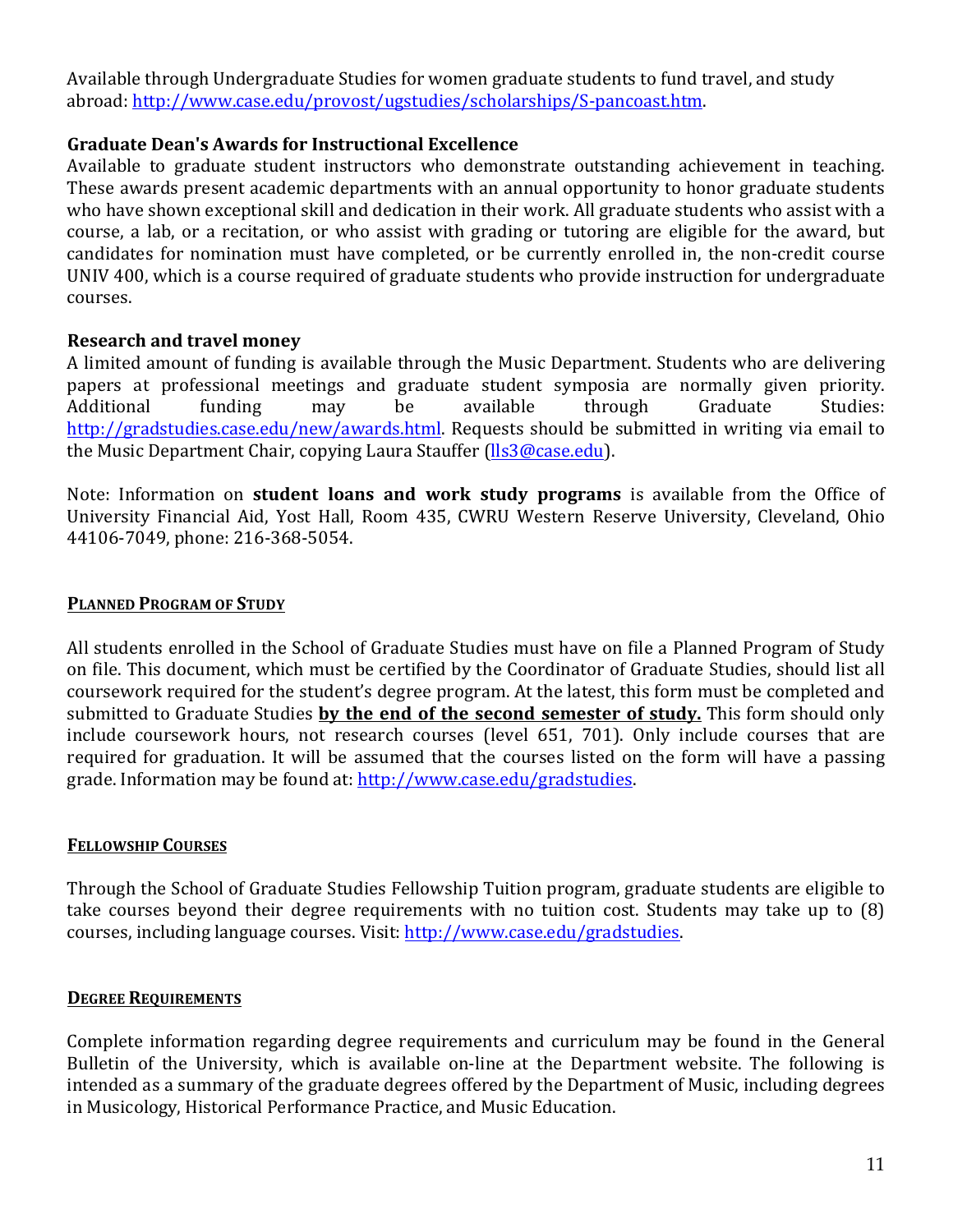#### **MUSICOLOGY AND HPP- EXAMINATIONS**

#### **Diagnostic Examinations**

In the week prior to the beginning of classes, students entering the degree programs in Music History, Musicology, and HPP take diagnostic examinations in Music History and Music Theory. Three hours are allotted for the Theory exam, and three hours are allotted for the History exam; the Music History exam covers material from the Middle Ages to through the  $20<sup>th</sup>$  century, while the Theory Exam tests analysis skills and covers material from the common-practice period. The Theory diagnostic does not include ear training, sight singing, figured bass, or other practical skills.

## **Language Examinations**

- **1.** Departmental language examinations are given two times during the academic year: the second week of October, and the first week of April; students will be notified at the beginning of each academic year as to the precise dates. Students should sign up for an examination with the Coordinator of Graduate Studies at least three weeks before the desired examination date.
- **2.** A graduate student may retake an examination but only during the scheduled exam times.
- **3.** Examples of past exams may be found on the Department website.
- 4. Language examinations are taken prior to the comprehensive examination. Students should consult with the Coordinator of Graduate Studies regarding language requirements at the beginning of their first semester on campus. At that time, they should agree upon a tentative schedule by which they will satisfy the language requirement.
- 5. Candidates for the M.A. must demonstrate the ability to read German, French, or a language relevant to the student's research project.
- 6. Candidates for the Ph.D. must demonstrate the ability to read German and one other language, usually French, unless the student's specific research demands extensive use of another language.
- **7.** Each examination consists of two excerpts (200-300 words in length); both may be translated with the aid of a dictionary. Two hours are permitted for the examination, with up to one hour allotted for each excerpt. The minimum required level of reading ability is usually attained by the equivalent of two years of college-level study of the language plus further reading in musical and musicological writings in the language.
- **8.** Students will be provided a computer for the examination.

# **SPECIFIC DEGREE REQUIREMENTS**

## **M. A. in Music History**

The M.A. in Music History requires a minimum of 30 credit hours of course work and seminars. A minimum of two years of full time study in Cleveland should be expected. Depending on the Master's track you select, the M.A. degree can culminate in a thesis project or in a series of comprehensive examinations. The Tracks are as follows:

**Master's Thesis (Plan A) -** Requires 30 credit hours, of which at least 18 hours must be coursework and at least 6 hours must be Course 651 Thesis. At least 18 semester hours of coursework, including the thesis, must be at the 400-level or higher. *Please note: Once you begin registration of 651 Thesis hours, you must register for at least one credit hour of 651 every semester until graduation.*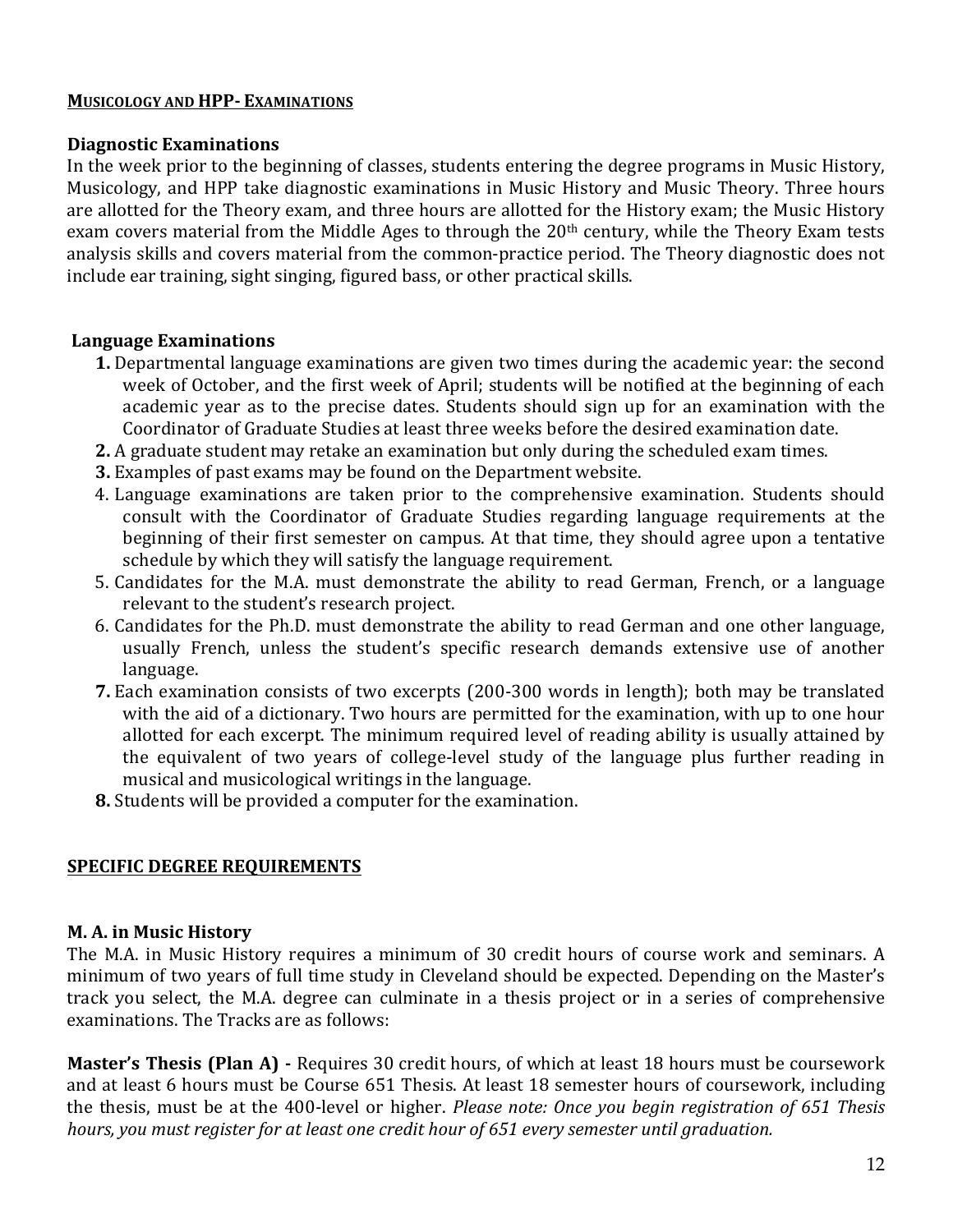An oral defense of the thesis is required. A committee of three university faculty members, appointed by the Department Chair and typically chaired by the candidate's advisor conducts the examination. The examining committee must agree unanimously that the candidate has passed the thesis examination.

**Master's Comprehensive (Plan B) -** Requires 30 credit hours of coursework, a comprehensive examination, and in some fields, an approved project. At least 18 semester hours of coursework must be at the 400-level or higher.

The comprehensive examination is administered by the Department and includes written and oral segments. A student must be registered at the University during the semester in which any part of the comprehensive examination is taken.

Course requirements for the M.A. in Music History are as follows:

| Research                   | 6-9 hours        | - MUHI 610 and a seminar or thesis                                                                             |  |  |
|----------------------------|------------------|----------------------------------------------------------------------------------------------------------------|--|--|
| Theory/Analysis            | 6 hours          | - MUTH 602 and an elective                                                                                     |  |  |
| History/Literature 9 hours |                  | - Selected with approval of CGS and/or advisor, based in part on<br>results of diagnostic tests                |  |  |
| Electives                  | 6-9 hours        | - Selected with approval of the CGS and/or advisor, selection based<br>in part on results of diagnostic tests. |  |  |
|                            | 30 hours minimum |                                                                                                                |  |  |

M.A. students must also pass one foreign language examination (see section on language examinations for details).

# **Ph.D.** in Musicology

The Ph.D. in Historical Musicology is granted in recognition of superior scholarly ability and attainment. Award of the degree is based not only on computation of time or enumeration of courses, but also upon distinguished work. Highly qualified applicants may enter this program directly upon completion of a bachelor's degree.

All programs are formulated to suit the individual needs of the student and require the consent of the advisor. The Ph.D. in Historical Musicology requires 36 credit hours of coursework and an additional 18 hours of dissertation research (MUHI 701) credit. Required coursework includes three doctoral seminars, MUHI 610 (Bibliography), MUHI 612 (Analysis for Music Historians). Students must also complete three seminars at the MUHI 590 level. In the first two years students will be expected to take three seminars (or 9 credits) per semester, for a total of 36 hours. Students entering with an approved Masters degree are eligible to have up to 12 credits from their previous study transferred to meet the Ph.D. requirements.

Students admitted to the program will take diagnostic examinations prior to the start of classes in the first year of the program. Based on these examinations, students may be required to enroll in specific courses to address deficiencies; these course credits may be applied toward the requirement. At the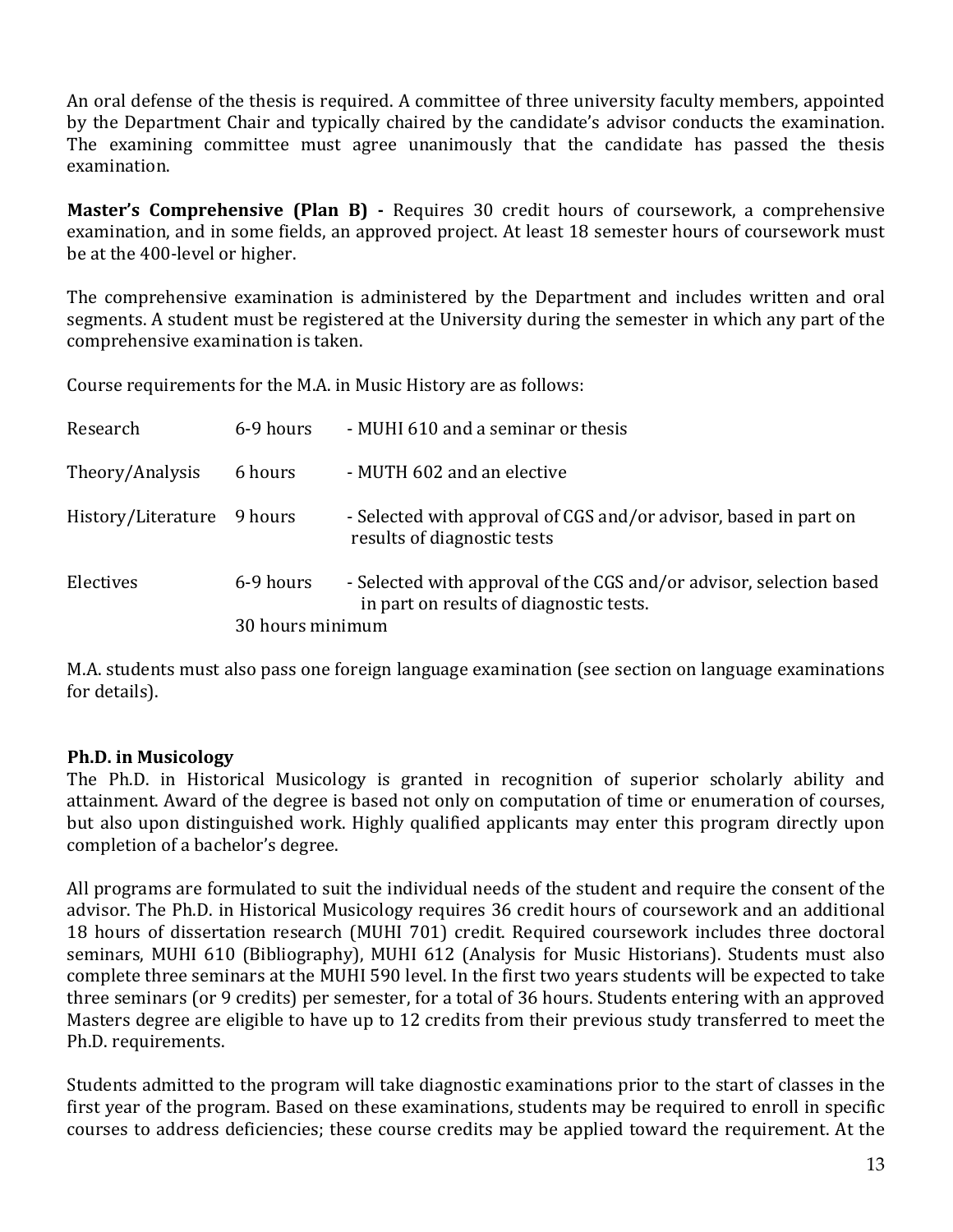end of each academic year, a committee of the musicology faculty will conduct a formal review with each student. This process will include an evaluation of progress to date and advisement regarding the remainder of the program. A written summary of this review, along with coursework grades and materials, will constitute the beginnings of the portfolio maintained by the Coordinator of Graduate Studies that will be the basis for consideration of a student's advancement into the Ph.D. program.

At the beginning of the fall in the third year of study, students will take comprehensive examinations, which will also function as qualifying exams for advancement to the Ph.D. program. These examinations will consist of written and oral sections, and will be conducted and evaluated by the musicology faculty. Students who do not advance but who have done satisfactory work will be eligible to receive the M.A. in Music History at this juncture. **(See description of Qualifying Exams, page 12.)** 

**Dissertation prospectus and defense:** Students who pass their qualifying exams will register for dissertation research credits and begin research work for the dissertation. Working with a faculty advisor, the student will develop a prospectus for the dissertation, which will be presented in writing to the faculty no later than the end of the third year of study.

The prospectus must be a substantially researched overview of the proposed dissertation that demonstrates that the student is prepared to undertake the dissertation project. The prospectus should be no longer than twenty pages, plus a bibliography. Attached to it should be a separate oneparagraph abstract of the dissertation project.

The prospectus defense is the final stage a doctoral student must complete before being formally admitted to candidacy. All other requirements must be satisfied before this defense can be scheduled. The examining committee must include three members of the musicology faculty and may include the outside faculty member that is required by the Graduate School for the Dissertation Defense. This committee must be constituted by the candidate, at least a month before the scheduled defense, in consultation with the faculty advisor who, as described by the Graduate Studies Handbook, "assists with the selection of at least two other faculty to serve as members of the dissertation advisory committee." Students are strongly encouraged to consult with the members of their committee before the defense, which concentrates on the feasibility and significance of the project and the student's preparation for it. The prospectus is distributed to the entire faculty only after the student's dissertation advisor has determined it is ready and no later than two weeks before the scheduled defense. The dissertation advisor schedules the time and place for the defense, which will not exceed two hours in duration.

If the defense is unsatisfactory, the candidate may repeat the examination once, at the discretion of the faculty. After passing this examination, the student is advanced to candidacy and begins to write the dissertation.

It is expected that the fourth and fifth years of study will be devoted to work on the dissertation. Upon completion of the thesis, each student will present a formal defense to the dissertation committee.

Under the rules of the School of Graduate Studies, a student must complete the thesis no later than five years after registering for the first dissertation research (701) credits.

# **Fast Track M.A./ Ph.D. Program**

Students in the M.A. in Music History program are eligible for a fast track option to the Ph.D. To qualify for this option, students must complete 36 hours in the M.A. program and are advised to pursue the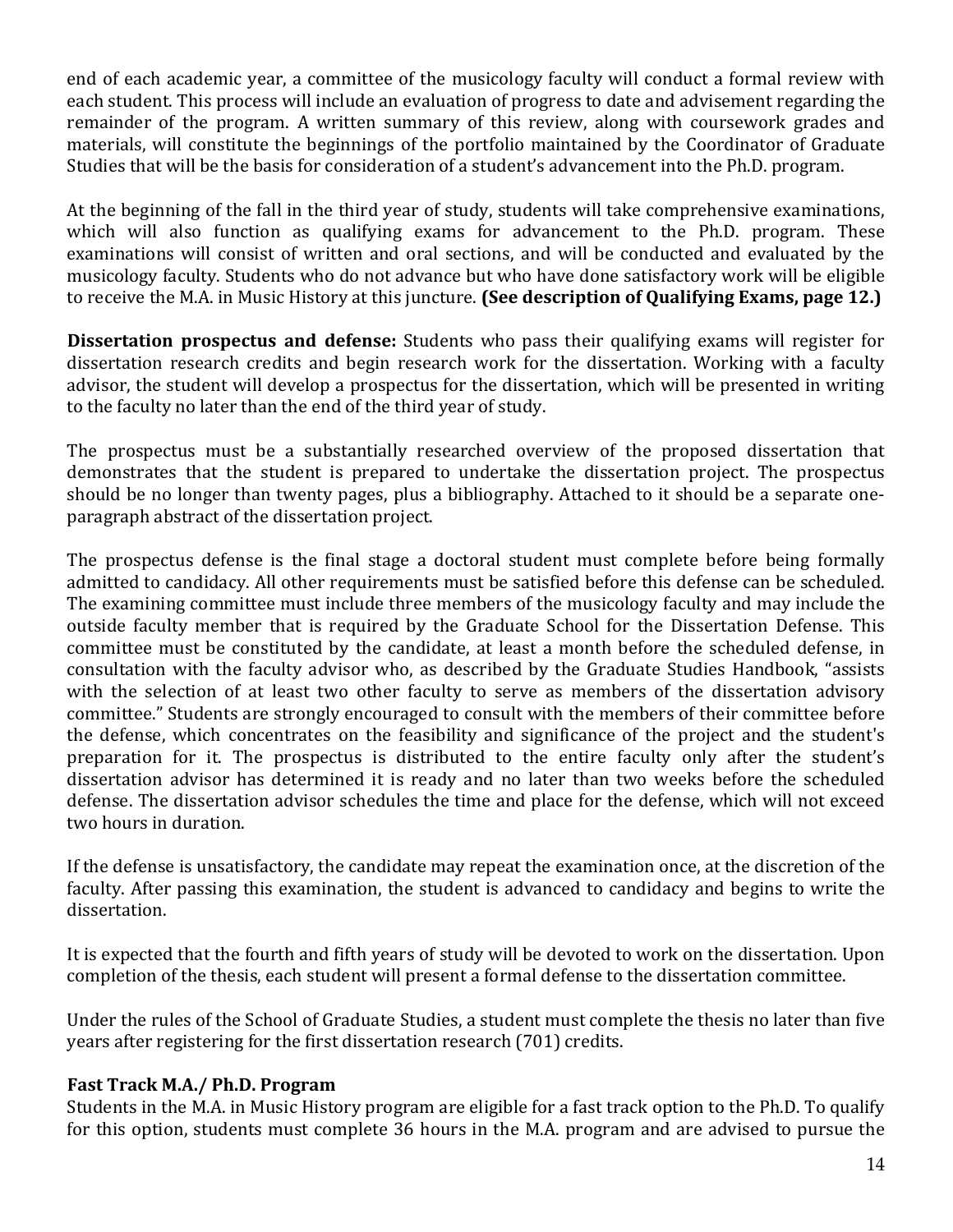thesis track. The student must inform the Coordinator of Graduate Studies of his/her intention to move into the Ph.D. program by the end of the third semester of study and in consultation with the CGS, must present a petition for entry to the Ph.D. by the end of the third semester. Once faculty consent is secured, all remaining requirements of the degree program, as detailed above, remain the same. Students that follow this path do NOT receive the M.A.; the hours taken are applied to those required for a Ph.D.

# **Ph.D. Qualifying Exams**

Qualifying exams involve four sections based on chronological periods:

- 1) Up to 1600
- 2) 1600-1750
- 3) 1750-1900
- 4) 1900-onward.

For each period, the student must develop a topic that falls into one of the following categories (each category may only be used once):

- 1) a work, broadly conceived
- 2) a person (composer, performer, writer)

3) a genre

4) an original topic (examples include a methodology, an instrument, a place, a technology)

Students will meet with the Coordinator of Graduate Studies by the end of the fall semester of their second year in the Ph.D program to discuss the constitution of their examination committee and to develop a plan for devising topics of appropriate breadth and focus in consultation with the appropriate committee members. The committee of five members will consist of faculty members from the Musicology faculty. The topics chosen will be formally proposed to the Faculty by the first week of the spring semester; approval and/or requests for revision will be provided by the faculty within one week. The topics are meant both to coordinate with and complement material students have covered in seminars. For each of the topics the student will produce a bibliography and repertory list (scores and/or recordings, as applicable), due by April 1. Bibliographies and repertory lists will be vetted by the student's examination committee by April 15 and the student will receive feedback and suggestions. Final revised bibliographies and repertory lists are due by May 1.

The examination, consisting of four essay questions (one for each topic), will take place over the course of two days in the week preceding the first week of classes. The student will answer two questions each day, with three hours provided for each question. The questions, made up by the exam committee, are meant to the give students the opportunity to indicate both comprehensive and specific knowledge of the topics chosen from a number of different perspectives, including historical, analytical, methodological, etc. Effective and persuasive responses will demonstrate numerous points of view and approaches to the given subject. Scores and/or recordings may be provided as part of the question, usually drawn from the repertory list. The examinee will be provided solely with a laptop; no additional materials or Internet access will be allowed.

After distribution of the exam and answers to the examinee and the members of the committee, the Coordinator of Graduate Studies will schedule a time for the oral examination, which will last no more than two hours. The examinee may bring only a copy of the exam, their answers, and any notes meant to direct their comments in the orals.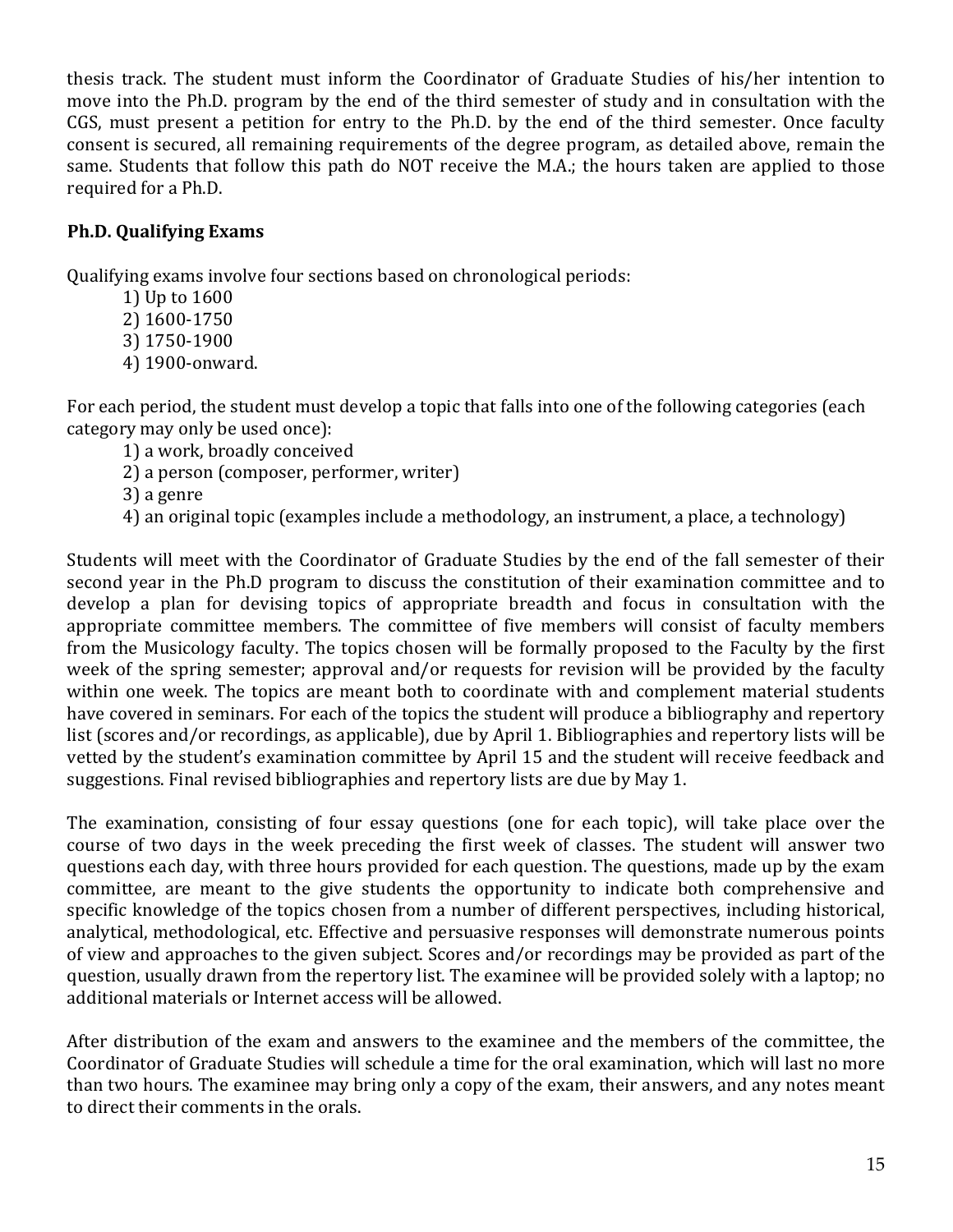Schedule:

End of fall – meet with CGS to discuss committee and topics; consult with committee members to develop topics

First week of spring semester- topics proposed to committee

Second week of spring semester-faculty responds to topics

April 1- submission of bibliographies/rep. lists

April 15- faculty responds to bibliographies/rep. lists

May 1- submission of final revised bibliographies/rep. lists

# **MA** in Historical Performance Practice

This is a specialized program within the MA degree in musicology offered by the CWRU Music Department. It focuses on the performance practice of music before 1850.

# **Admission Information**

Admission to the program is granted to those who demonstrate a high level of early music performance skill and good scholarly potential. A Diagnostic Examination in Music History and Music Theory will be administered to entering students to determine if there are deficiencies in any of these areas. If deficiencies are found, remedial courses will be required with the consequent extension of the hours required beyond the minimum.

Students in this program who demonstrate exceptional accomplishment may petition to enter either the DMA in Historical Performance Practice or the PhD in Musicology with an Emphasis on HPP degree program before the completion of the MA degree. On this possibility, see the Degree Overlap section below.

# **Audition Information**

Three pieces are required, of differing style and character, with a total length of approximately 20 minutes. We are interested to observe the candidate's command of various national idioms, ornamentation styles, and other aspects of historical performance as well as the overall level of artistry. 

Along with the application, candidates should submit a recording for consideration by the admissions committee. From these, the committee will select those who will be invited to travel to Cleveland for a live audition and interview. For these on-campus auditions, it is expected that the candidate will provide an accompanist where applicable, unless arrangements have been made in advance to provide one through the CWRU Music Department. It is also possible to use the recording in lieu of the live audition, although a campus visitation is strongly recommended as part of the audition process.

# **Course Work and Applied Music**

All programs are formulated to suit the needs of the individual student and require the consent of the graduate advisor. A minimum of 21 hours of course work, seminars and tutorials is required, including Bibliography and Research (MUHI 610), Introduction to Historical Performance Practice (MUHI 441), Medieval/Renaissance Notation (MUHI 443), Pre-Tonal Theory and Analysis (MUTH 416), and a minimum of one Seminar in Historical Performance Practice (MUHI 442). Students intending to proceed to doctoral work are strongly advised to take Analysis for Music Historians (MUHI 612). In addition, a minimum of two semesters of applied music (MUAP) is required for zero credit, along with 6 credit hours of registration for the lecture-recital and document (MUAP 651). On this, see below.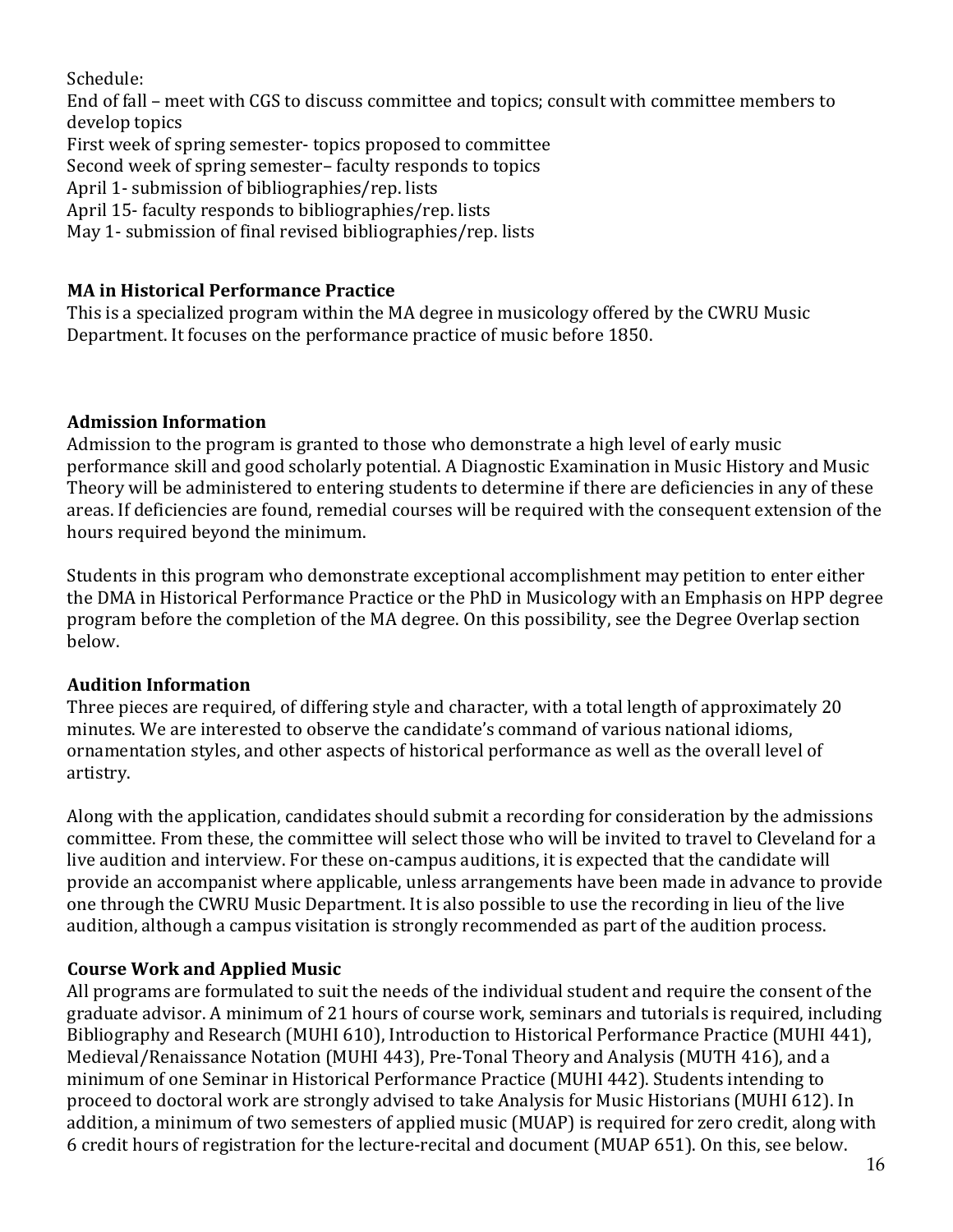# **Ensemble Participation**

All students in this program will participate in one or more of the CWRU early music ensembles during each semester in which they are on campus. This is in order to benefit from working with the faculty, to learn repertory, and to contribute to the success of the ensembles.

# **Foreign Languages**

Students must demonstrate ability to read one language approved by the HPP committee as relevant to the student's research. (These are generally drawn from German, French, Italian, and Latin, though exceptions can be made.) The examination consists of two excerpts on subjects related to the student's area of specialty (each excerpt ca. 200-300 words in length). Both may be translated with the aid of a dictionary. Two hours are permitted for the examination—one hour for each excerpt.

The minimum required level of reading ability is usually attained by the equivalent of two years of college-level study of the language plus further reading in musical and musicological writings in the language.

# Lecture-Recital and Document

One juried lecture-recital is required, accompanied by a written document (MUAP 651). The 6 credit hours of registration for this are in addition to the required 21 hours of coursework. In the semester before the lecture recital, the student should approach a member of the faculty to act as their advisor and should then work with that advisor on a proposal to be submitted to the HPP committee before November 1 (for Spring recitals) or April 1 (for Fall recitals). (The proposal should be accompanied by the LR Proposal form, available on the department website.) If the proposal is approved, the HPP committee will decide (in consultation with both student and the advisor) which other faculty members are to act as jurors (at least two Musicology/HPP faculty, together with the appropriate applied faculty if possible). After securing a date acceptable to the jury and available on the Department calendar, the student will then work with the advisor to prepare a lecture draft which will be distributed to the entire jury no less than one month before the performance. The final version of the lecture will incorporate changes mandated by the jury. In addition, the advisor, along with the applied teacher, will monitor the preparation of the recital portion, and this will be previewed for the jury approximately one month before the public presentation. Inadequate preparation or failure to comply with the hearing schedule will result in cancellation or postponement of the lecture-recital. The successful completion of the lecture-recital will be certified by a majority of the jury.

Generally, the lecture and performance components will be of approximately equal length, with the  $overall$  event not exceeding ninety minutes, including intermission(s). The accompanying document will be finished after the lecture-recital with the further advice and ultimate approval of the advisor. The student will also have a debriefing session with the jury following the presentation to discuss ways for future improvement, as necessary.

Students are expected to publicize the lecture-recital by all appropriate means, in addition to its listing on the Department concert calendar.

# **Degree Overlap**

Students in the CWRU HPP MA program who wish to continue on to the DMA may formally petition to do so after three semesters of study. If the petition is granted, any coursework already taken will count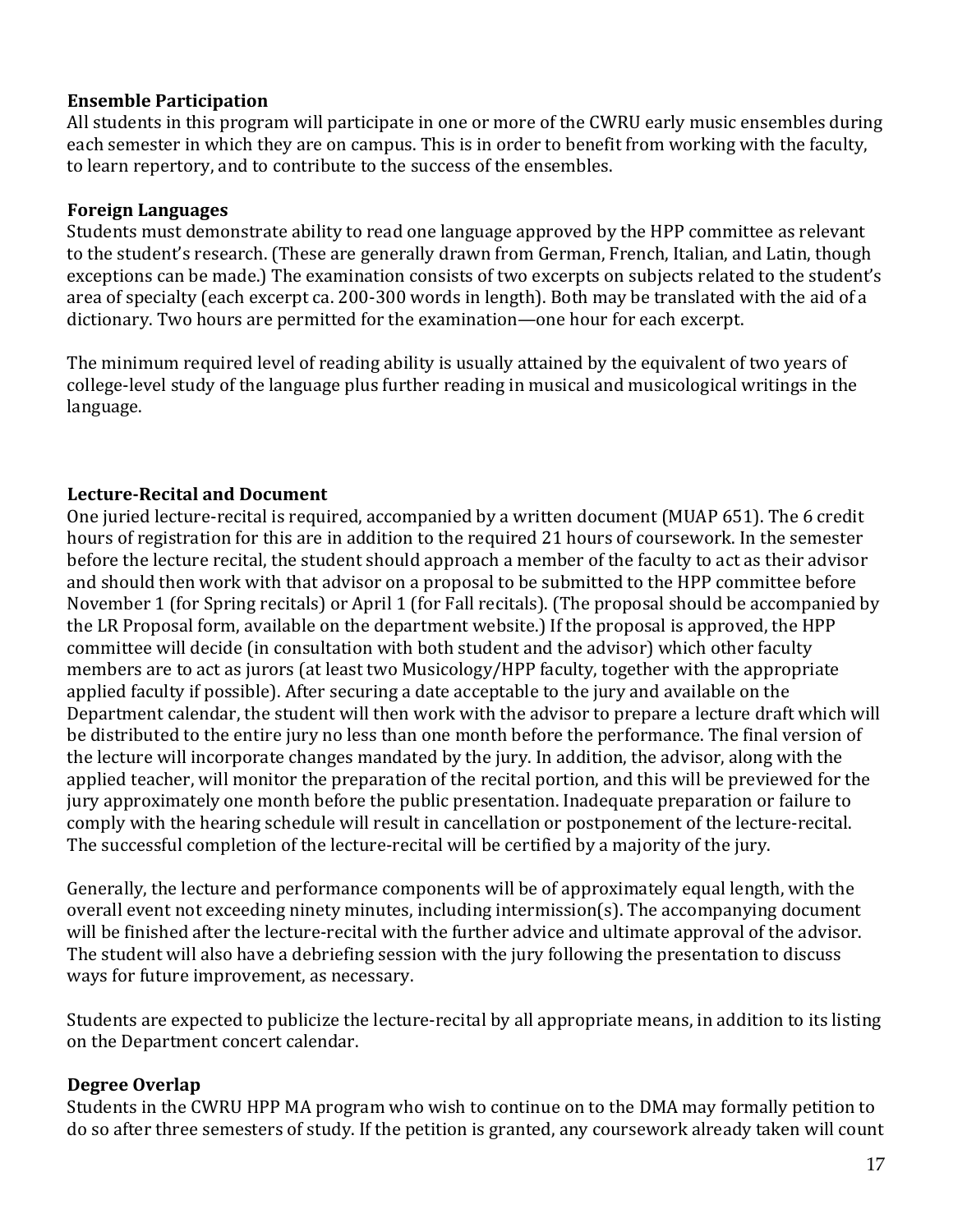towards the DMA requirements, and students will be exempt from the first DMA lecture recital (MUAP 751 for 3 hours), completing instead the MA lecture recital (MUAP 651 for 6 hours). The DMA comprehensive examinations will then be taken in early Fall of the fourth year at CWRU, rather than the third year as is normally required for DMA students.

Students who graduate from the CWRU HPP MA program, then later petition to enter the DMA program, will be required to complete 24 hours of coursework, instead of the 36 normally required for the DMA degree. For these students, the 24 required hours of coursework will include 3 hours of registration for the second DMA lecture-recital (MUAP 752).

# **DMA** in Historical Performance Practice

This program in early music (up to 1850) combines advanced study in performance, music history, and performance practices. Students should expect to spend a minimum of three years in full-time study in Cleveland.

# **Admission information**

Admission to the program is granted to those who demonstrate the potential to be leaders in the field of early music and who show excellent scholarly potential in music history and performance practices. An audition is required.

# **Audition Information**

Three pieces are required, of differing style and character, with a total length of approximately 20 minutes. We are interested to observe the candidate's command of various national idioms, ornamentation styles, and other aspects of historical performance as well as the overall level of artistry. 

Along with the application, candidates should submit a recording for consideration by the admissions committee. From these, the committee will select those who will be invited to travel to Cleveland for a live audition and interview. For these on-campus auditions, it is expected that the candidate will provide an accompanist where applicable, unless arrangements have been made in advance to provide one through the CWRU Music Department. It is also possible to use the recording in lieu of the live audition, although a campus visitation is strongly recommended as part of the audition process.

# **Coursework and Applied Music**

All programs are formulated to suit the needs of the individual student (based in part on a diagnostic examination taken upon entering the program) and require the consent of the graduate advisor. A minimum of 36 hours of coursework is required (which includes the first two lecture recitals - see below), together with 4 semesters of applied music (for zero credit) and comprehensive examinations (usually taken in early Fall of the  $3<sup>rd</sup>$  year). After successful completion of comprehensive examinations, the student will advance to candidacy and undertake the 'final' lecture recital (6 hours)

Coursework must include Bibliography and Research (MUHI 610), Analysis for Music Historians (MUHI 612), Introduction to Historical Performance Practice (MUHI 441), Medieval/Renaissance Notation (MUHI 443), Pre-Tonal Theory and Analysis (MUTH 416), and a total of at least three seminars (1-2 in Historical Performance Practice (MUHI 442) and 1-2 Doctoral Seminars in Musicology (MUHI 590)).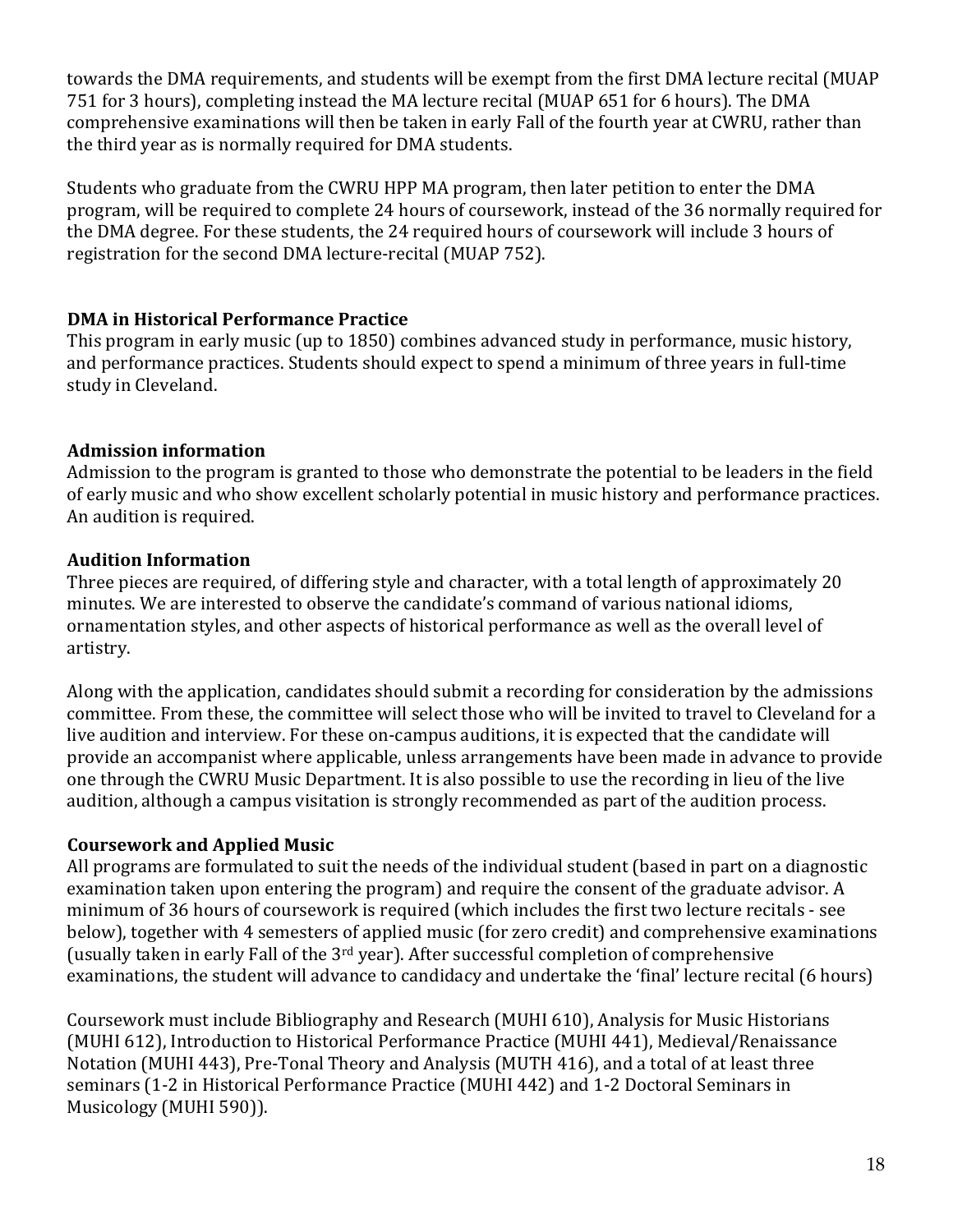Applied music (MUAP) will generally be taken every semester that the student is on campus. Applied faculty will be chosen in consultation with the student.

# Lecture-Recitals and Documents

Three juried lecture-recitals are required (MUAP 751, 752 and 753, 12 hours total), each consisting of a 45 minute performance generally preceded by a 30-45 minute research-based lecture dealing with the musical, historical and performance practice issues relevant to the chosen repertoire. (The entire lecture recital should not exceed 90 minutes). In the semester before each lecture recital, the student should approach a member of the faculty to act as their advisor and should then work with that advisor on a proposal to be submitted to the HPP committee before November 1 (for Spring recitals) or April 1 (for Fall recitals). (The proposal should be accompanied by the LR Proposal form, available on the department website.) If the proposal is approved, the HPP committee will decide (in consultation with both student and the advisor) which other faculty members are to act as jurors (at least two Musicology/HPP faculty, together with the appropriate applied faculty if possible). After securing a date acceptable to the jury and available on the Department calendar, the student will then work with the advisor to prepare a lecture draft, which will be distributed to the entire jury no less than one month before the performance. The final version of the lecture will incorporate changes mandated by the jury. In addition, the advisor, along with the applied teacher, will monitor the preparation of the recital portion, and this will be previewed for the jury approximately one month before the public presentation. Inadequate preparation or failure to comply with the hearing schedule will result in cancellation or postponement of the lecture-recital. The successful completion of the lecture-recital will be certified by a majority of the jury. The student will also have a debriefing session with the jury following the presentation to discuss ways for future improvement, as necessary.

A research document pertaining to each lecture recital must then be submitted. A single advisor will evaluate each of the first two documents (3 hours each): the third or 'final' document must be more substantial than the others (6 hours, undertaken once the student has advanced to candidacy) and will be evaluated by a committee consisting of no fewer than three of the music history/performance practice faculty.

Students are expected to publicize the lecture-recital by all appropriate means, in addition to its listing on the Department concert calendar.

# **Ensemble Participation**

All students in this program will participate in one or more of the CWRU early music ensembles during each semester in which they are on campus. This is in order to benefit from working with the faculty, to learn repertory, and to contribute to the success of the ensembles.

# **Foreign Languages**

Prior to the comprehensive examination, students must demonstrate ability to read in two languages approved by the HPP committee as relevant to the student's research. (These are generally drawn from German, French, Italian, and Latin, though exceptions can be made.) Each examination consists of two excerpts on subjects related to the student's area of specialty (each excerpt ca. 200-300 words in length). Both may be translated with the aid of a dictionary. Two hours are permitted for the examination—one hour for each excerpt.

The minimum required level of reading ability is usually attained by the equivalent of two years of college-level study of the language plus further reading in musical and musicological writings in the language.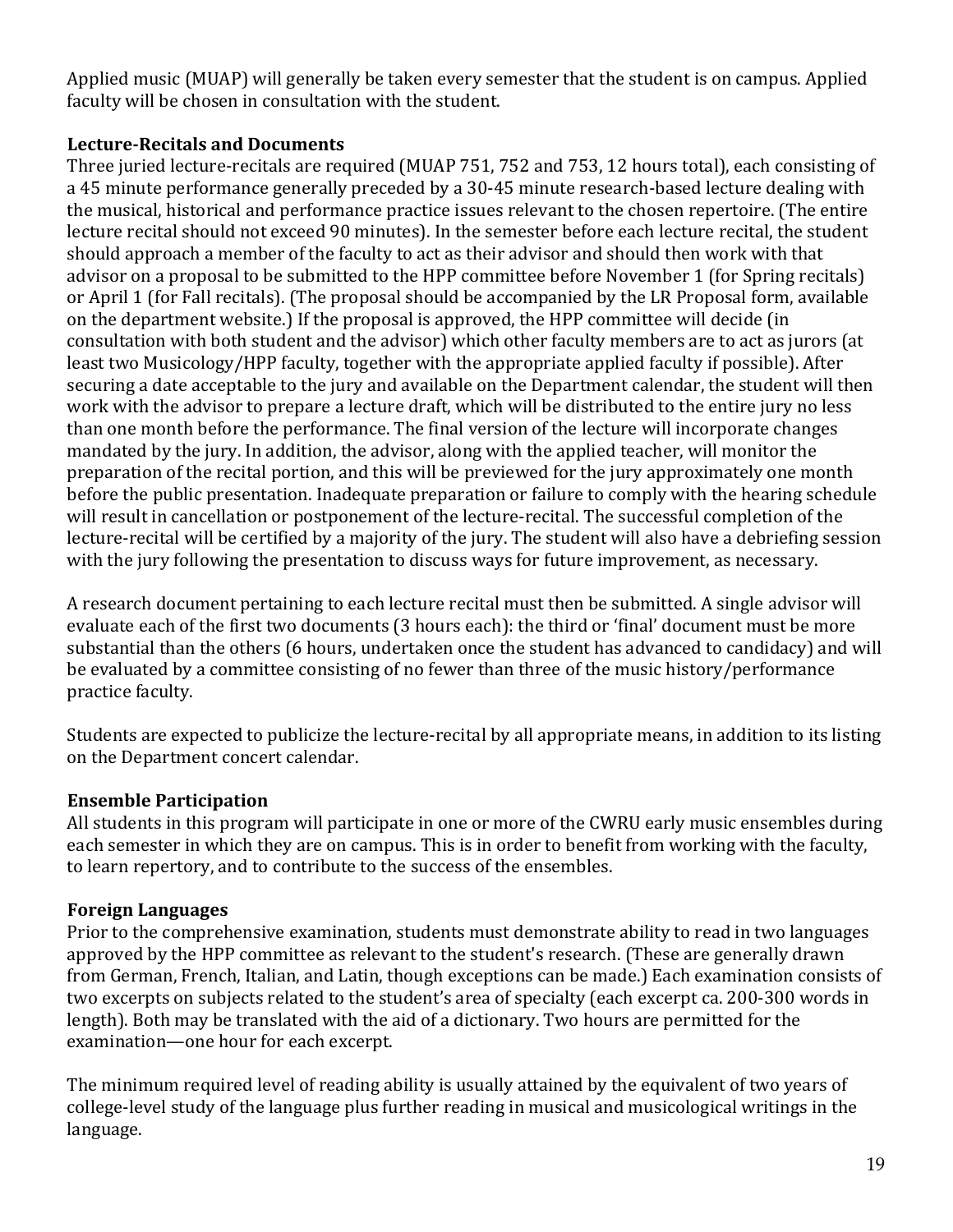# **Qualifying Examination**

Qualifying exams involve four sections based on chronological periods:

1) Up to 1450 2) 1450 – 1650  $3)$  1650 – 1800 4) 1800 – onward 

For each period, the student must a) develop a topic that falls into one of the following categories (each category may only be used once) and b) make themselves familiar with the historical performance practice issues pertaining to that period, as well as those that relate specifically to their chosen topic.

- 1) a work, broadly conceived
- 2) a person (composer, performer, writer)
- 3) a genre

4) an original topic (examples might include a methodology, an instrument, a place, a technology)

Students will meet with the Director of Graduate Studies by the end of the fall semester of their second year in the DMA program to discuss the constitution of their examination committee, as well as to devise topics of appropriate breadth and focus. The committee of five members will consist of faculty members from the Musicology faculty. The topics chosen will be formally proposed to the Faculty by the first week of the spring semester; approval and/or requests for revision will be provided by the faculty within one week. The topics are meant both to coordinate with and complement material students have covered in seminars. For each of the topics the student will produce a bibliography (of both historical and performance-practice related literature) and a repertory list (scores and/or recordings, as applicable), due by April 1. Bibliographies and repertory lists will be vetted by the student's examination committee by April 15 and the student will receive feedback and suggestions. Final revised bibliographies and repertory lists are due by May 1.

The examination, consisting of four essay questions (one for each topic), will take place over the course of two days in the week preceding the first week of fall classes. The student will answer two questions each day, with three hours provided for each question. The questions, made up by the exam committee, are meant to the give students the opportunity to indicate both comprehensive and specific knowledge of the chosen topics from a number of different perspectives, including historical, analytical, methodological, etc., and to demonstrate their command of the relevant performance practice issues. Effective and persuasive responses will demonstrate numerous points of view and approaches to the given subject. Scores and/or recordings may be provided as part of the question, usually drawn from the repertory list. The examinee will be provided solely with a laptop; no additional materials or Internet access will be allowed.

After distribution of the exam and answers to the examinee and the members of the committee, the Coordinator of Graduate Studies will schedule a time for the oral examination, which will last no more than two hours. The examinee may bring only a copy of the exam, their answers, and any notes meant to direct their comments in the orals.

Schedule: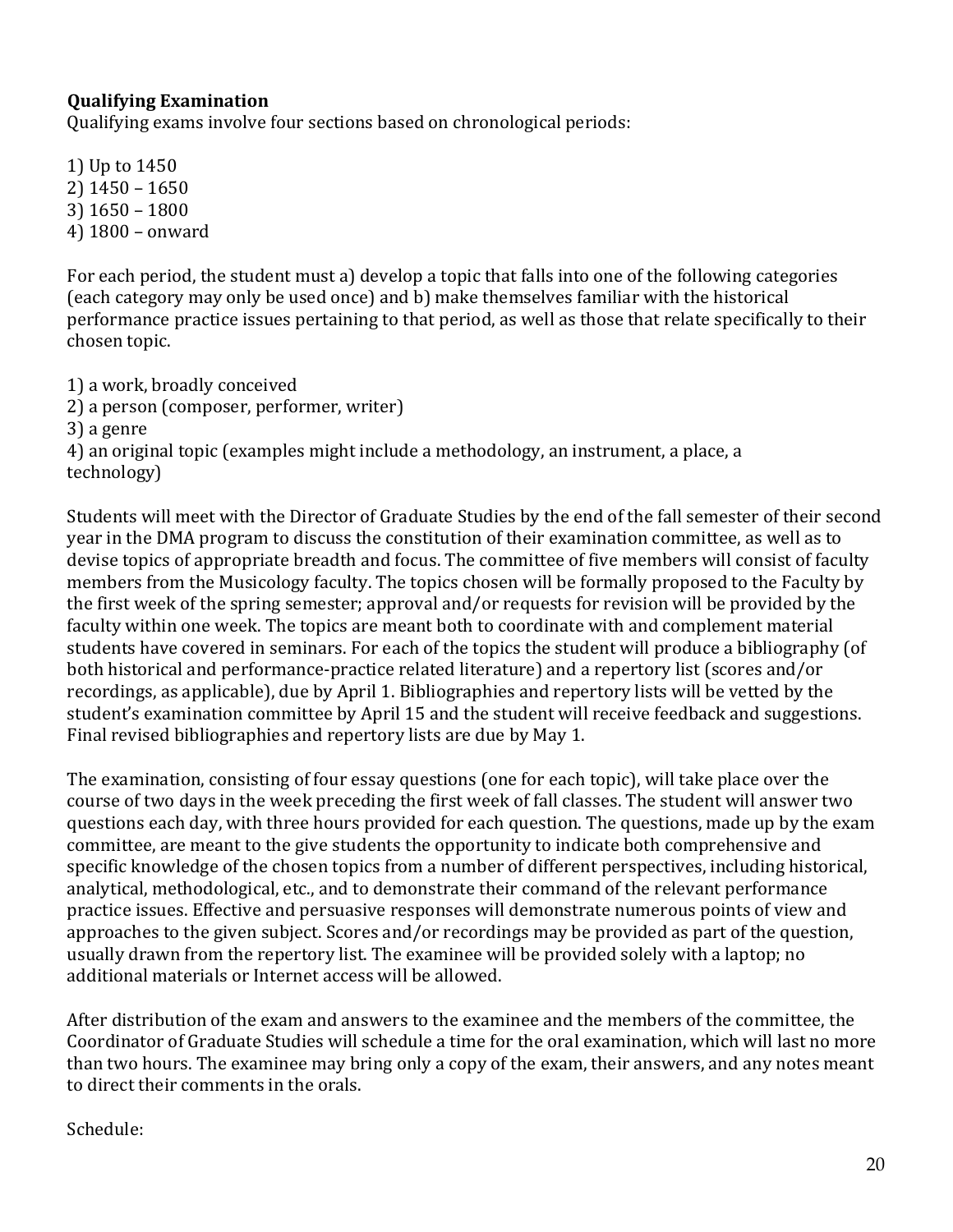End of fall – meet with CGS to discuss committee and topics; consult with committee members to develop topics

First week of spring semester- topics proposed to committee

Second week of spring semester- faculty responds to topics

April 1- submission of bibliographies/rep. lists

April 15- faculty responds to bibliographies/rep. lists

May 1- submission of final revised bibliographies/rep. lists

# **Degree overlap**

Students in the CWRU HPP MA program who wish to continue on to the DMA may formally petition to do so after three semesters of study. If the petition is granted, any coursework already taken will count towards the DMA requirements, and students will be exempt from the first DMA lecture recital (MUAP 751 for 3 hours), completing instead the MA lecture recital (MUAP 651 for 6 hours). The DMA comprehensive examinations will then be taken in early Fall of the fourth year at CWRU, rather than the third year as is normally required for DMA students.

Students who graduate from the CWRU HPP MA program, then later apply to enter the DMA program, will be required to complete 24 hours of coursework, instead of the 36 normally required for the DMA degree. For these students, the 24 required hours of coursework will include 3 hours of registration for the second DMA lecture-recital (MUAP 752).

# **PhD** in Musicology with emphasis in Historical Performance Practice

This is a specialized program within the PhD degree in Musicology offered by the CWRU Music Department. Study in this program leads to a research degree that combines comprehensive knowledge of music history, historical performance practice (up to 1850), and performance of early music (also up to 1850). A minimum of three years of full-time study in Cleveland should be expected, plus whatever time is needed to prepare for the comprehensive examination, complete the lecture recital and document, and complete the dissertation (see below).

# **Admission Information**

Admission to the program is granted to those who demonstrate a high degree of skill in early music performance and excellent scholarly potential in music history. Admission requirements include those for the PhD in Musicology plus an audition.

# **Audition Information**

Three pieces are required, of differing style and character, with a total length of approximately 20 minutes. We are interested to observe the candidate's command of various national idioms, ornamentation styles, and other aspects of historical performance as well as the overall level of artistry. It is expected that the candidate will provide an accompanist where applicable, unless arrangements have been made well in advance to provide one through the CWRU Music Department. It is also possible to submit a recording in lieu of a live audition, although a campus visitation is strongly recommended as part of the audition process.

# **Coursework and Applied Music**

All programs are formulated to suit the needs of the individual student and require the consent of the graduate advisor. A minimum of 36 hours of course work, seminars and tutorials is required, together with an additional 18 hours of dissertation research (MUHI 701). Required coursework includes Bibliography and Research (MUHI 610), Analysis for Music Historians (MUHI 612), Introduction to Historical Performance Practice (MUHI 441), Medieval/Renaissance Notation (MUHI 443), Pre-Tonal Theory and Analysis (MUTH 416), two Seminars in Historical Performance Practice (MUHI 442), two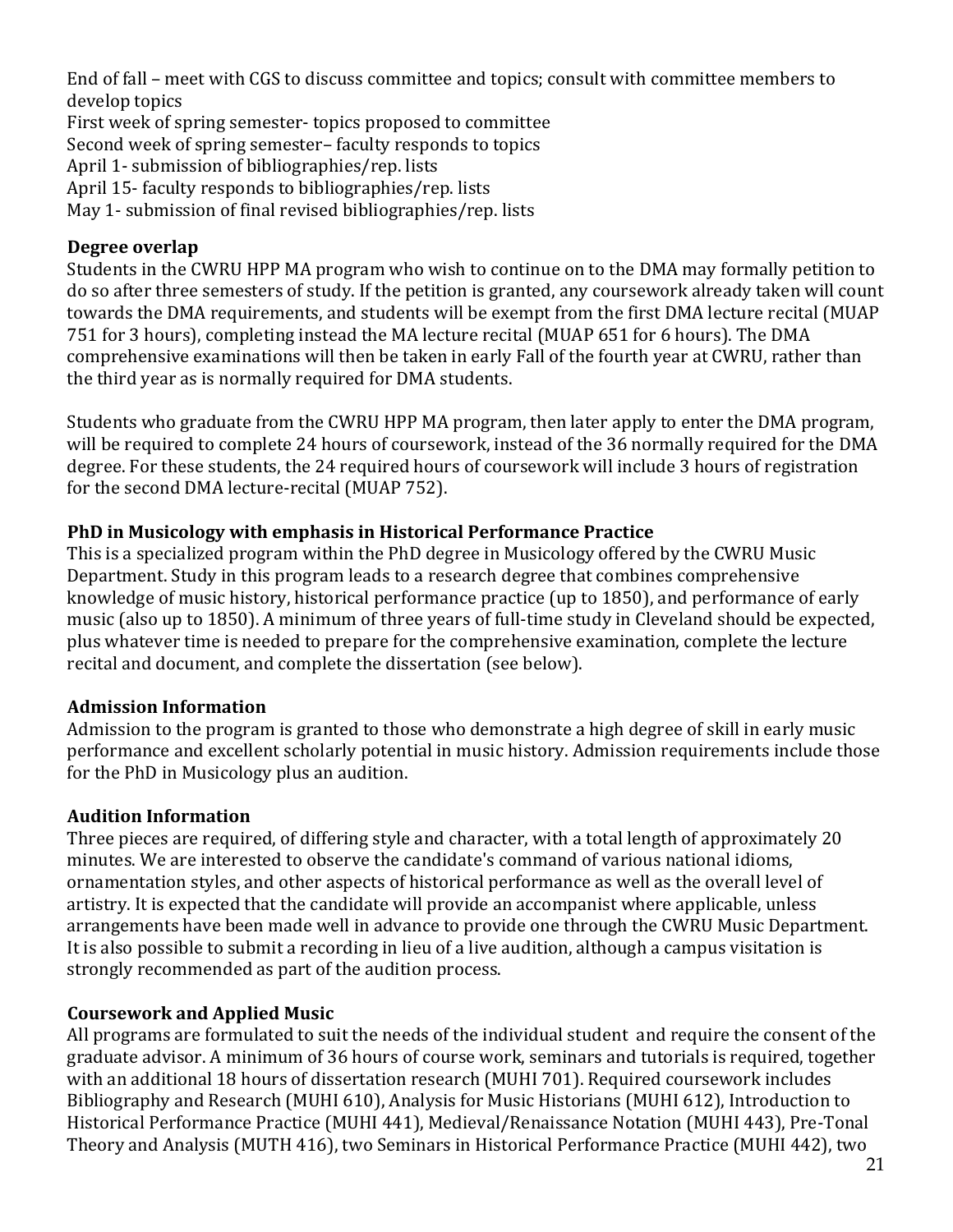Doctoral Seminars in Musicology (MUHI 590), and the PhD Lecture-Recital & Document (MUAP 751; see below). In addition, a minimum of three semesters of applied music lessons (MUAP 501, 502, etc.) is required for zero credit hours.

Students admitted to the program will take diagnostic examinations prior to the start of classes in the first year of the program. Based on these examinations, students may be required to enroll in specific courses to address deficiencies; these course credits may be applied toward the requirement. At the end of each academic year, a committee of the musicology faculty will conduct a formal review with each student. This process will include an evaluation of progress to date and advisement regarding the remainder of the program. A written summary of this review, along with coursework grades and materials, will constitute the beginnings of the portfolio maintained by the Coordinator of Graduate Studies that will be the basis for consideration of a student's advancement into the Ph.D. program.

At the beginning of the fall in the third year of study, students will take comprehensive examinations, which will also function as qualifying exams for advancement to the Ph.D. program. These examinations will consist of written and oral sections, and will be conducted and evaluated by the musicology faculty. Students who do not advance but who have done satisfactory work will be eligible to receive the M.A. in Music History at this juncture. **(See description of Qualifying Exams.)** 

# **Dissertation Prospectus and Defense**

Students who pass their qualifying exams will register for dissertation research credits and begin research work for the dissertation. Working with a faculty advisor, the student will develop a prospectus for the dissertation, which will be presented in writing to the faculty no later than the end of the third year of study.

The prospectus must be a substantially researched overview of the proposed dissertation that demonstrates that the student is prepared to undertake the dissertation project. The prospectus should be no longer than twenty pages, plus a bibliography. Attached to it should be a separate oneparagraph abstract of the dissertation project.

The prospectus defense is the final stage a doctoral student must complete before being formally admitted to candidacy. All other requirements must be satisfied before this defense can be scheduled. The examining committee must include three members of the musicology faculty and may include the outside faculty member that is required by the Graduate School for the Dissertation Defense. This committee must be constituted by the candidate and the faculty advisor at least a month before the scheduled defense. Students are encouraged to consult with the members of their committee before the defense, which concentrates on the feasibility and significance of the project and the student's preparation for it. The prospectus is distributed to the entire faculty only after the student's dissertation advisor has determined it is ready and no later than two weeks before the scheduled defense. The dissertation advisor schedules the time and place for the defense, which will not exceed two hours in duration.

If the defense is unsatisfactory, the candidate may repeat the examination once, at the discretion of the faculty. After passing this examination, the student is advanced to candidacy and begins to write the dissertation.

It is expected that the fourth and fifth years of study will be devoted to work on the dissertation. Upon completion of the thesis, each student will present a formal defense to the dissertation committee.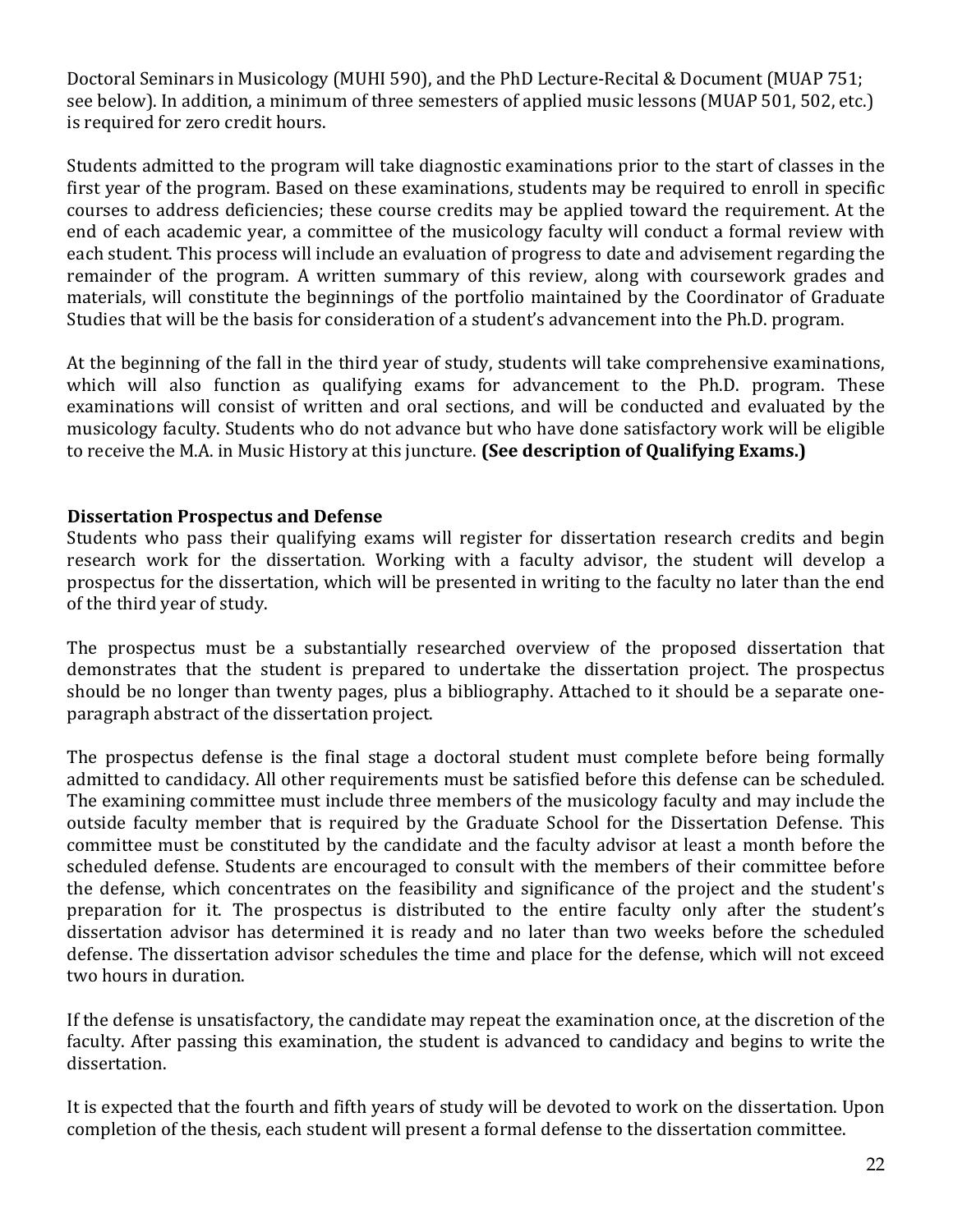Under the rules of the School of Graduate Studies, a student must complete the thesis no later than five years after registering for the first dissertation research (701) credits.

# **Ensemble Participation**

All students in this program will participate in one or more of the CWRU early music ensembles during each semester in which they are on campus. This is in order to benefit from working with the faculty, to learn repertory, and to contribute to the success of the ensembles.

# **Foreign Languages**

Prior to the comprehensive examination, students must demonstrate ability to read in two languages approved by their advisor (in consultation with the HPP committee) as relevant to the student's research. (These are generally drawn from German, French, Italian, and Latin, though exceptions can be made.) Each examination consists of two excerpts on subjects related to the student's area of specialty (each excerpt ca. 200-300 words in length). Both may be translated with the aid of a dictionary. Two hours are permitted for the examination—one hour for each excerpt.

The minimum required level of reading ability is usually attained by the equivalent of two years of college-level study of the language plus further reading in musical and musicological writings in the language.

# **Qualifying Examination**

Qualifying exams involve four sections based on chronological periods:

1) Up to 1450  $2)$  1450 – 1650 3) 1650 – 1800 4) 1800 – onward 

For each period, the student must a) develop a topic that falls into one of the following categories (each category may only be used once) and b) make themselves familiar with the historical performance practice issues pertaining to that period, as well as those that relate specifically to their chosen topic.

1) a work, broadly conceived

- 2) a person (composer, performer, writer)
- 3) a genre

4) an original topic (examples might include a methodology, an instrument, a place, a technology)

Students will meet with the Director of Graduate Studies by the end of the fall semester of their second year in the PhD program to discuss the constitution of their examination committee, as well as to devise topics of appropriate breadth and focus. The committee of five members will consist of faculty members from the Musicology faculty. The topics chosen will be formally proposed to the Faculty by the first week of the spring semester; approval and/or requests for revision will be provided by the faculty within one week. The topics are meant both to coordinate with and complement material students have covered in seminars. For each of the topics the student will produce a bibliography (of both historical and performance-practice related literature) and a repertory list (scores and/or recordings, as applicable), due by April 1. Bibliographies and repertory lists will be vetted by the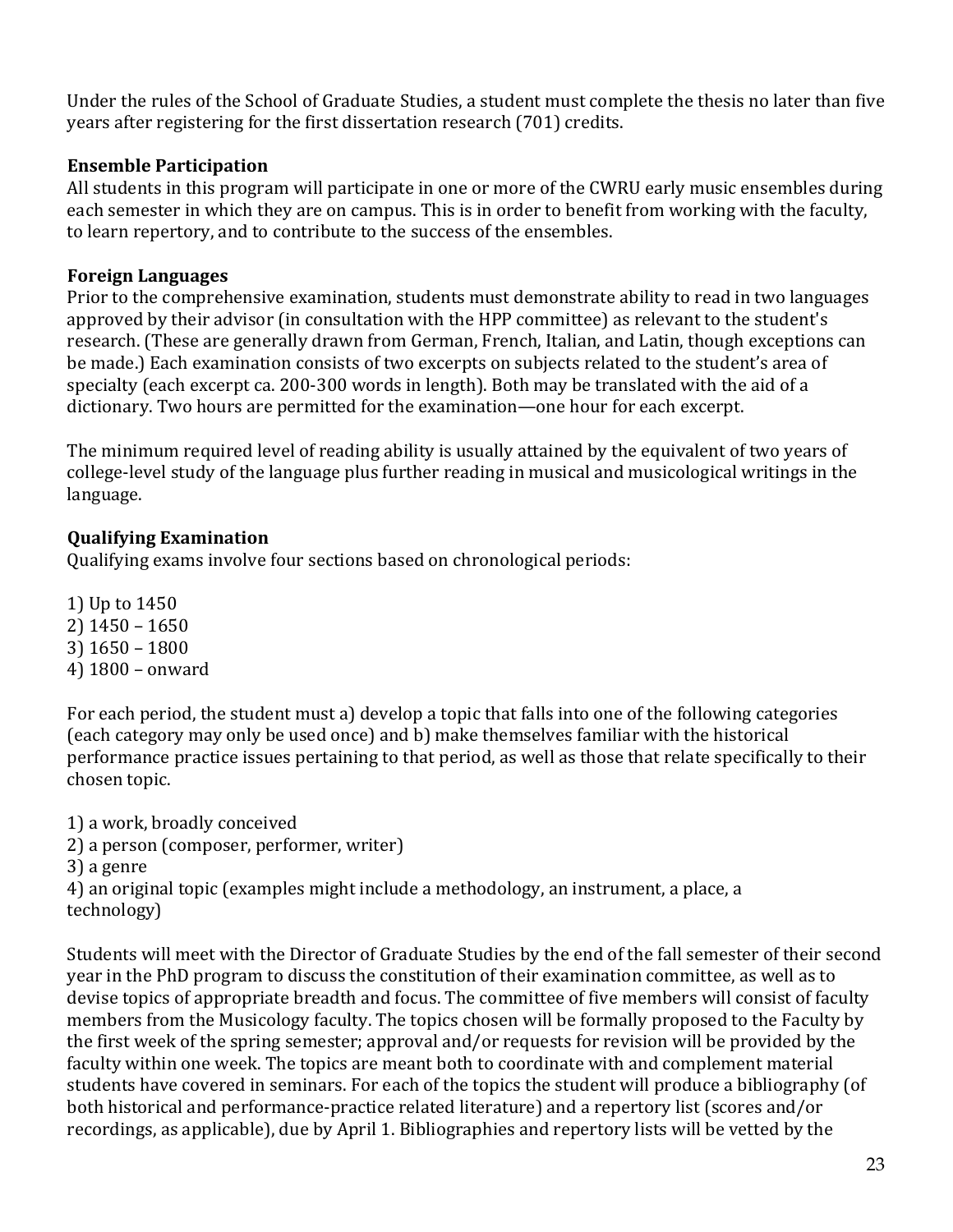student's examination committee by April 15 and the student will receive feedback and suggestions. Final revised bibliographies and repertory lists are due by May 1.

The examination, consisting of four essay questions (one for each topic), will take place over the course of two days in the week preceding the first week of fall classes. The student will answer two questions each day, with three hours provided for each question. The questions, made up by the exam committee, are meant to the give students the opportunity to indicate both comprehensive and specific knowledge of the chosen topics from a number of different perspectives, including historical, analytical, methodological, etc., and to demonstrate their command of the relevant performance practice issues. Effective and persuasive responses will demonstrate numerous points of view and approaches to the given subject. Scores and/or recordings may be provided as part of the question, usually drawn from the repertory list. The examinee will be provided solely with a laptop; no additional materials or Internet access will be allowed.

After distribution of the exam and answers to the examinee and the members of the committee, the Director of Graduate Studies will schedule a time for the oral examination, which will last no more than two hours. The examinee may bring only a copy of the exam, their answers, and any notes meant to direct their comments in the orals.

Schedule:

End of fall – meet with CGS to discuss committee and topics; consult with committee members to develop topics First week of spring semester- topics proposed to committee Second week of spring semester-faculty responds to topics April 1- submission of bibliographies/rep. lists April 15- faculty responds to bibliographies/rep. lists May 1- submission of final revised bibliographies/rep. lists

# Lecture-Recital and Document

One juried lecture-recital, generally relating to the topic of the student's dissertation, is required, accompanied by a written document. The 3 credit hours of registration for this (MUAP 751) are included in the required 36 hours of coursework. In the semester before the lecture recital, the student should work with their advisor on a proposal to be submitted to the HPP committee before November 1 (for Spring recitals) or April 1 (for Fall recitals). (The proposal should be accompanied by the LR Proposal form, available on the department website.) If the proposal is approved, the HPP committee will decide (in consultation with both student and the advisor) which other faculty members are to act as jurors (at least two Musicology/HPP faculty, together with the appropriate applied faculty if possible). After securing a date acceptable to the jury and available on the Department calendar, the student will work with the advisor to prepare a lecture draft, which will be distributed to the entire jury no less than one month before the performance. The final version of the lecture will incorporate changes mandated by the jury. In addition, the advisor, along with the applied teacher, will monitor the preparation of the recital portion, and this will be previewed for the jury approximately one month before the public presentation. Inadequate preparation or failure to comply with the hearing schedule will result in cancellation or postponement of the lecture-recital. The successful completion of the lecture-recital will be certified by a majority of the jury. The student will also have a debriefing session with the jury following the presentation to discuss ways for future improvement, as necessary.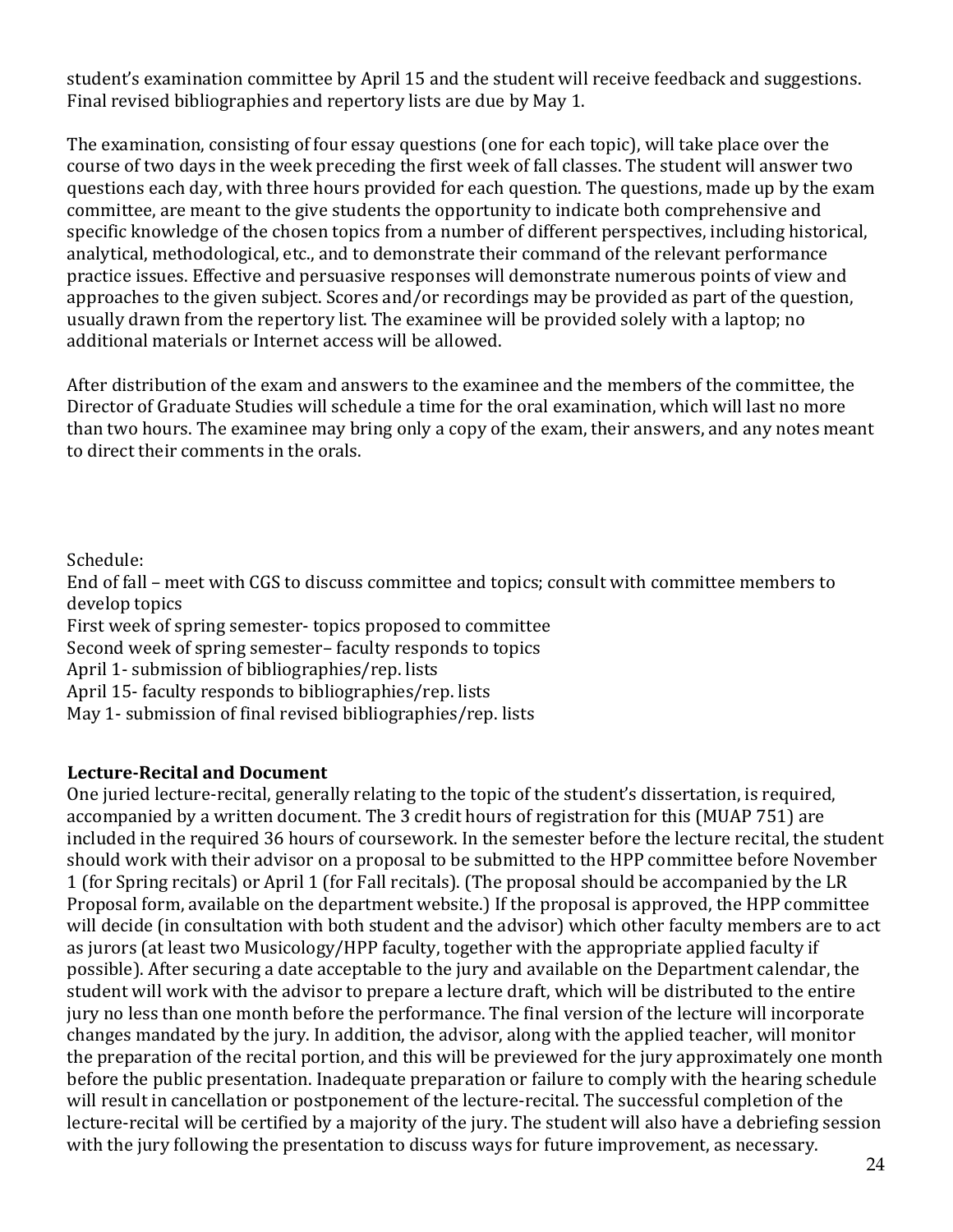Generally, the lecture and performance components will be of approximately equal length, with the overall event not exceeding ninety minutes, including intermission(s). The accompanying document will be finished after the lecture-recital with the further advice and ultimate approval of the advisor.

Students are expected to publicize the lecture-recital by all appropriate means, in addition to its listing on the Department concert calendar.

## **Music Education Degrees**

#### **General expectations for all Music Education Graduate Students:**

- 1. Graduate Students are strongly encouraged to participate in Music Education professional organizations. Students may join the National Association for Music Education (NAfME) / Ohio Music Education Association (OMEA) as an active member (full cost of membership) or a student member (reduced cost of membership). For information about becoming a member, speak to your advisor or Dr. Garrett, OCMEA Advisor.
- 2. All part- and full-time students are expected to exhibit professional behaviors including being responsible for meeting all deadlines and completing required paperwork. Poor performance in this area could result in loss of funding or dismissal from the program.
- 3. All music education teaching associates are responsible for reporting their work hours at established deadlines. This is required for continuation of funding.
- 4. All full-time music education graduate students are expected to participate in the Graduate Research Seminars that are held during school hours and all part-time students will be required to join in for the evening seminars. The schedule of seminars will be distributed no later than the beginning of each semester. Students may count the time spent in the seminar toward their required assistantship hours.
- 5. Each semester, all part- and full-time students who have a graduate assistantship will receive written feedback from their assistantship supervisor(s) evaluating the performance of assistantship duties. Poor evaluations will result a reduction in funding or removal of all funding.
- 6. All Music Education students will be required to have a cumulative GPA of 3.0. The University will not confer a degree without this. A grade of C or below could result in the loss of funding.
- 7. Each Music Education student will be held accountable for all of School of Graduate Studies articulated policies, procedures, and deadlines.

#### **Graduate Music Education Exam Preparation Guidelines**

Each of the graduate programs in Music Education requires some form of a written and oral exam to complete degree requirements. Preparation for this exam begins with the first class and extends through the entire course sequence. A topic that you first encountered in the Philosophy course may provide the impetus for more research and become one of your paper topics. A topic covered in one class you may think applicable to the content of another class and you decide to explore this relationship so you propose that as a research question. Classes offer you background in many topics as they relate to Music, Education, and other disciplines, and the exam is designed to give you the opportunity to explore a topic more fully and connect and transfer it to other areas.

Each of the programs (Master of Arts with Licensure, Master of Arts, and Ph. D.) have slightly different exam requirements and procedures that are tied to the content of their curriculum. (See specific exam guidelines and procedures for your program). The design of any exam at the end of coursework allows each student to show mastery of the degree content by applying this cumulative knowledge to various music education and/or research environments. Then, the accompanying presentation and oral examination allows the student the opportunity to think on the spot and transfer that information to other areas by responding to questions and new scenarios proposed by the committee. This usually serves as the end of the degree for the Masters level and the beginning of the Dissertation process for Doctoral students.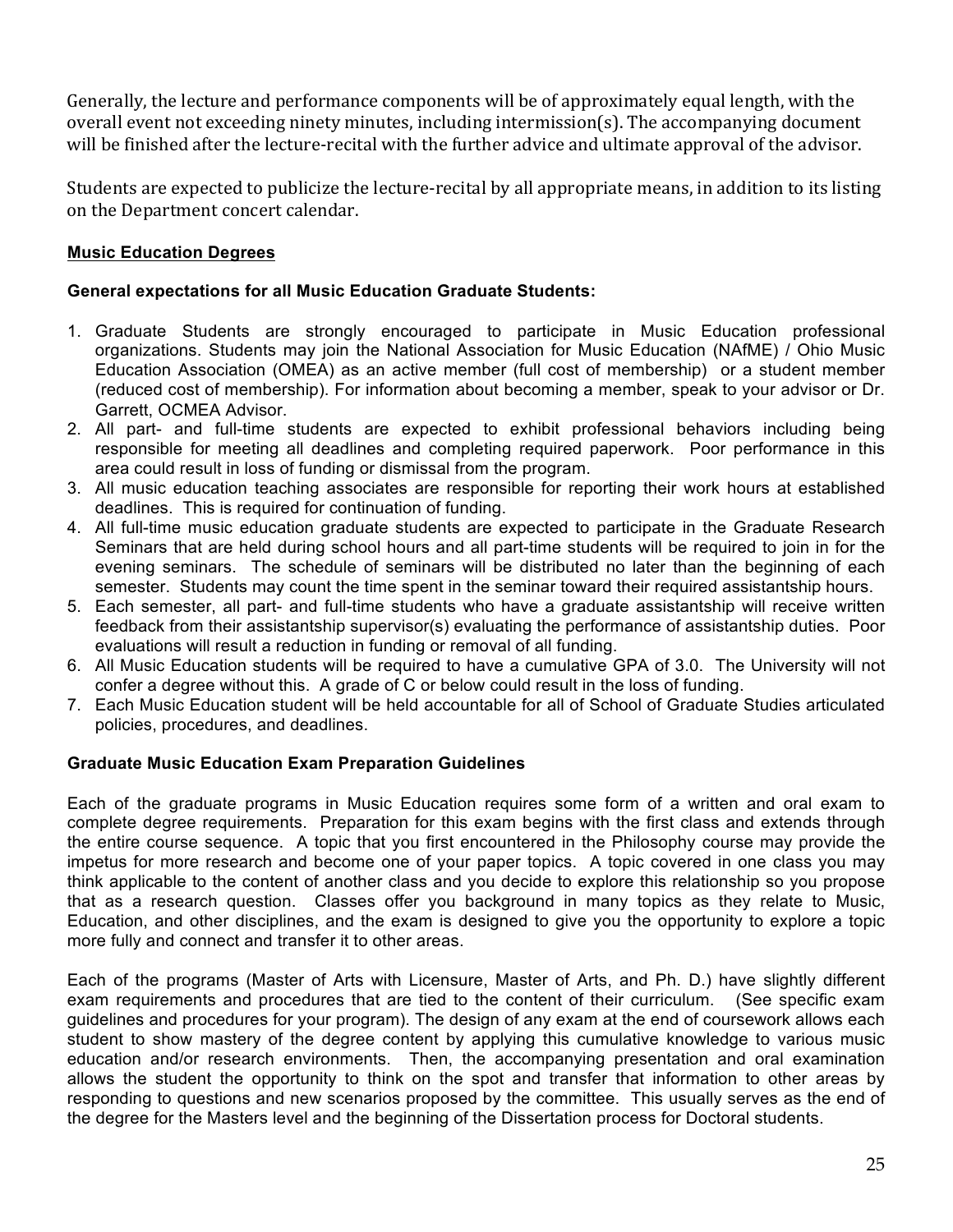The exam process is rigorous and requires much advance preparation. The first aspect of the exam is that is it cumulative and includes all of the material covered in each class. In effect, this means that you are never done with the content of any single course. Second, it presumes that you have taken time to link together the different course content areas and explored how these topics, concepts, and other information are connected. Third, it requires clear and concise oral communication skills that you work on in a number of classes. Oral presentations are a critical skill that educators need in today's workplace. Your job here is to bring these ideas forward, and discuss intersections with music, education, and other disciplines as well as answer questions posed by the committee. You should be prepared to dialogue, defend your thought process, and substantiate your conclusions. Anything that is written down or expressed verbally can be questioned. Therefore, careful attention to the clarity of your expression, both written and oral, is necessary when preparing for your exam. This is also true of the thought process behind the questions you pose. The clearer the questions, the easier the paper or presentation is to write.

While courses are unique and separate in their content, they are related in an overarching way. As with all curricula, each separate course brings a piece of the larger picture to light, and once completed the full picture is realized. It is your job to examine these pieces collectively and look for that connectivity and intersection that brings these separate strands together.

The semester before the exam is when a student should begin working with her/his advisor to craft the topics for investigation, begin the preliminary resource investigation, and establish a timeline for the following term. Then, once the topics are chosen and some resources have been consulted the student will work with her/his advisor to craft the research questions/topics and choose the Music Materials content. Students must have their exam topics and questions approved no later than the 5<sup>th</sup> week of the semester they intend to defend. The deadline for the defense is set for no later than the  $10<sup>th</sup>$  week of the semester, but often it is much easier to set things earlier in the semester so that if revisions are necessary it is possible to still make the week 10 deadline.

Lastly, the exam is designed for each student to show his or her level of professional preparation and scholarship. It is meant to be the culmination of the degree that shows mastery and competence.

#### **Master of Arts with Licensure**

The M.A. for Licensure (M.A.L.) option is for persons with an undergraduate degree in music who wish to obtain a license to teach music in the public schools while simultaneously pursuing the study of music education at the graduate level. Course requirements span 6 semesters and combine music education licensure courses (approximately 23 hours), student teaching (12 hours), with graduate music and music education courses (30 hours). Graduates of the program are eligible to apply for an Ohio teacher license for Music P-12. Licensure may be transferred to other states. Students will also need to pass the Praxis II exams and meet other state requirements for teacher licensure, such as passing a criminal background check.

Classes at the 200-level, while required for teacher licensure, do not count toward the graduate degree (i.e., no graduate credit is received) and are not included in GPA calculations. However, they do appear on the transcript with a grade and serve to satisfy the academic requirements for Licensure. M.A.L. students may take additional 300-level classes, if approved by the music education faculty, provided that they have *at least* 18 credits of 400-level courses. In addition, students who already hold an M.A. in music may be eligible for an exemption of up to 9 hours of requirements. Students should contact their advisor or the Coordinator of Graduate Studies and/or the Coordinator of Undergraduate Studies in Music Education for more information.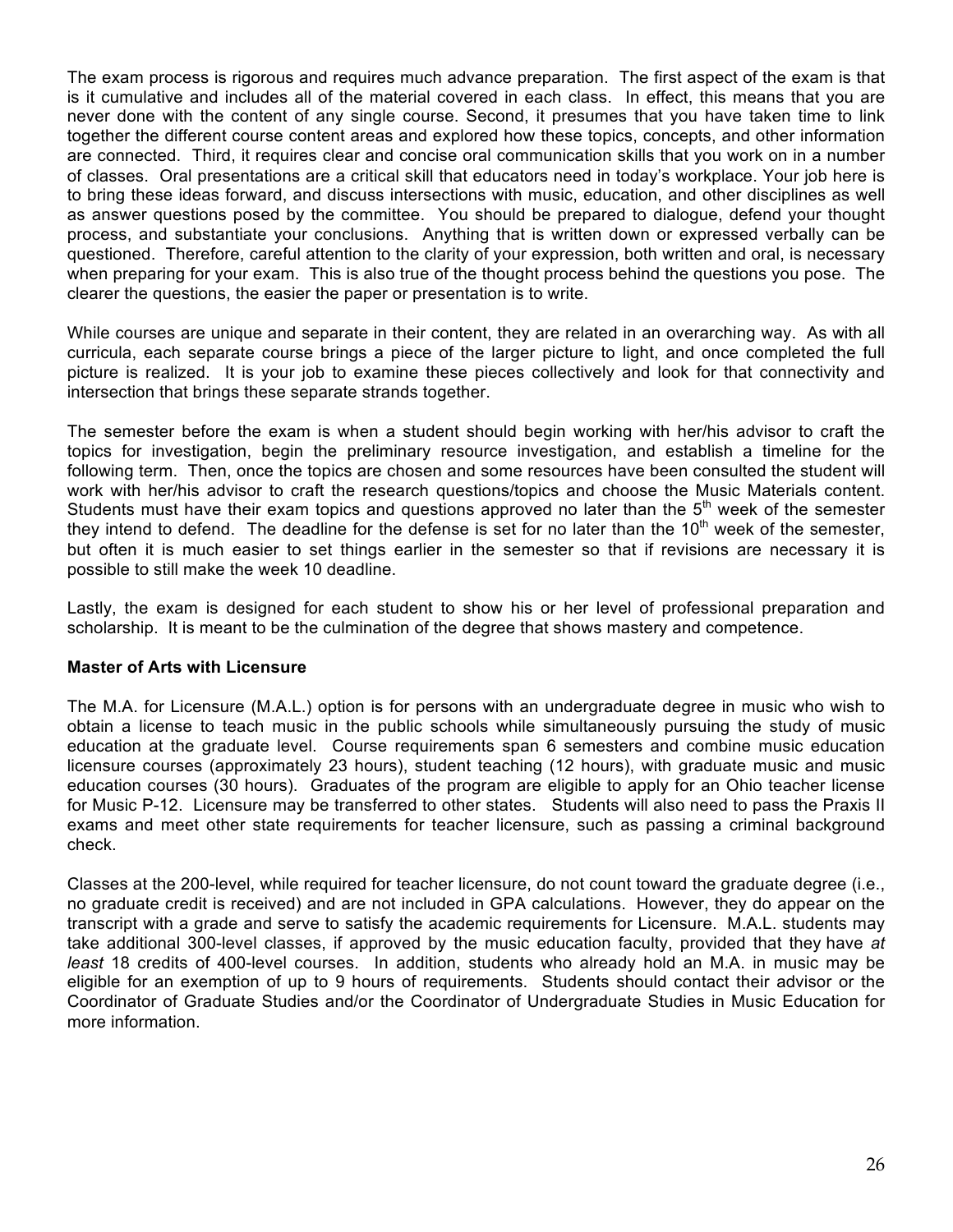The following courses are required for the M.A.L. degree.

| Case Western Reserve University ~ Music Education Program             |                                                         |                     |  |
|-----------------------------------------------------------------------|---------------------------------------------------------|---------------------|--|
| M.A. for Licensure (M.A.L. - Masters Plan B)                          |                                                         |                     |  |
| <b>Music Education Licensure Core (35 hours)</b>                      |                                                         |                     |  |
| <b>Course Number</b>                                                  | <b>Course Name</b>                                      | Credit Hours        |  |
| <b>MUED 200</b><br>- 1                                                | <b>Skills &amp; Pedagogy Class</b>                      |                     |  |
| <b>MUED 200</b><br>$-2$                                               | <b>Skills &amp; Pedagogy Class</b>                      | 1                   |  |
| $-3$<br><b>MUED 200</b>                                               | Skills & Pedagogy Class                                 | 1                   |  |
| <b>MUED 200</b><br>$-4$                                               | Skills & Pedagogy Class                                 | 1                   |  |
| $-5$<br><b>MUED 200</b>                                               | <b>Skills &amp; Pedagogy Class</b>                      | 1                   |  |
| <b>MUED 200</b><br>$-6$                                               | <b>Skills &amp; Pedagogy Class</b>                      | 1                   |  |
| <b>MUED 275</b>                                                       | Conducting                                              | $\overline{2}$      |  |
| <b>MUED 305</b>                                                       | <b>World Music in Education</b>                         | $\overline{3}$      |  |
| <b>MUED 350</b>                                                       | <b>General Music Methods</b>                            | 3                   |  |
| MUED 352 or MUED 353                                                  | <b>Instrumental/Choral Music Methods</b>                | 3                   |  |
| <b>MUED 355</b>                                                       | Instructional Design in Music Education                 | $\overline{3}$      |  |
| <b>MUED 420</b>                                                       | Technology Assisted Music Teaching & Learning           | 3                   |  |
| MUED 496A                                                             | <b>Student Teaching</b>                                 | $\overline{9}$      |  |
| MUED 496B                                                             | <b>Student Teaching Seminar</b>                         | 3                   |  |
|                                                                       |                                                         |                     |  |
|                                                                       | Teacher Licensure Professional Education Core (9 hours) |                     |  |
| <b>Course Number</b>                                                  | <b>Course Name</b>                                      | <b>Credit Hours</b> |  |
| <b>EDUC 255</b>                                                       | Literacy Across the Content Areas                       | 3                   |  |
| <b>EDUC 401</b>                                                       | Introduction to Education                               | 3                   |  |
| <b>EDUC 404</b>                                                       | <b>Educational Psychology</b>                           | 3                   |  |
|                                                                       |                                                         |                     |  |
| <b>Graduate Music Education Core (12 hours)</b>                       |                                                         |                     |  |
| <b>Course Number</b>                                                  | <b>Course Name</b>                                      | <b>Credit Hours</b> |  |
| <b>MUED 441</b>                                                       | <b>Philosophical Foundations of Music Education</b>     | 3                   |  |
| <b>MUED 442</b>                                                       | <b>Curriculum and Assessment in Music Education</b>     | 3                   |  |
| MUED 443                                                              | <b>Music Cognition and Learning</b>                     | $\overline{3}$      |  |
| <b>MUED 444</b>                                                       | <b>Research in Music Education</b>                      | $\overline{3}$      |  |
|                                                                       |                                                         |                     |  |
| <b>Graduate Music Core (9 hours)</b>                                  |                                                         |                     |  |
| Course Number                                                         | <b>Course Name</b>                                      | <b>Credit Hours</b> |  |
| <b>MUTH 422</b>                                                       | <b>Music Theory for Educators</b>                       | 3                   |  |
| <b>MUHI 430</b>                                                       | <b>Music History for Educators</b>                      | $\overline{3}$      |  |
| MU                                                                    | Music Electives (Theory, History, and/or Performance)   | 3                   |  |
|                                                                       |                                                         |                     |  |
| <b>Oral Comprehensive Exam</b>                                        |                                                         |                     |  |
| Successful Completion of the Comprehensive Oral Exam (Masters Plan B) |                                                         |                     |  |
|                                                                       |                                                         |                     |  |
| <b>TOTAL</b>                                                          |                                                         | 65                  |  |

Because many courses are not offered every year, MAL students should adhere to the following course sequence in completing their degree requirements.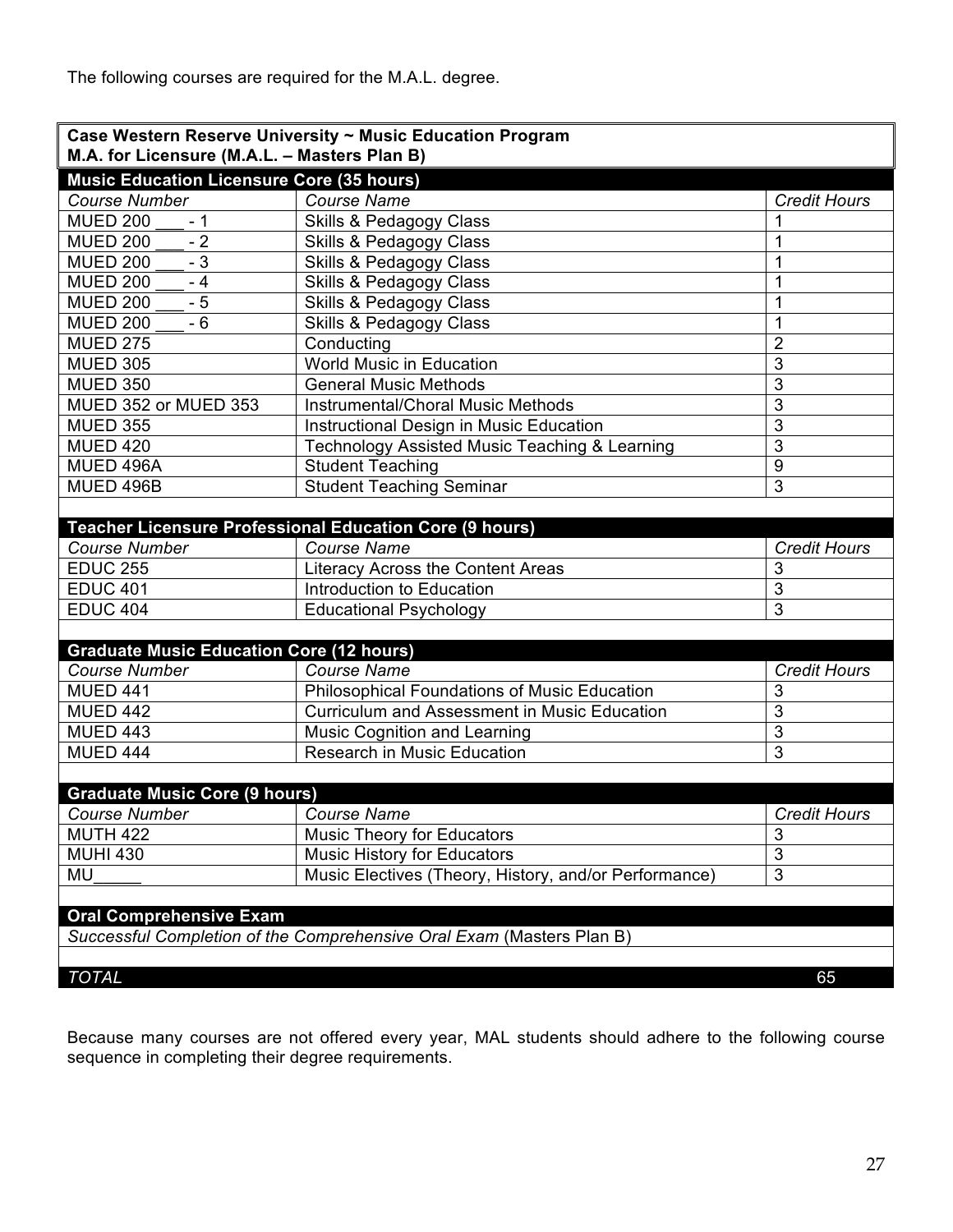#### **Master of Arts for Teacher Licensure (M.A.L.) Course Sequence**

|                   | <b>Students Entering in Even Years</b> |                          | <b>Students Entering in Odd Years</b> |                    |
|-------------------|----------------------------------------|--------------------------|---------------------------------------|--------------------|
|                   | Fall                                   | Spring                   | Fall                                  | Spring             |
| Year 1            | <b>MUED 200X-1</b>                     | <b>MUED 200X-2&amp;3</b> | <b>MUED 200X-1</b>                    | <b>MUED 200X-2</b> |
|                   | <b>MUED 420</b>                        | <b>MUED 305</b>          | <b>MUED 275</b>                       | <b>MUED 305</b>    |
|                   | <b>MUED 443</b>                        | <b>MUED 442</b>          | <b>MUED 420</b>                       | <b>MUTH 422</b>    |
|                   | <b>EDUC 401</b>                        | <b>MUHI 430</b>          | <b>EDUC 401</b>                       | <b>EDUC 404</b>    |
|                   |                                        |                          | <b>Music Elective</b>                 |                    |
| Year 2            | <b>MUED 200X-4</b>                     | <b>MUED 200X-5</b>       | <b>MUED 200X-3&amp;4</b>              | <b>MUED 200X-5</b> |
|                   | <b>MUED 275</b>                        | <b>MUED 352/353</b>      | <b>MUED 350</b>                       | MUED 352/353       |
|                   | <b>MUED 350</b>                        | <b>MUTH 422</b>          | <b>MUED 441</b>                       | <b>MUED 442</b>    |
|                   | <b>MUED 444</b>                        | <b>EDUC 404</b>          | <b>MUED 443</b>                       | <b>MUHI 430</b>    |
|                   | <b>Music Elective</b>                  |                          |                                       |                    |
| Year <sub>3</sub> | <b>MUED 200X-6</b>                     | MUED 496A                | <b>MUED 200X-6</b>                    | MUED 496A          |
|                   | <b>MUED 355</b>                        | MUED 496B                | <b>MUED 355</b>                       | MUED 496B          |
|                   | <b>MUED 441</b>                        |                          | <b>MUED 444</b>                       |                    |
|                   | <b>EDUC 255</b>                        |                          | <b>EDUC 255</b>                       |                    |

In addition to the requirements specified in this document, Graduate Music Education students enrolled in the Licensure Program are responsible for all Teacher Licensure requirements as articulated in the *Educational Licensure Handbook*, available from the Office of Teacher Education located at 11635 Euclid Avenue, Cleveland Ohio, 44106 or their website: http://www.case.edu/artsci/teachlic

#### **TEACHER EDUCATION STAFF AND FACULTY**

Dr. Denise K. Davis, Director of Teacher Education (216) 368-1505 denise.davis@case.edu

Ms Kathryn Shafer, Department Administrator of Teacher Education (216) 368-0792 kathryn.shafer@case.edu

#### **TEACHER EDUCATION MISSION:**



The mission of the Case Western Reserve University educator preparation unit is to prepare *Proactive Scholar Practitioners* who demonstrate skill in instructional planning, delivery, and assessment, and who demonstrate dispositions consistent with the principles of commitment, collaboration, and creativity.We define Proactive Scholar Practitioners as educators who, upon entering the teaching profession, demonstrate through their performance in instructional contexts: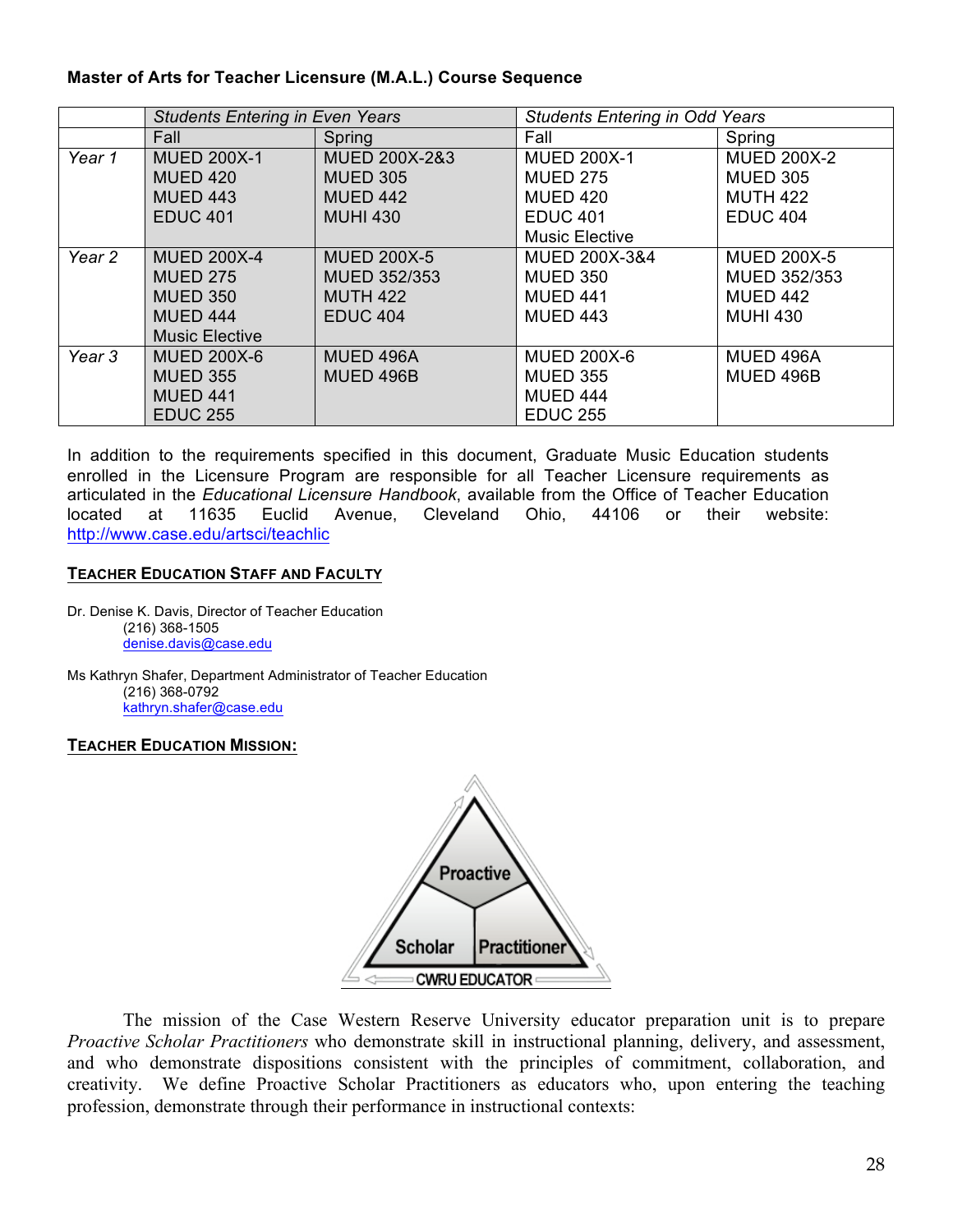- The values, commitments, and personal ethics necessary to be an effective educator in twenty-first century schools *(Proactive)*;
- Thorough understanding of content in their field, of child and adolescent development and diversity, of principles of learning and teaching, and of evidence-based teaching practices specific to their field (*Scholar)*;
- Superior skill in creating optimal learning environments, in assessing and monitoring individual student performance and instructional effectiveness, in adapting instruction to accommodate changing student performance including effective application of technology, and in communicating effectively and working collaboratively with students, families, and co-workers (*Practitioner)*.

The philosophical orientation unifying our efforts in preparing educators to be *Proactive Scholar Practitioners* is based on our PSP Model which consists of a shared set of beliefs about teachers, learners, and the learning process. The core beliefs unifying our educator preparation programs are aligned with the goals of the Teacher Education Accreditation Council (TEAC) which is to prepare competent, caring and qualified educators. These TEAC goals are integrated into the core beliefs that unify our educator preparation programs at CWRU and can be summarized as follows:

#### *Effective teaching is evidenced by the ability to:*

- Create engaging, responsive, and collaborative learning environments
- Appropriately and creatively use technology in identifying and responding to individual and collective learning needs of students, and in communicating effectively with students
- Elicit the intrinsic motivation and ability to understand and to create in every child and adolescent learner
- Communicate, along with knowledge and skill, a sense of wonder and excitement in discovery and creativity

## *Effective learning is:*

- Characterized by understanding and is evidenced by the learner's ability to apply knowledge and skills in novel situations
- Not merely adding to previous knowledge, but is transformative to the learner

## *Effective educators:*

- Manifest care and respect for students, families, and co-workers
- Demonstrate fairness and personal ethics
- Are reflective in monitoring their own teaching
- Are lifetime learners who are actively engaged with their discipline, their students, and thus continuously developing as professionals
- Value and respond positively to diversity among students
- Believe that all students can learn and realize their creative potential
- Are positive professional models for their students

#### **Please see the Teacher Education Handbook for more detailed information**

#### **TEACHER EDUCATION PROGRAM OUTCOMES**

The purposes and goals of educator preparation at Case Western Reserve University are summarized in the statement of our mission to prepare educators as Proactive Scholar-Practitioners and are expressed as 10 Program Outcomes which reflect Ohio's Standards for the Teaching Profession and the national teaching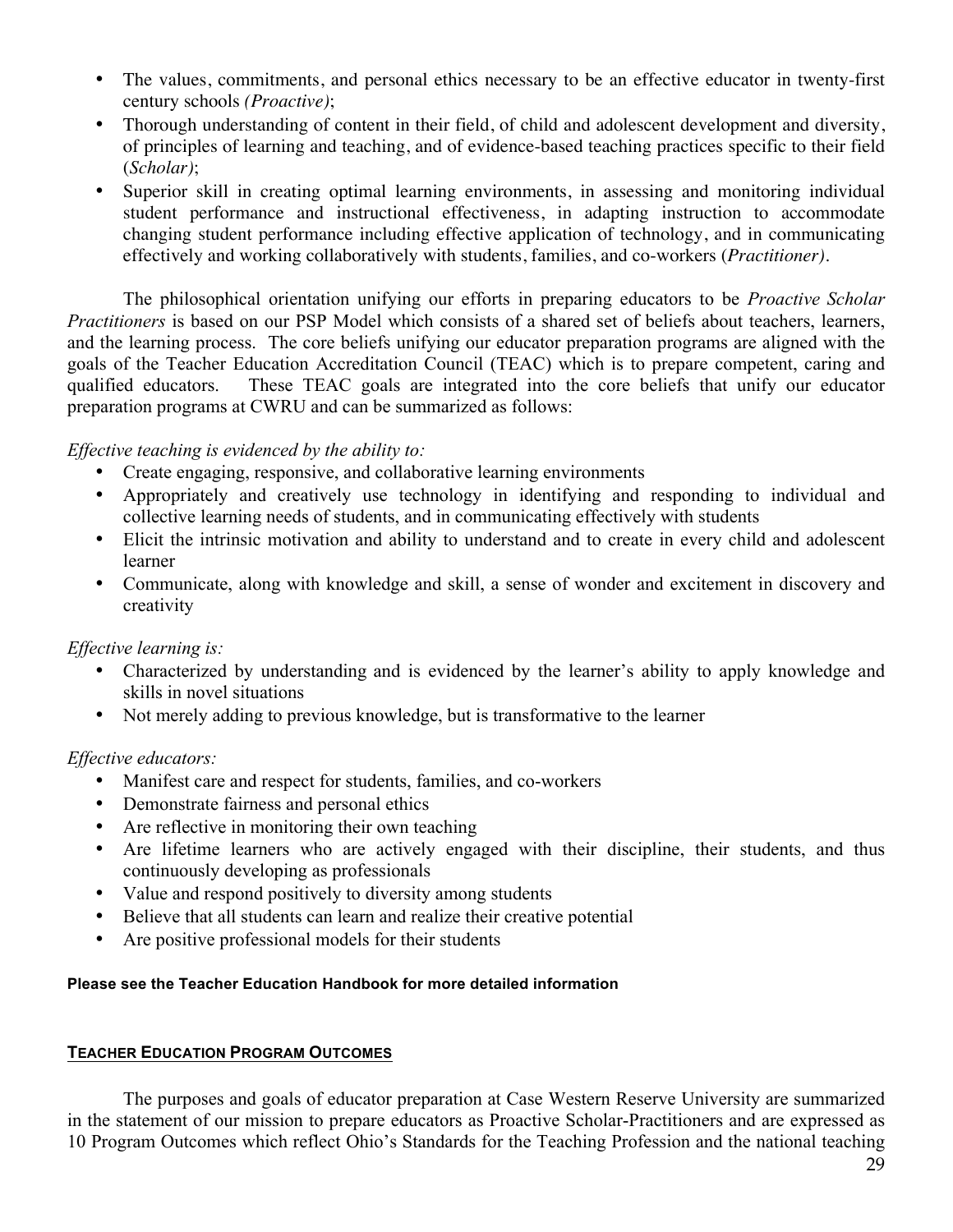standards of the Interstate Teacher Assessment and Support Consortium (InTASC). These program outcomes are also aimed at meeting the Teacher Education Accreditation Council's (TEAC) goal of preparing competent, caring and qualified educators:

- 1. Learner Development
- 2. Learning Differences
- 3. Learning Environments
- 4. Content Knowledge
- 5. Application of Content
- 6. Assessment
- 7. Planning for Instruction
- 8. Instructional Strategies
- 9. Professional Learning and Ethical Practice
- 10. Leadership and Collaboration

CWRU's Program Outcomes were developed through a lengthy process that involved CWRU professors, in-service teachers, current CWRU students, school administrators, representatives from professional education organizations, and others. They are designed to meet the requirements mandated by the Ohio Department of Education (ODE), the Teacher Education Accreditation Council (TEAC), the Interstate Teacher Assessment and Support Consortium (InTASC), and the professional organizations that specify content and pedagogy for beginning teachers and teacher preparation programs. The InTASC standards are national standards that guide teacher preparation programs, as well as the professional development of practicing teachers. The InTASC standards align with Ohio's Standards for the Teaching Profession and with the Common Core State Standards for P-12 teaching, and represent the CWRU Program Outcomes. Additionally, standards of academic performance and professional behavior are threaded throughout courses and experiences. For example, the Case Western Reserve University teacher education program believes that each teacher needs to be consciously rooted in a philosophy that embodies the ideals of a Proactive Scholar-Practitioner, and that all teachers need to be comfortable with and competent in utilizing technology in ways that are appropriate to facilitate student learning. These components are essential and are addressed, along with Program Outcomes in each student's portfolio.

#### **TEACHER EDUCATION DISPOSITIONS**

Dispositions are the "values, commitments, and professional ethics that influence behaviors toward students, families, colleagues, and communities and affect student learning, motivation, and development as well as the educator's own professional growth. Dispositions are guided by beliefs and attitudes related to values such as caring, fairness, honesty, responsibility, and social justice" (National Council for Accreditation of Teacher Education, 2002, p. 53). The dispositions of CWRU Educators include:

- The belief that all children can learn
	- o Accepts responsibility for student learning
	- o Speaks positively about students
	- o Gives students responsibilities
	- o Sets and maintains appropriately high standards of student performance
	- o Creates situations for all students to succeed
	- o Acknowledges students' successes
- A value of diversity
	- o Demonstrates awareness of and respect for students' cultures, backgrounds, and attributes
	- o Demonstrates respect for diversity in presenting content
	- o Demonstrates respect for diversity in interactions with co-workers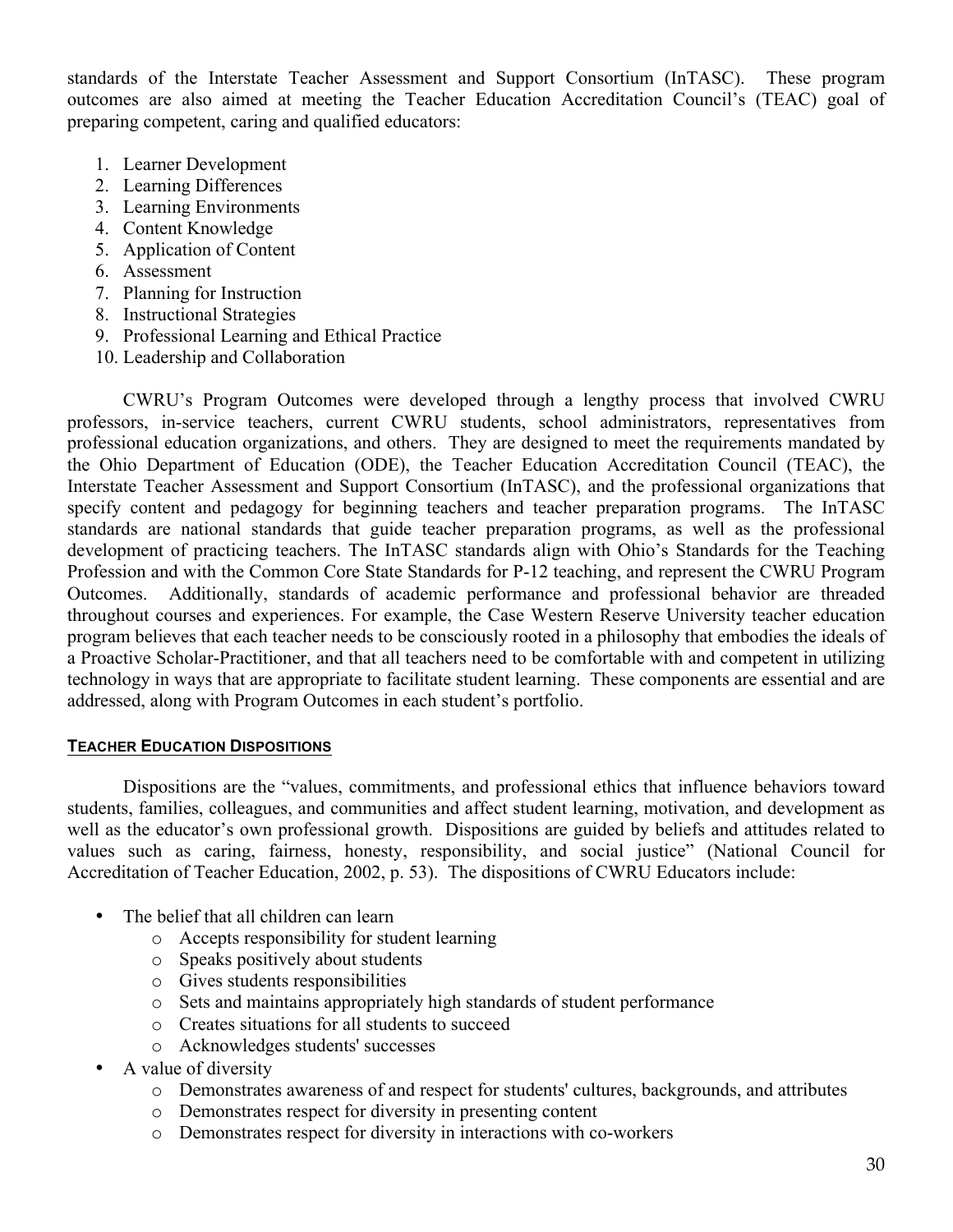- A caring, respectful demeanor
	- o Exhibits active listening in interacting with others
	- o Shows respect for all students, their families, professors, and co-workers
	- o Shows sensitivity to feelings of students, families, and co-workers
	- o Values what students say
	- o Demonstrates interest in students' lives outside school
	- o Treats all students with respect
- Fairness and personal ethics
	- o Is truthful in all professional interactions
	- o Endeavors to present facts without distortion or personal prejudice
	- o Demonstrates respect for the work of others
	- o Demonstrates respect for the privacy of students and families
	- o Does not reveal confidential information unless required by law
	- o Responds to student misbehavior on an individual level
	- o Does not intentionally expose students, families, or other professionals to disparagement
	- o Treats students equally while recognizing individual needs
	- o Creates situations for all students to succeed
- Reflection and efficacy
	- o Is able to assess areas of personal strengths and weaknesses
	- o Uses reflection to improve teaching
	- o Sets high standards for personal performance
- Professional commitment
	- o Demonstrates a positive attitude about teaching
	- o Participates in collegial activities
	- o Spends time outside school preparing and seeking to enhance learning opportunities for students
	- o Finds, implements and shares instructional ideas and strategies
	- o Maintains professional involvement through reading, conferences, or organization membership

#### **TEACHER EDUCATION DECISION POINTS AND RETENTION POLICY**

#### **Admission**

Admission to a teacher licensure program at Case Western Reserve University requires admission to the University and admission to the specific licensure program. Students should contact the Art Department, the Music Department or the Director of Teacher Education for specific information regarding those programs. In general, admission criteria include previous accomplishment in the content area, successful overall academic performance and evidence of one's potential ability to master the complex intellectual, interpersonal and performance requirements of teaching.

## **Retention**

Once admitted to a licensure program, students move through a series of Decision Points as they progress to each level of their program. At each of these decision points, students may be (a) granted unconditional admission to the next level, (b) granted conditional admission to the next level with a prescribed remedial plan, which when successfully completed will result in unconditional admission, or (c) denied admission to the next level and removed from the program. The decision points and score criteria for each licensure program are outlined in the tables on pages 18-22 of the Teacher Education Handbook and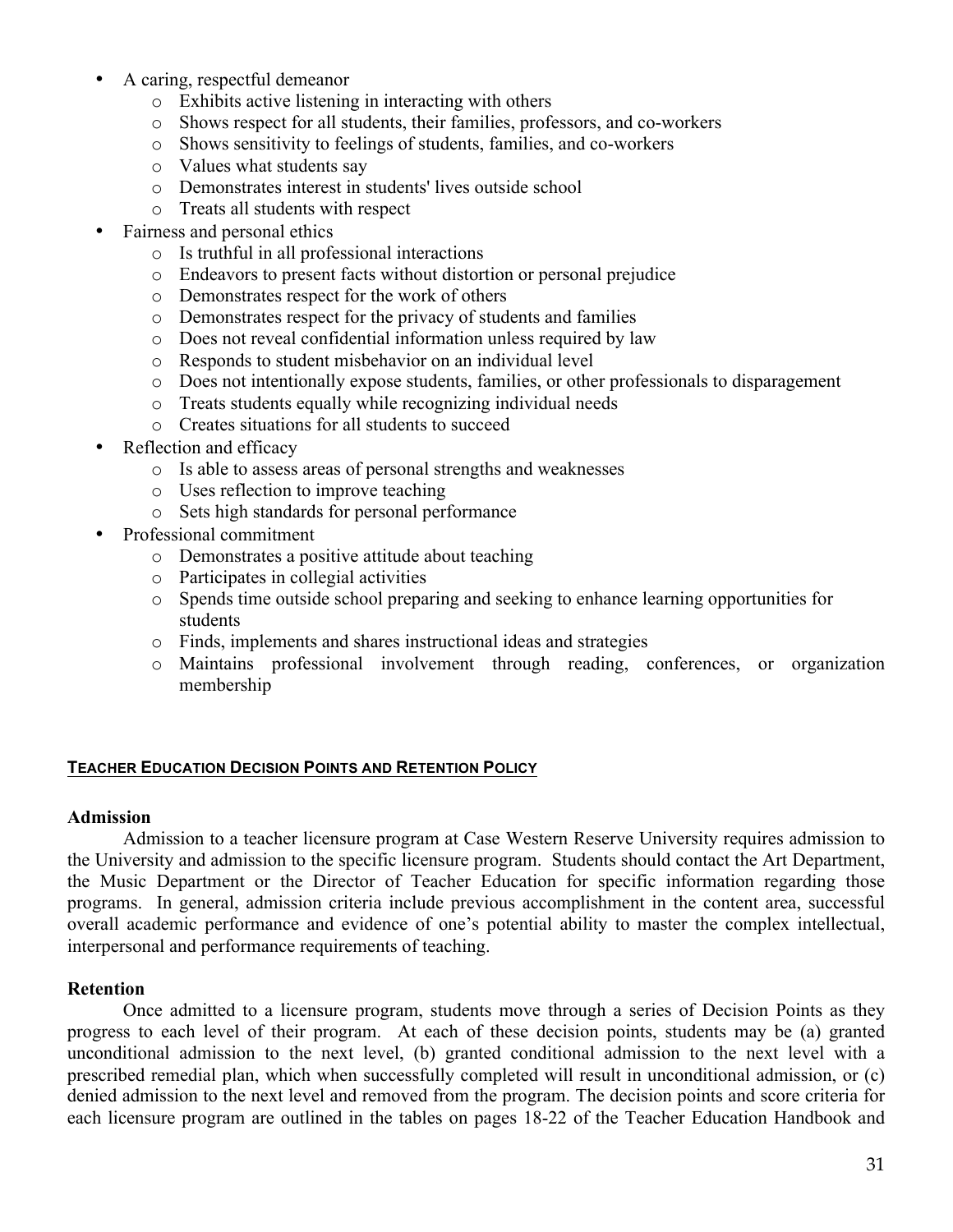additional information has been provided in a Handout about the Decision Point System that is distributed each fall as part of the yearly orientation schedule.

To remain in the licensure program, students must:

- Meet the requirements for each decision point
- Maintain the required GPA in each area
- Maintain the required average score on the ePortfolio where specified, the DAI, and the Student Teaching Assessment Forms at points in the program where specified

To be recommended for licensure, the student must pass all of the established Decision Point criteria, meet health and background check criteria, complete degree requirements, and pass Ohio's designated tests for teacher licensure.

## **Intervention Points**

- Admission to advanced standing
- Admission to student teaching
- During the student teaching semester
- During any academic class where concern has been documented and an intervention is warranted

## **Intervention Steps**

Concern for a student's success in completing a licensure program can occur during any academic class, during decision point review, or during the student teaching semester. Our goal is to act quickly to share concerns with the student and to provide a plan, with necessary resources to support the student in successfully completing the program. To achieve this goal, the following steps will be taken:

- The CWRU faculty member, University Supervisor, Cooperating Teacher or other concerned individual will immediately inform the person overseeing the program; e.g. Program Director.
- The Program Coordinator will respond in a timely manner by gathering information about the concern.
- Inform the Director of Teacher Education
- Call on appropriate others to attend meetings and to lend support to the student
- Meet with student, providing explicit concerns in writing and sharing appropriate documentation
- Confirm meeting details via email, copying Director of Teacher Education
- If necessary, create an Action Plan with details about required academic performance and/or behavior; a time line; deadlines; and how assessment will occur. If warranted, the plan will include a statement that if requirements are not met, the student will be dismissed from the program. Both the CWRU faculty member and the student must sign the plan which states that the terms, conditions and consequences are understood.
- The Program Director will remain involved with the student, providing necessary assistance to help the student successfully meet requirements.
- At the end of the specified time, the Program Director will review the plan and the documentation of student performance. If criteria were met, the student will remain in the program. If criteria were not met, the student will be dismissed from the program.
- The Director of Teacher Education will be notified and duplicates of the case will be sent to the Teacher Education office to be placed in the student's confidential file.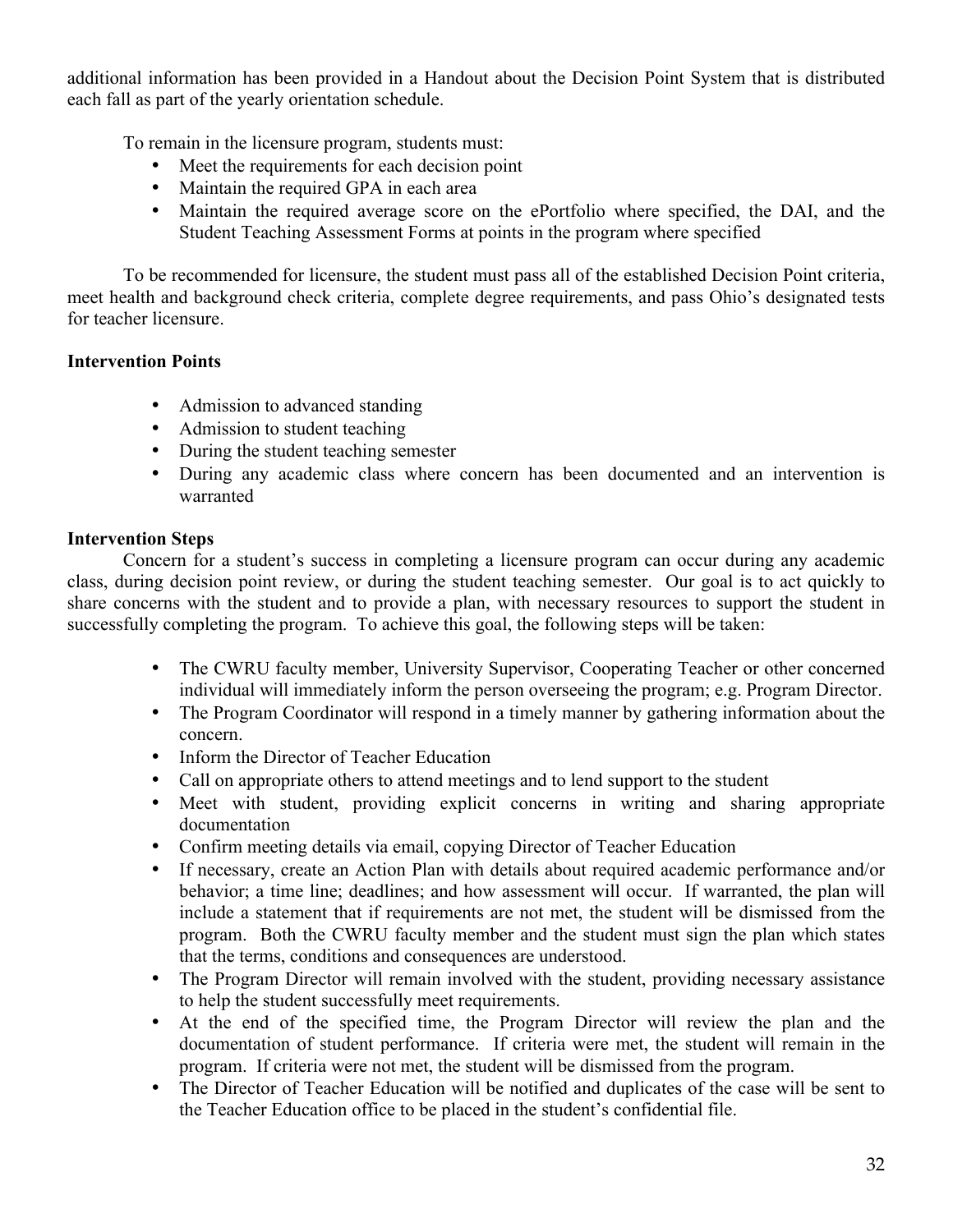#### **Cause for Immediate Dismissal from a Licensure Program**

Any violation of the Professional Statement of Assurance of Good Moral Character will be grounds for immediate dismissal from the licensure program.

#### **Appeals**

A student may appeal a decision made regarding their retention in a teacher licensure program through a two-step process. First, the student should file a written petition with the Director of Art Education, the Director of the AYA Programs or the Coordinator of Undergraduate Studies in Music Education. The petition should outline the student's concerns and provide a rationale of why the decision made was in error, requesting a hearing with the faculty of that program. The Director or Coordinator will schedule the hearing in an expedient time frame. Following the hearing the program faculty will issue a written statement to the student with their decision regarding the petition.

If the student is dissatisfied with the decision reached during the program-level hearing, s/he may file a second written petition with the Director of Teacher Education. The petition should outline the student's concerns and provide a rationale of why the decision made was in error, requesting a hearing with the Teacher Education Executive Committee (TEEC). The Director of Teacher Education will schedule the hearing in an expedient time frame. Following the hearing TEEC will issue a written statement to the student with their decision regarding the petition. This decision will be final.

#### **Concerns**

Students who have concerns about course instruction or evaluation should follow the procedures outlined in Case Western Reserve University's Undergraduate Handbook (and similarly in the Graduate Student Handbook) which describes the Academic Grievance Policy as follows:

A student who wants to register a complaint about course instruction or evaluation should first bring the matter to the direct attention of the professor or instructor involved. If the matter is not satisfactorily resolved, the student should go to the chairman of the academic department in question to seek departmental review. If neither step resolves the complaint, the student may take the matter to the faculty member's dean for final review and decision.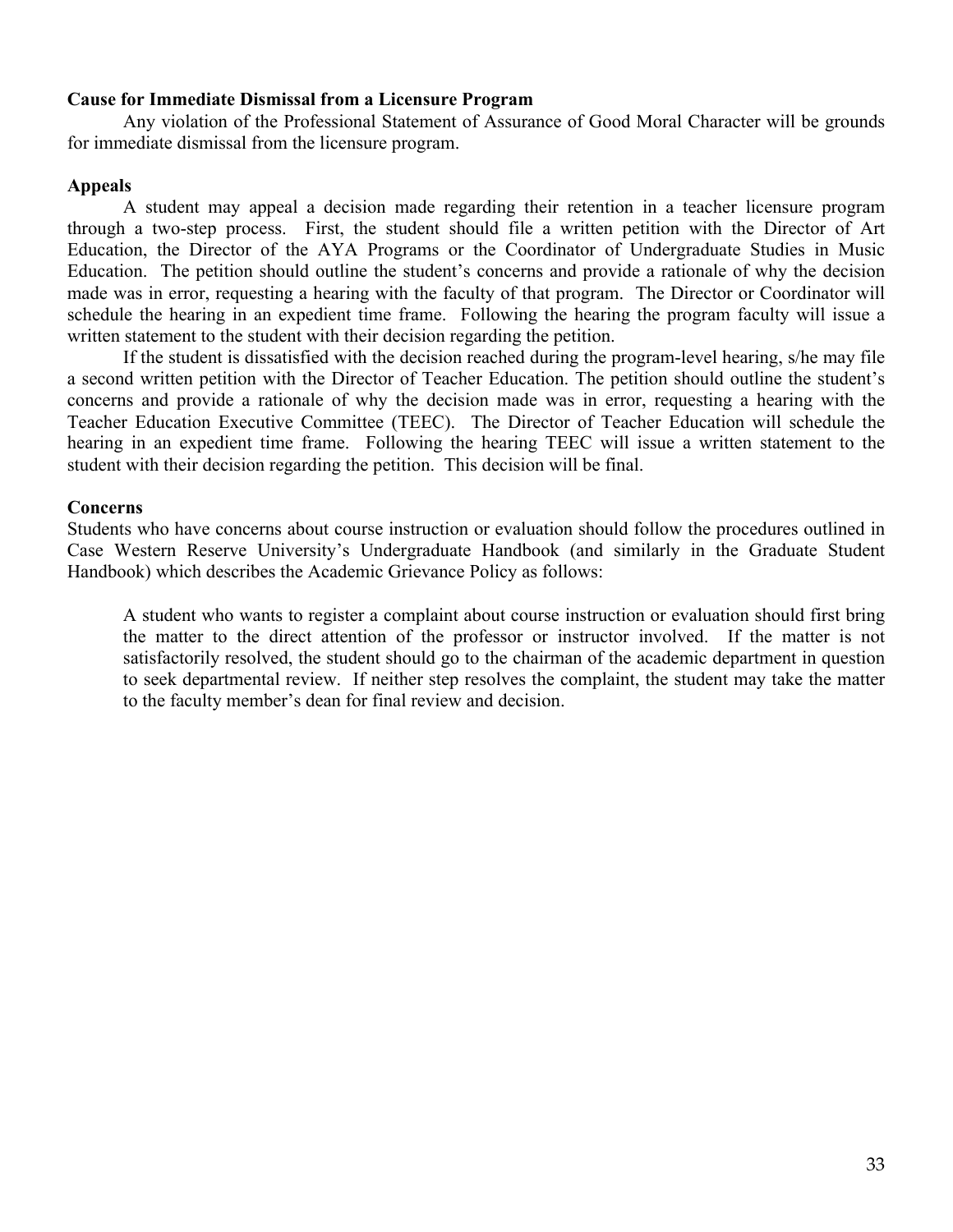|                                                                                                                   | Admission and Retention in MUSIC EDUCATION- Master of Arts with Licensure Degree                                                                                                                                                                                                                                                                                                                                                                                                                                                                                                                |                                                                                                                        |                                                                                                                                                                                                                                                                      |                                                                                                                                                                                                                                                                                                                                                                                                                                                                                                                                                                                                                           |  |
|-------------------------------------------------------------------------------------------------------------------|-------------------------------------------------------------------------------------------------------------------------------------------------------------------------------------------------------------------------------------------------------------------------------------------------------------------------------------------------------------------------------------------------------------------------------------------------------------------------------------------------------------------------------------------------------------------------------------------------|------------------------------------------------------------------------------------------------------------------------|----------------------------------------------------------------------------------------------------------------------------------------------------------------------------------------------------------------------------------------------------------------------|---------------------------------------------------------------------------------------------------------------------------------------------------------------------------------------------------------------------------------------------------------------------------------------------------------------------------------------------------------------------------------------------------------------------------------------------------------------------------------------------------------------------------------------------------------------------------------------------------------------------------|--|
|                                                                                                                   | Decision Point 1: Entry to a the Program                                                                                                                                                                                                                                                                                                                                                                                                                                                                                                                                                        |                                                                                                                        |                                                                                                                                                                                                                                                                      |                                                                                                                                                                                                                                                                                                                                                                                                                                                                                                                                                                                                                           |  |
| $\bullet$<br>$\bullet$<br>$\bullet$<br>$\bullet$<br>$\bullet$<br>$\bullet$<br>$\bullet$<br>$\bullet$<br>$\bullet$ | What?<br>Successful interview and satisfactory score on the<br>Teacher Licensure Admission Assessment<br>Admission to the University for graduate applicants<br>Demonstration of entry-level competency in the<br>discipline through successful presentation of a music<br>performance audition<br>Signed statement of Good Moral Character<br>What?<br>Cumulative GPA of 3.0 or better<br>Discipline GPA of 3.0 or better<br>Education GPA of 3.0 or better<br>Minimum average score of 2.0 on Candidate<br>Disposition Assessment Inventory<br>Minimum average score of 2.0 on the ePortfolio | Program<br><i><u>Outcome</u></i><br>Assessed<br>4, 9<br>Program<br>Outcome<br>Assessed<br>1, 2, 3, 4, 5,<br>6, 7, 8, 9 | When?<br>Upon<br>admission to<br>the University<br>and the Master<br>of Arts with<br>licensure<br>program.<br><b>Decision Point 2: Admission to Advanced Standing</b><br>When?<br>End of the 3rd<br>semester after<br>admission as a<br>music<br>education<br>major. | Result<br>$\bullet$<br>Unconditional admission to the program, or<br>Conditional admission to the program with a<br>$\bullet$<br>prescribed remedial plan which when<br>successfully completed will result in<br>unconditional admission, or<br>Denial of admission to the program.<br>$\bullet$<br>Result<br>Unconditional admission to Advanced<br>$\bullet$<br>Standing, or<br>Conditional admission to Advanced Standing<br>$\bullet$<br>with a prescribed remedial plan which when<br>successfully completed will result in<br>unconditional admission, or<br>Denial of admission to Advanced Standing.<br>$\bullet$ |  |
|                                                                                                                   |                                                                                                                                                                                                                                                                                                                                                                                                                                                                                                                                                                                                 |                                                                                                                        |                                                                                                                                                                                                                                                                      |                                                                                                                                                                                                                                                                                                                                                                                                                                                                                                                                                                                                                           |  |
| $\bullet$<br>$\bullet$<br>$\bullet$<br>$\bullet$<br>$\bullet$<br>$\bullet$<br>$\bullet$<br>$\bullet$              | What?<br>Cumulative GPA of 3.0 or better<br>Discipline GPA of 3.0 or better<br>Education GPA of 3.0 or better<br>Minimum average score of 3.0 on the ePortfolio<br>Pass TB test; present documentation of hepatitis B<br>vaccination<br>Pass criminal background checks (BCI & FBI)<br>Minimum average score of 2.5 on Candidate<br>Disposition Assessment Inventory<br>Successful completion: Student Teaching Interview                                                                                                                                                                       | Program<br>Outcome<br>Assessed<br>1, 2, 3, 4, 5,<br>6, 7, 8, 9<br>10                                                   | Decision Point 3: Admission to Student Teaching<br>When?<br>One semester<br>prior to student<br>teaching.                                                                                                                                                            | Result<br>Unconditional admission to Student<br>$\bullet$<br>Teaching, or<br>$\bullet$<br>Conditional admission to Student Teaching<br>with a prescribed remedial plan which when<br>successfully completed will result in<br>unconditional admission, or<br>Denial of admission to Student Teaching.<br>$\bullet$                                                                                                                                                                                                                                                                                                        |  |
|                                                                                                                   | <b>Decision Point 4: Retention During the Student Teaching Semester</b>                                                                                                                                                                                                                                                                                                                                                                                                                                                                                                                         |                                                                                                                        |                                                                                                                                                                                                                                                                      |                                                                                                                                                                                                                                                                                                                                                                                                                                                                                                                                                                                                                           |  |
| $\bullet$<br>$\bullet$<br>$\bullet$                                                                               | What?<br>Minimum average score of 2.75 on each mid-<br>semester CWRU Student Teaching Assessment by<br>Cooperating Teacher and University Supervisor<br>Minimum average mid-semester score of 2.75 on<br>DAI<br>Self-reflection Essay                                                                                                                                                                                                                                                                                                                                                           | Program<br>Outcome<br>Assessed<br>1, 2, 3, 4, 5,<br>6, 7, 8, 9,<br>10                                                  | When?<br>Mid-term<br>student<br>teaching<br>semester                                                                                                                                                                                                                 | Result<br>$\bullet$<br>Continued unconditional admission in the<br>program, or<br>$\bullet$<br>Conditional continuation with intervention<br>steps and a prescribed remedial plan which,<br>when successfully completed, will result in<br>successful completion of the student<br>teaching, or<br>Dismissal from the licensure program                                                                                                                                                                                                                                                                                   |  |
|                                                                                                                   | Decision Point 5: Recommendation for Initial Licensure                                                                                                                                                                                                                                                                                                                                                                                                                                                                                                                                          |                                                                                                                        |                                                                                                                                                                                                                                                                      |                                                                                                                                                                                                                                                                                                                                                                                                                                                                                                                                                                                                                           |  |
| ٠<br>$\bullet$<br>$\bullet$<br>$\bullet$<br>$\bullet$<br>$\bullet$<br>$\bullet$<br>$\bullet$<br>$\bullet$         | What?<br>Cumulative GPA of 3.0 or better<br>Discipline GPA of 3.0 or better<br>Education GPA of 3.0 or better<br>Completion of degree requirements<br>Minimum average score of 3.0 on the ePortfolio<br>Minimum average score of 3.0 on Candidate<br>Disposition Assessment Inventory<br>Completion of CWRU Student Teaching Assessment<br>by Cooperating Teacher and University Supervisor<br>scoring an average of 3.0 or better on each<br>Achieve passing scores on State licensure exams<br>Completion of CWRU Teacher Licensure Exit<br>Interview and Survey                              | Program<br>Outcome<br>Assessed<br>1, 2, 3, 4, 5,<br>6, 7, 8, 9,<br>10                                                  | When?<br>At the<br>completion of<br>all degree and<br>program<br>requirements<br>including<br>achievement of<br>passing scores<br>on State<br>licensure<br>exams                                                                                                     | Result<br>Recommendation for Ohio teaching license,<br>$\bullet$<br>or<br>$\bullet$<br>Remedial plan which when successfully<br>completed will result in recommendation for<br>Ohio teaching license, or<br>$\bullet$<br>Non-recommendation for Ohio teaching<br>license.                                                                                                                                                                                                                                                                                                                                                 |  |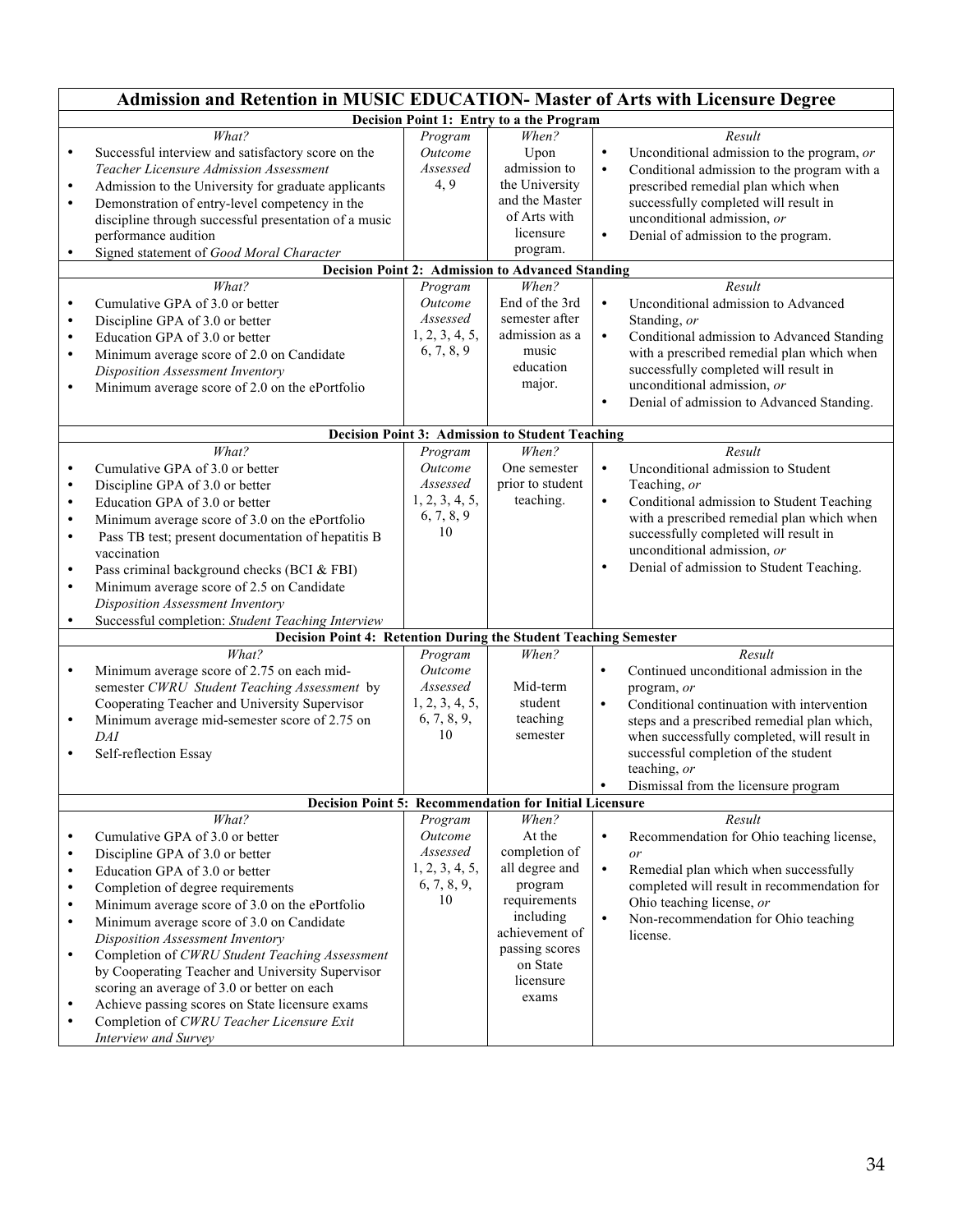#### **Decision Point Timeline**

**Please consult the Teacher Licensure Handbook for more detailed information related to the Timeline below. It is incumbent on you to be aware of the information contained therein. Failure to comply with those guidelines in addition to those below could result in difficulty completing your degree, extra fees, or dismissal from the program.** 

- **Yearly Renewal of ePortfolio account:** Each Fall semester every student who has passed Decision point 1 must see Ms Shafer in the Teacher Licensure office to renew your ePortfolio account in Taskstream. This must be completed by **September 1st** or the Teacher Licensure office will not authorize payment of your account. Failure to renew this account by the established deadline will result in the student being billed to renew the account.
- **Decision Point 2: Advanced Standing:** Materials for Advanced Standing must be submitted by the end of week 10 of the second semester after admission to the Music Education program. Usually that is the  $4<sup>th</sup>$  semester of a typical undergraduate student. Information will be distributed to you at the beginning of the semester that your Advanced Standing Decision point is to be completed detailing the process, the deadlines, and the possible outcomes of the review.
- **Decision Point 3: Admission to Student Teaching:** The student must notify by email the Coordinator of Undergraduate Studies in Music Education of her/his intent to student teach no later than the end of the second week of the semester prior to student teaching. An electronic copy of the transcript and notification via email that the ePortfolio is ready for assessment must be submitted to the Coordinator of Undergraduate Studies in Music Education by week 4 of that same semester. Successful evaluation of the ePortfolio with the score of 3 must be acquired to student teach. Documentation of a successful TB test, hepatitis vaccination, and criminal background check must be on file with the Coordinator of Undergraduate Studies in Music Education and Director of Teacher Education by the first day of finals week of the semester prior to student teaching. Student Teaching is a full time endeavor requiring the student to be available both during the school day and in the evening for related activities. Each student is given access to a quality school program and the responsibility to shadow a practicing professional for all school related responsibilities. These kinds of things could include, but are not limited to, evening school assemblies/performances, solo and ensemble festivals, parent teacher meetings, after school rehearsals, and school trips. Student's are required to attend everything. Therefore, students will NOT be permitted to participate in ANY other CWRU activities such as service organizations, clubs, classes, and ensembles since they conflict with student teaching obligations. In the semester prior to student teaching each graduate student who has an assistantship will work with his/her TA supervisor to modify work requirements so that student teaching is the priority. If, however, a student has a compelling reason to want embark on such experiences (classes, ensembles, clubs, or service organizations) during the student teaching semester, that student must submit a **Petition** to get permission from the faculty. This Petition shall take the form of a letter that is addressed to his/her advisor and the Coordinator of Undergraduate Studies in Music Education that details the reason(s) why additional responsibilities are being requested along with a written statement from the cooperating teacher that he/she is aware of the situation and understands how these extra responsibilities will impact the student teacher's schedule. This paperwork must be submitted not later than the  $8<sup>th</sup>$  week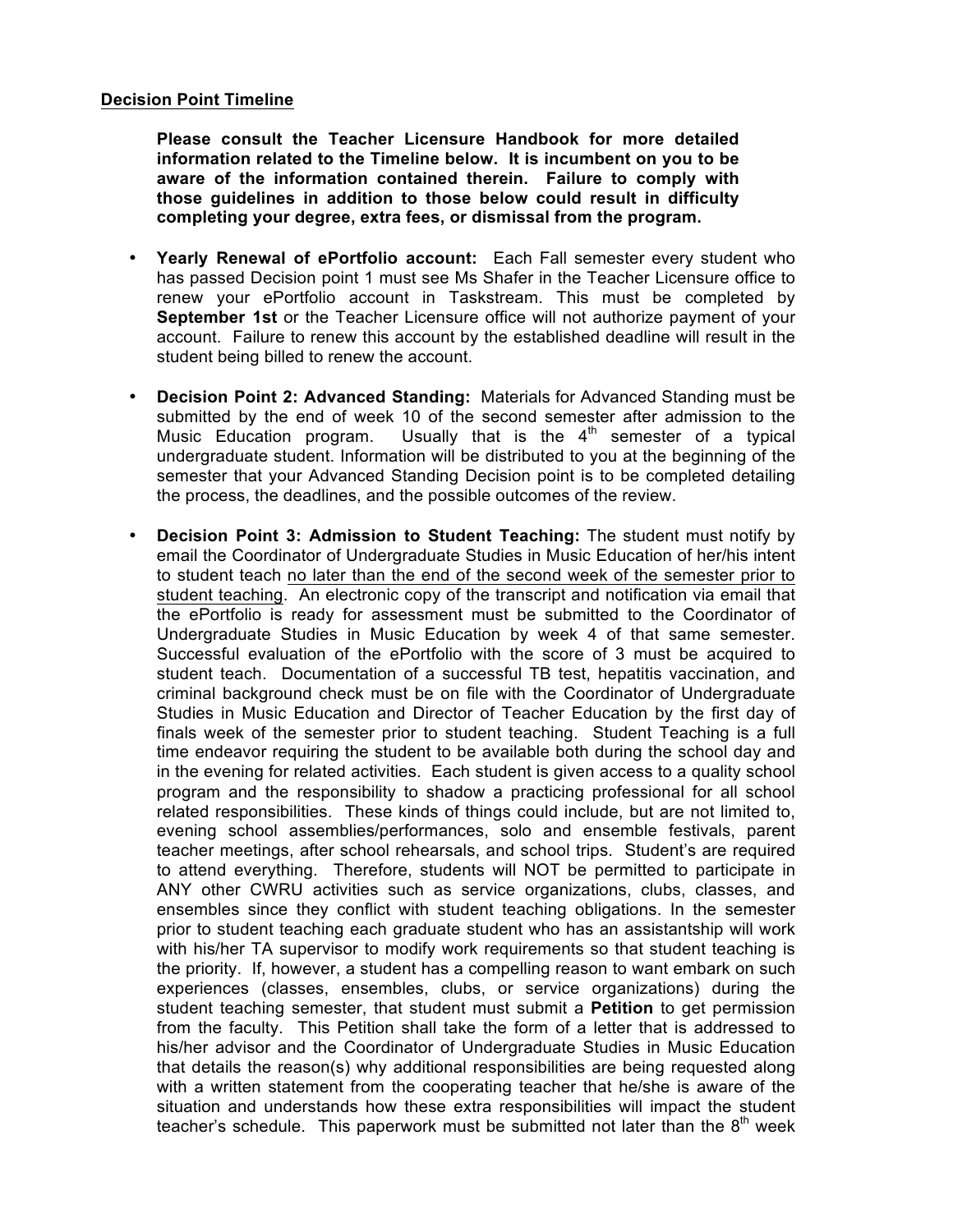of the semester prior to student teaching. The entire Music Education Faculty will vote on the Petition and disposition of that vote will be communicated to the student in writing by the Coordinator of Undergraduate Studies directly flowing the faculty meeting where the petition was considered.

- **Decision Point 4: Retention During the Student Teaching Semester:**  Approximately half way into the Student Teaching experience students will be evaluated on their performance in the areas of professional conduct, communication, planning, instruction, assessing, and reflecting on their work with students in the P-12 setting as well as their progress with the TWS/edTPA project.
- **Decision Point 5: Recommendation for Initial Licensure** takes place after successful completion of Student Teaching, successful presentation of the Teacher Work Sample and submission of the TPAC, and the completion of all degree requirements.

Upon successful completion of the five decision points, the student is recommended by the University Director of Teacher Education for the Ohio Provisional Music License. Completion of the B. S. degree in music education requirements does not guarantee teacher licensure by the state of Ohio. Additional requirements, such as passing a criminal background check, passing the edTPA etc . . . , are required for licensure.

#### **M.A.L. Comprehensive Oral Examination**

Students enrolled in the M.A. in Music Education for Teacher Licensure program must complete a comprehensive oral exam (Masters Plan B). *The exam is to be finished no later than week 10 of the final semester of coursework* and is usually the semester before student teaching.

The exam process is as follows:

- 1. Students will develop two topics for investigation and submit them to their advisor in the form of a research "statement of the problem" with accompanying questions to be investigated. (This is generally done the semester BEFORE the exam but no later than week 5 of the semester the exam is taken so that the student has sufficient time for feedback from the faculty and then to prepare/write.) A brief, representative list of references must be included for each topic. The topics may be related to, but not exactly the same as, any paper written for a class. Topics should be selected from the following:
	- Topic 1: Philosophy, Curriculum, Sociology, and/or Music Cognition and Learning
	- Topic 2: Music Materials

Students should work with their advisor in preparing the topic papers/questions. Once the advisor endorses the topics, they will be forwarded to the entire music education faculty for approval:

2. After the topics are approved, review the relevant research and best practice literature, taking notes. Next, organize your notes and developed a detailed outline for a presentation on each topic that will last approximately 15 minutes per topic. Create the presentations using visual/aural aids (e.g., PowerPoint, Keynote, recordings, etc.). The presentations should be examples of your best teaching ability and take the form of an engaging professional conference style of presentation. A handout for faculty should be created for each topic. APA style, with complete citations and a reference list, should be utilized and included in the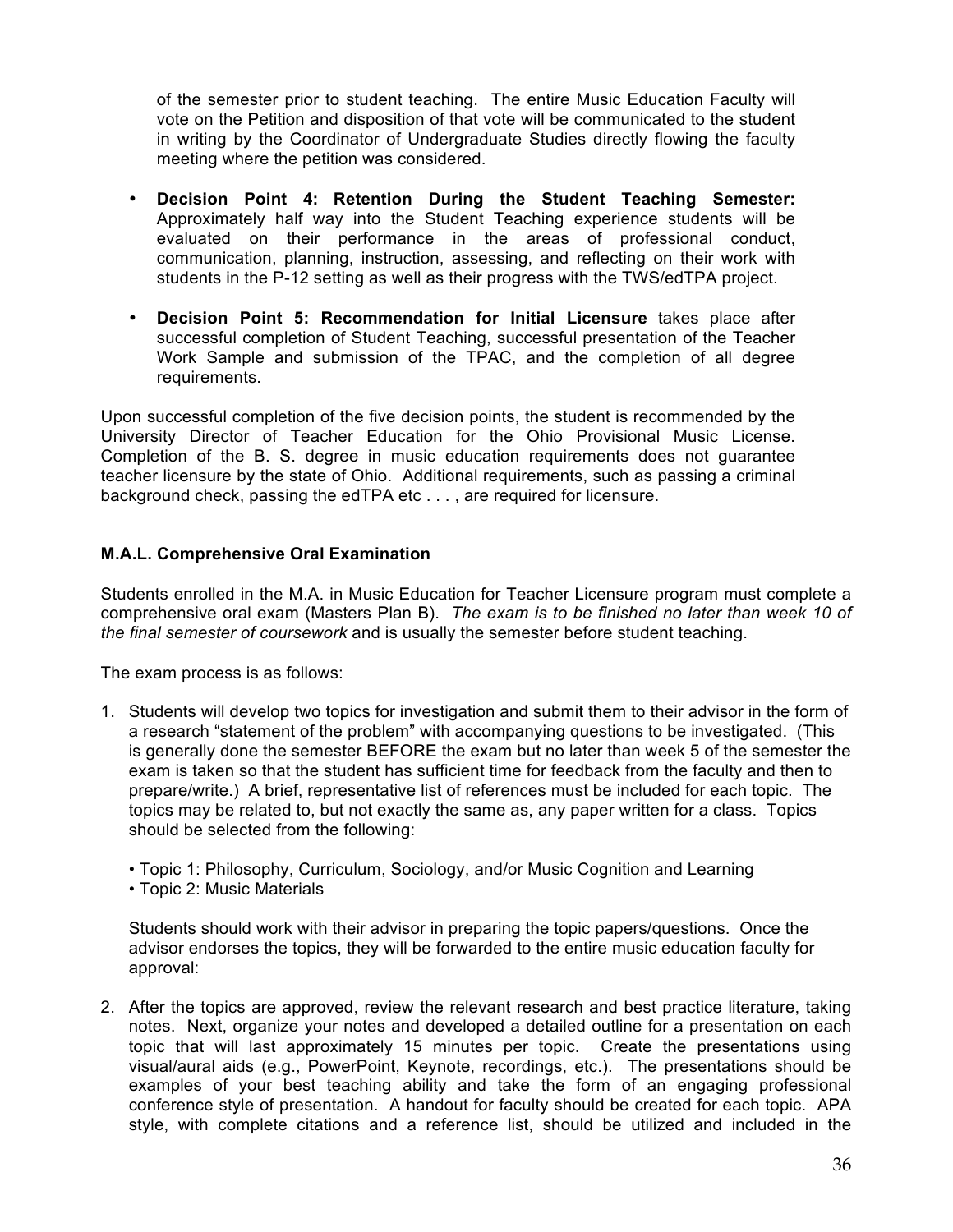handout. The presentation should be a reflection of your ability to review literature and present it in a scholarly manner. The format of the presentation on Topic 1 should follow this basic outline:

- a. Define and clarify the problem/question.
- b. Summarize and synthesize previous investigations/articles in order to inform the reader of the current state of research (i.e., review the literature).
- c. Identify relations, contradictions, gaps, inconsistencies and/or implications found in the literature.
- d. Suggest the next step or steps in solving the problem, *and* provide an example of an application to a specific teaching situation.

For the Musical Materials topic, students will submit a brief analysis (including a diagram or flowchart of the piece), along with Teacher and Student Guides designed for a comprehensive unit on the piece. Instrumental students should consult Battisti and Garafalo's (1990) *Guide to Score Study for the Wind Band* as a model for analysis and diagramming a piece. Choral students should consult Jones, A.H. (2009) *Analyzing the choral-orchestral score* published as a section in J.C. Conlon (Ed.), *Wisdom, wit, and will: Women choral conductors on their art* (pp. 13-39). Chicago, IL: GIA Publications, Inc. Students should work closely with their advisor in the preparation of the Student and Teacher Guides so that they are realistic to the desired teaching scenario. Additionally, the series of texts published by GIA entitled "*Teaching Music Through Performance in Band, Orchestra or Choir* can also be helpful as models.

Here is an example of a musical materials topic/question:

*Prepare a detailed, flow chart analysis of "An American Elegy" by Frank Ticheli. Provide biographical information for Ticheli, a list of his major works, and any other pertinent cultural and/or historical background related to the piece. Discuss how one would prepare a high school band for a performance of this composition. Which of the national standards might be addressed through this repertoire, and how could a conductor go about addressing them?*

Adapt this to your specific piece and performance group application, putting the information and materials in the form of Teacher and Student Guides for teaching the composition.

- 3. Schedule an exam time through your advisor for *no later than week 10 of the final semester of coursework*. Possible outcomes of the oral exam are:
	- Pass
	- Needs revision (e.g., revise and re-present one or more of your topics)
	- Fail

The outcome of "Fail" ends the student's pursuit of the M.A.L. degree at Case Western Reserve University. Failure to schedule the exam by the due date delineated above also ends the student's pursuit of the M.A.L. degree at CWRU. Petitions for extensions must be filed by that same due date, but only extreme circumstances would influence the faculty to grant such an extension.

#### **Master of Arts in Music Education**

This program is for individuals with an undergraduate degree in Music Education, teaching certificate/license, and at least one -year of teaching experience, who wish to pursue further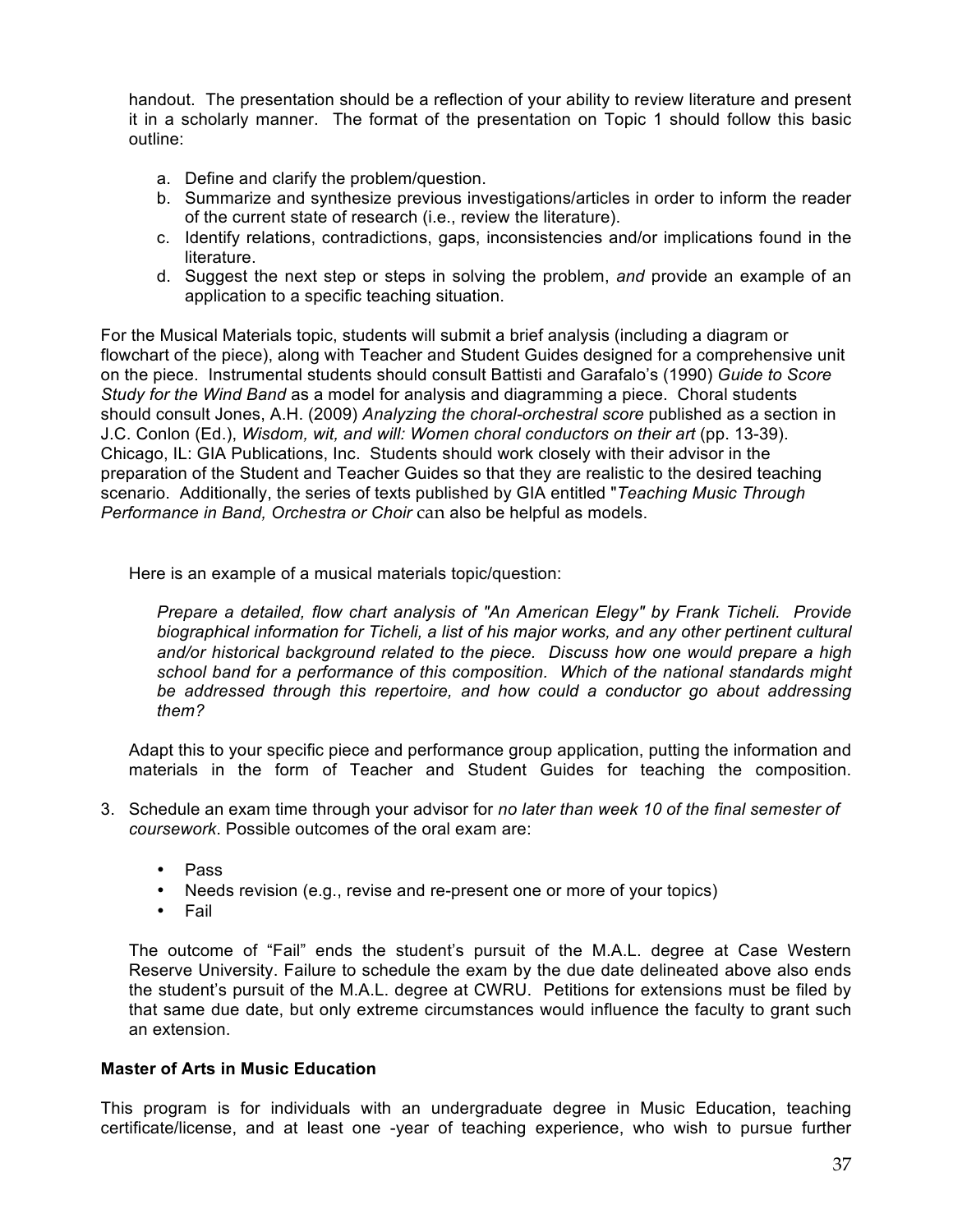academic study as a means to develop professionally. Coursework combines the study of philosophical, research-based, and theoretical positions of teaching and learning music with pragmatic approaches to improving music learning. Every effort is made to plan a program based on individual students' needs and interests while maintaining standards of musical and scholarly excellence. M.A. students may take 300-level classes, if approved by the music education faculty, provided that they have *at least* 18 credits of 400-level courses. The M.A. in music education has two options for a final project: (a) thesis, and (b) comprehensive written examination and oral defense.

| Case Western Reserve University ~ Music Education Program<br>Master of Arts (Thesis Option - Masters Plan A)                                                                        |                                                     |                     |  |  |
|-------------------------------------------------------------------------------------------------------------------------------------------------------------------------------------|-----------------------------------------------------|---------------------|--|--|
|                                                                                                                                                                                     | <b>Graduate Music Education Core (15 hours)</b>     |                     |  |  |
| <b>Course Number</b>                                                                                                                                                                | <b>Course Name</b>                                  | <b>Credit Hours</b> |  |  |
| <b>MUED 441</b>                                                                                                                                                                     | <b>Philosophical Foundations of Music Education</b> | 3                   |  |  |
| <b>MUED 442</b>                                                                                                                                                                     | Curriculum and Assessment in Music Education        | 3                   |  |  |
| <b>MUED 443</b>                                                                                                                                                                     | <b>Music Cognition and Learning</b>                 | 3                   |  |  |
| <b>MUED 444</b>                                                                                                                                                                     | <b>Research in Music Education</b>                  | 3                   |  |  |
| <b>MUED 445</b>                                                                                                                                                                     | <b>Advanced Research in Music Education</b>         | 3                   |  |  |
|                                                                                                                                                                                     |                                                     |                     |  |  |
| <b>Graduate Music Core (9 hours)</b>                                                                                                                                                |                                                     |                     |  |  |
| <b>Course Number</b>                                                                                                                                                                | <b>Course Name</b>                                  | <b>Credit Hours</b> |  |  |
| <b>MUTH 422</b>                                                                                                                                                                     | <b>Music Theory for Educators</b>                   | 3                   |  |  |
| <b>MUHI 430</b>                                                                                                                                                                     | <b>Music History for Educators</b>                  | 3                   |  |  |
| Music Electives – Courses in music theory, music history and/or applied music suited to the<br>student's interests and needs and approved by the music education faculty (3 hours). |                                                     |                     |  |  |
| MU                                                                                                                                                                                  |                                                     |                     |  |  |
|                                                                                                                                                                                     |                                                     |                     |  |  |
| Thesis (6 hours)                                                                                                                                                                    |                                                     |                     |  |  |
| <b>Course Number</b>                                                                                                                                                                | <b>Course Name</b>                                  | <b>Credit Hours</b> |  |  |
| <b>MUED 651</b>                                                                                                                                                                     | <b>Thesis</b>                                       | 6                   |  |  |
| Successful oral defense of the thesis (Masters Plan A)                                                                                                                              |                                                     |                     |  |  |
|                                                                                                                                                                                     |                                                     |                     |  |  |
| TOTAL                                                                                                                                                                               | 30                                                  |                     |  |  |

In the M.A. thesis option, students conduct research, writing a thesis, and then orally defend the thesis document to the music education faculty. Students should contact their advisor for further details of the thesis process.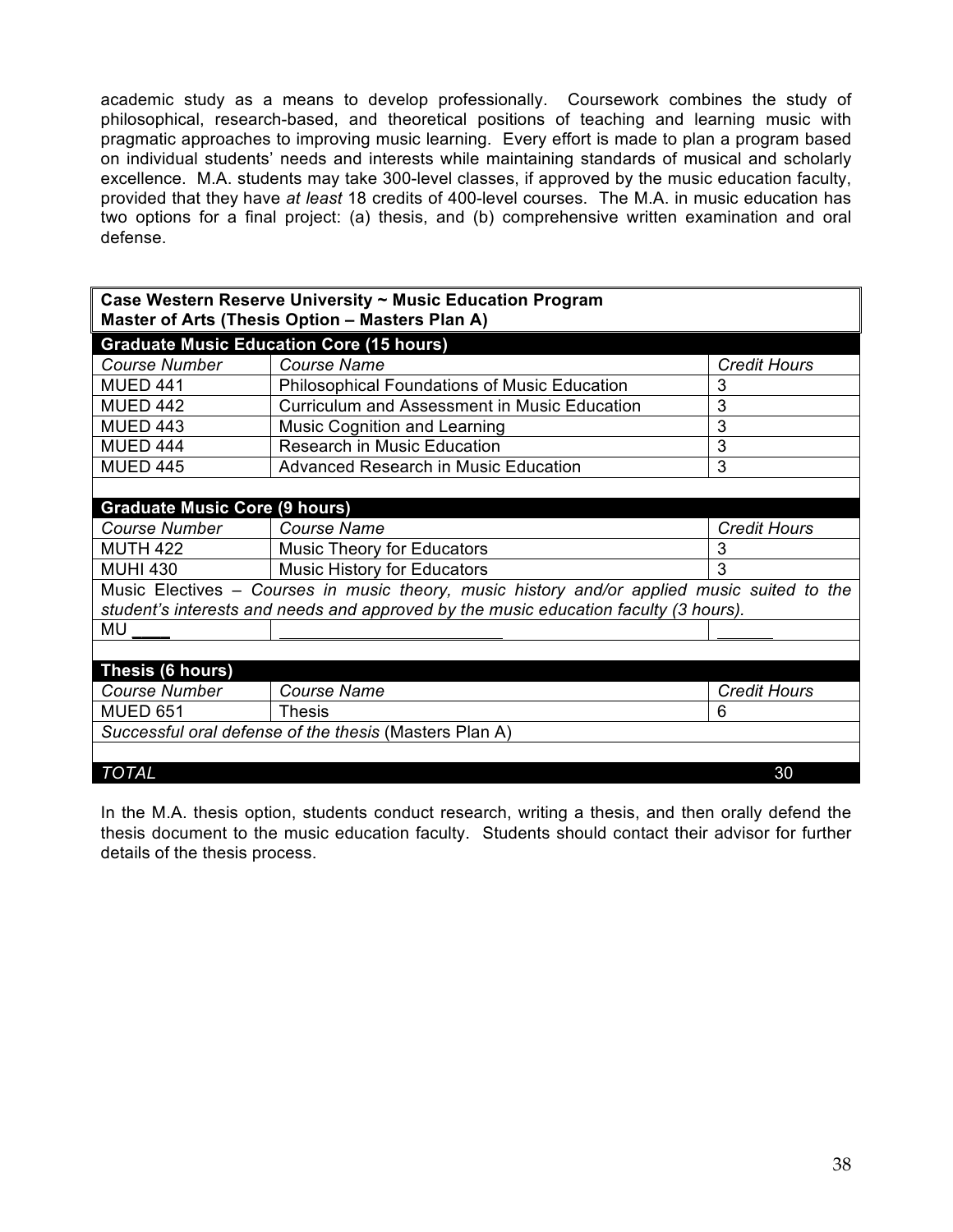| Case Western Reserve University ~ Music Education Program                           |                                                                                                       |                     |  |
|-------------------------------------------------------------------------------------|-------------------------------------------------------------------------------------------------------|---------------------|--|
| Master of Arts (Comprehensive Exam Option - Plan B)                                 |                                                                                                       |                     |  |
| <b>Graduate Music Education Core (12 hours)</b>                                     |                                                                                                       |                     |  |
| <b>Course Number</b>                                                                | <b>Course Name</b>                                                                                    | <b>Credit Hours</b> |  |
| <b>MUED 441</b>                                                                     | <b>Philosophical Foundations of Music Education</b>                                                   | 3                   |  |
| <b>MUED 442</b>                                                                     | <b>Curriculum and Assessment in Music Education</b>                                                   | 3                   |  |
| <b>MUED 443</b>                                                                     | Music Cognition and Learning                                                                          | $\overline{3}$      |  |
| <b>MUED 444</b>                                                                     | Research in Music Education                                                                           | 3                   |  |
|                                                                                     |                                                                                                       |                     |  |
| <b>Graduate Music Core (9-12 hours)</b>                                             |                                                                                                       |                     |  |
| <b>Course Number</b>                                                                | <b>Course Name</b>                                                                                    | <b>Credit Hours</b> |  |
| <b>MUTH 422</b>                                                                     | <b>Music Theory for Educators</b>                                                                     | 3                   |  |
| <b>MUHI 430</b>                                                                     | <b>Music History for Educators</b>                                                                    | $\overline{3}$      |  |
|                                                                                     | Music Electives - Courses in music theory, music history and/or applied music suited to the           |                     |  |
|                                                                                     | student's interests and needs and approved by the music education faculty (3-6 hours).                |                     |  |
| MU                                                                                  |                                                                                                       |                     |  |
| <b>MU</b>                                                                           |                                                                                                       |                     |  |
|                                                                                     |                                                                                                       |                     |  |
|                                                                                     | Electives (6-9 hours): Music education courses, seminars, and independent studies, and/or             |                     |  |
|                                                                                     | studies in a related field outside of music education (up to 6 credit hours), suited to the student's |                     |  |
|                                                                                     | interests and needs and approved by the music education faculty.                                      |                     |  |
| <b>Course Number</b>                                                                | <b>Course Name</b>                                                                                    | <b>Credit Hours</b> |  |
|                                                                                     |                                                                                                       |                     |  |
|                                                                                     |                                                                                                       |                     |  |
|                                                                                     |                                                                                                       |                     |  |
|                                                                                     |                                                                                                       |                     |  |
| <b>Comprehensive Exams</b>                                                          |                                                                                                       |                     |  |
| Successful completion of the comprehensive written and oral exams (Masters Plan B). |                                                                                                       |                     |  |
|                                                                                     |                                                                                                       |                     |  |
| <b>TOTAL</b>                                                                        |                                                                                                       | 30                  |  |

#### **M.A. Comprehensive Written Examination and Oral Defense (Masters Plan B)**

Students electing the Comprehensive Exam Option for the M.A. in Music Education must participate in a written exam and oral defense. *This process is to be completed no later than week 10 of the final semester of coursework*.

The exam process is as follows:

- 1. Students will contact their advisor *no later than the end of the fifth week of the semester* to schedule an in house written examination time that will cover their understanding of research in music education. Each Student should plan on 5 to 6 hours to take this portion of the exam. During this examination, students will be provided with articles from research journals and asked to identify, interpret, and clearly communicate each study's (a) purpose/research questions, (b) review of literature, (c) methodology, (d) data analysis, (e) results, and (f) discussion. Students will critique each study and discuss possible applications to music education.
- 2. Students will develop two topics for investigation and submit them to their advisor in the form of a research "statement of the problem" with accompanying questions to be investigated. (This is generally done the semester BEFORE the exam but no later than week 5 of the semester the exam is taken so that the student has sufficient time for feedback from the faculty and then to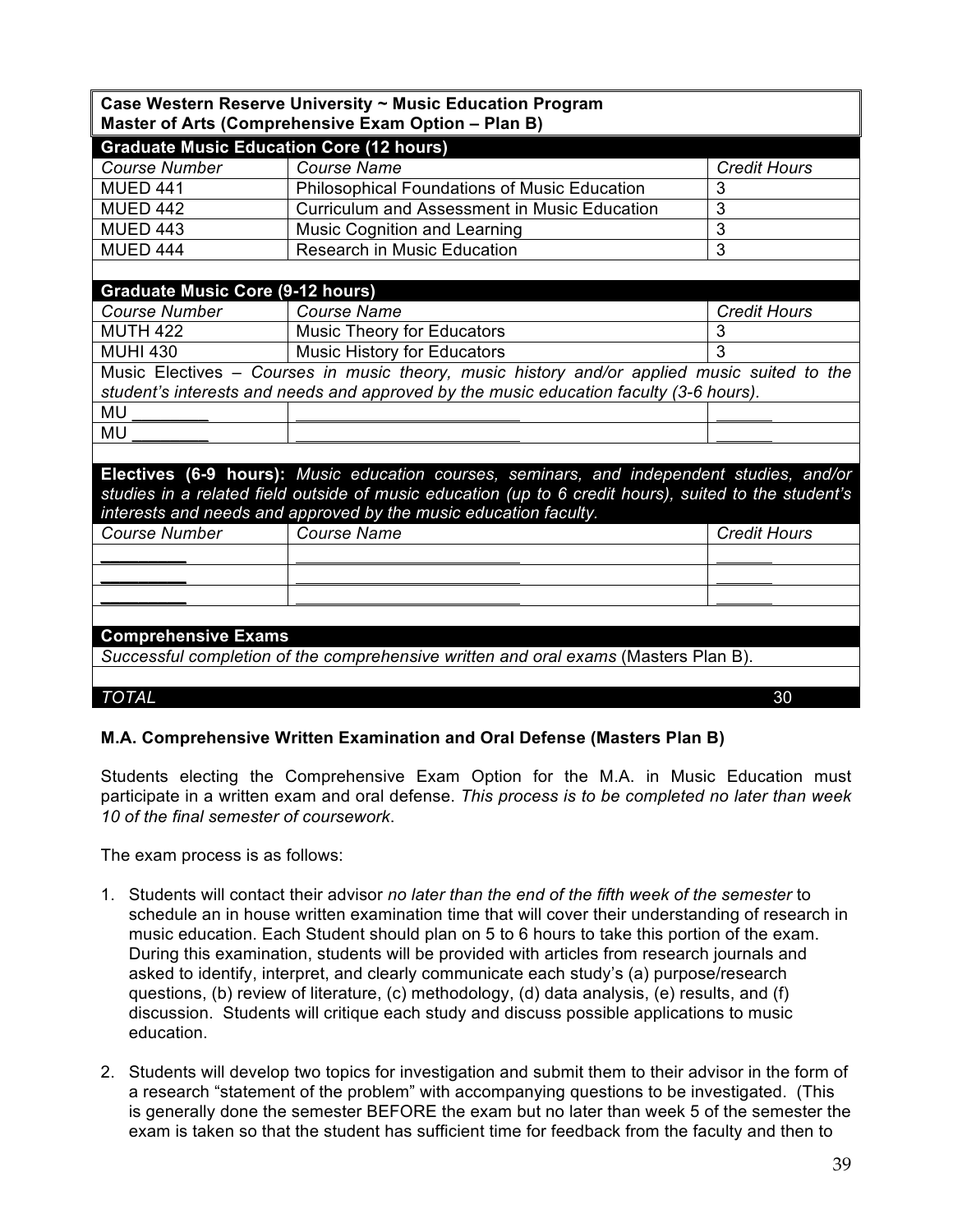prepare/write.) A brief, representative list of references must be included for each topic. The topics may be related to, but not exactly the same as, any paper written for a class. Topics should be selected from the following:

- Topic 1: Philosophy, Curriculum, Sociology, and/or Music Cognition and Learning
- Topic 2: Music Materials

Students should work with their advisor in preparing the topic papers/questions. Once the advisor endorses the topics, they will be forwarded to the entire music education faculty for their approval.

- 3. Once the topics are approved, write an eight to twelve page paper (excluding the title page and reference pages) on each. APA style, with complete citations and a reference list, must be utilized. These papers are to be representative of a student's ability to review literature and write in a scholarly manner. The format of the paper on Topic 1 should follow this basic outline:
	- Define and clarify the problem/question.
	- Summarize and synthesize previous investigations/articles in order to inform the reader of the current state of research (i.e., review the literature).
	- Identify relations, contradictions, gaps, inconsistencies and/or implications found in the literature.
	- Suggest the next step or steps in solving the problem, *and* provide an example of an application to a specific teaching situation.

For the Musical Materials topic, students will submit a brief analysis (including a diagram or flowchart of the piece), along with Teacher and Student Guides designed for a comprehensive unit on the piece. Instrumental students should consult Battisti and Garafalo's (1990) *Guide to Score Study for the Wind Band* as a model for analysis and diagramming a piece. Choral students should consult Jones, A.H. (2009) *Analyzing the choral-orchestral score* published as a section in J.C. Conlon (Ed.), *Wisdom, wit, and will: Women choral conductors on their art* (pp. 13-39). Chicago, IL: GIA Publications, Inc. Students should work closely with their advisor in the preparation of the Student and Teacher Guides so that they are realistic to the desired teaching scenario. Additionally, the series of texts published by GIA entitled "*Teaching Music Through Performance in Band, Orchestra or Choir* can also be helpful as models.

Here is an example of a musical materials topic/question:

*Prepare a detailed, flow chart analysis of "An American Elegy" by Frank Ticheli. Provide biographical information for Ticheli, a list of his major works, and any other pertinent cultural and/or historical background related to the piece. Discuss how one would prepare a high school band for a performance of this composition. Which of the national standards might be addressed through this repertoire, and how could a conductor go about addressing them?*

Adapt this to your specific piece and performance group application, putting the information and materials in the form of Teacher and Student Guides for teaching the composition.

4. Submit copies of the completed papers and the score you utilized for your musical materials question to each member of the music education faculty *no later than week 10 of the semester*.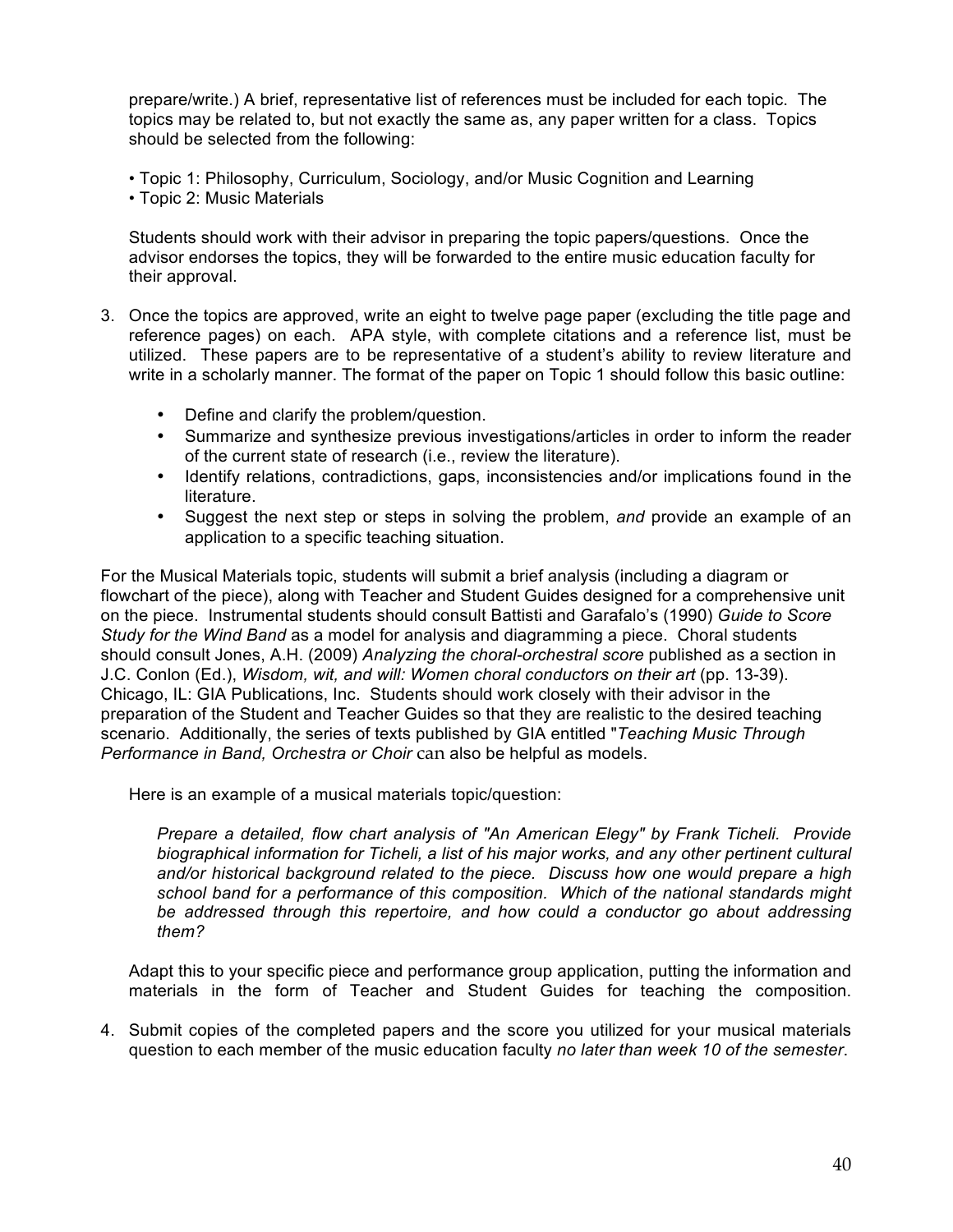Once the faculty determines the papers are "defensible," an oral defense will be scheduled before the end of the semester. Possible outcomes of the oral defense are:

- Pass
- Needs revision (e.g., rewrite one or more of the answers)
- Fail

The outcome of "Fail" ends the student's pursuit of the M.A. degree at Case Western Reserve University. Failure to submit written questions by the date delineated above also ends the student's pursuit of the M.A. degree at CWRU. Petitions for extensions must be filed by that same due date, but only extreme circumstances would influence the faculty to grant such an extension.

#### **PhD in Music Education**

The doctoral program in music education is for those persons who wish to teach at the college level or obtain positions of leadership in the schools. Students admitted to this program will have a previous degree in music education, hold a valid teaching license/certificate, and have at least three years of teaching experience in schools. A core of studies centered on philosophy and research is supplemented by coursework in music and related fields. The focus of the program is on encouraging each doctoral student to develop to his or her fullest capacity through individual research projects and independent studies with music education faculty. Every effort is made to plan a program based on individual students' needs and interests while maintaining standards of musical and scholarly excellence. Students are required to spend at least one year in residency at CWRU, maintaining 9 credits of enrollment for two consecutive semesters.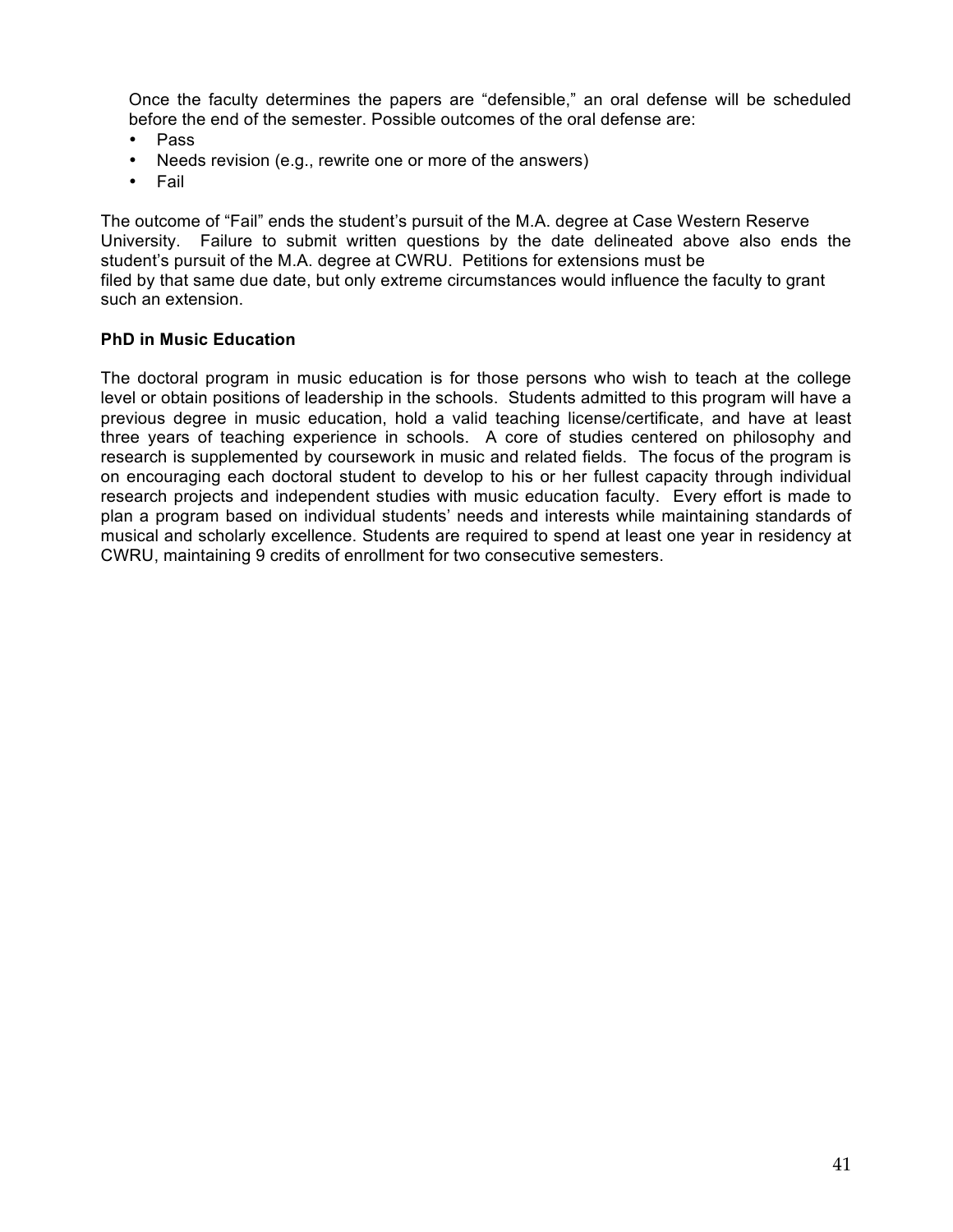| Case Western Reserve University ~ Music Education Program |                                                                                                  |                               |  |  |
|-----------------------------------------------------------|--------------------------------------------------------------------------------------------------|-------------------------------|--|--|
| <b>PhD Curriculum</b>                                     |                                                                                                  |                               |  |  |
| <b>Graduate Music Education Core (15 hours)</b>           |                                                                                                  |                               |  |  |
| <b>Course Number</b>                                      | <b>Course Name</b>                                                                               | <b>Credit Hours</b>           |  |  |
| <b>MUED 441</b>                                           | <b>Philosophical Foundations of Music Education</b>                                              | 3                             |  |  |
| <b>MUED 442</b>                                           | <b>Curriculum and Assessment in Music Education</b>                                              | 3                             |  |  |
| <b>MUED 443</b>                                           | <b>Music Cognition and Learning</b>                                                              | $\overline{3}$                |  |  |
| <b>MUED 444</b>                                           | Research in Music Education                                                                      | 3                             |  |  |
| <b>MUED 445</b>                                           | Advanced Research in Music Education                                                             | 3                             |  |  |
|                                                           |                                                                                                  |                               |  |  |
| <b>Graduate Music Core (9-12 hours)</b>                   |                                                                                                  |                               |  |  |
| <b>Course Number</b>                                      | <b>Course Name</b>                                                                               | <b>Credit Hours</b>           |  |  |
| <b>MUTH 422</b>                                           | <b>Music Theory for Educators</b>                                                                | 3                             |  |  |
| <b>MUHI 430</b>                                           | <b>Music History for Educators</b>                                                               | $\overline{3}$                |  |  |
|                                                           | Music Electives - Courses in music theory, music history and/or applied music suited to the      |                               |  |  |
|                                                           | student's interests and needs and approved by the music education faculty (3 hours).             |                               |  |  |
| MU                                                        |                                                                                                  |                               |  |  |
| MU                                                        |                                                                                                  |                               |  |  |
|                                                           |                                                                                                  |                               |  |  |
|                                                           | Outside Cognate (6 hours) - Study in a related field outside of music education suited to the    |                               |  |  |
|                                                           | student's interests and needs and approved by the music education faculty.                       |                               |  |  |
| <b>Course Number</b>                                      | <b>Course Name</b>                                                                               | <b>Credit Hours</b>           |  |  |
|                                                           |                                                                                                  |                               |  |  |
|                                                           |                                                                                                  |                               |  |  |
|                                                           | Music Education Electives (9-12 hours) - Music education courses, seminars, and independent      |                               |  |  |
|                                                           | studies suited to the student's interests and needs and approved by the music education faculty. |                               |  |  |
| <b>Course Number</b>                                      | <b>Course Name</b>                                                                               | <b>Credit Hours</b>           |  |  |
|                                                           |                                                                                                  |                               |  |  |
|                                                           |                                                                                                  |                               |  |  |
|                                                           |                                                                                                  |                               |  |  |
|                                                           |                                                                                                  |                               |  |  |
|                                                           |                                                                                                  |                               |  |  |
| <b>Qualifying Exams</b>                                   |                                                                                                  |                               |  |  |
|                                                           | Successful completion of the written and oral qualifying exams.                                  | This must be completed before |  |  |
| work on the dissertation can commence.                    |                                                                                                  |                               |  |  |
|                                                           |                                                                                                  |                               |  |  |
| <b>Dissertation (18 hours)</b>                            |                                                                                                  |                               |  |  |
| <b>Course Number</b>                                      | <b>Course Name</b>                                                                               | <b>Credit Hours</b>           |  |  |
| <b>MUED 701</b>                                           | <b>Dissertation</b>                                                                              | 18                            |  |  |
|                                                           |                                                                                                  |                               |  |  |
| Successful oral defense of the dissertation               |                                                                                                  |                               |  |  |
|                                                           |                                                                                                  |                               |  |  |
| <b>TOTAL</b>                                              |                                                                                                  | 60                            |  |  |
|                                                           |                                                                                                  |                               |  |  |

# **Ph.D. Qualifying Examinations and Advancement to Candidacy**

Ph.D. students in the Music Education Program have up to 4 years from their first semester of enrollment to finish their required coursework, and one additional semester to complete their qualifying exams and achieve candidacy. Candidacy is granted when students pass their qualifying examinations. Once candidacy is granted, students may enroll in MUED 701 and begin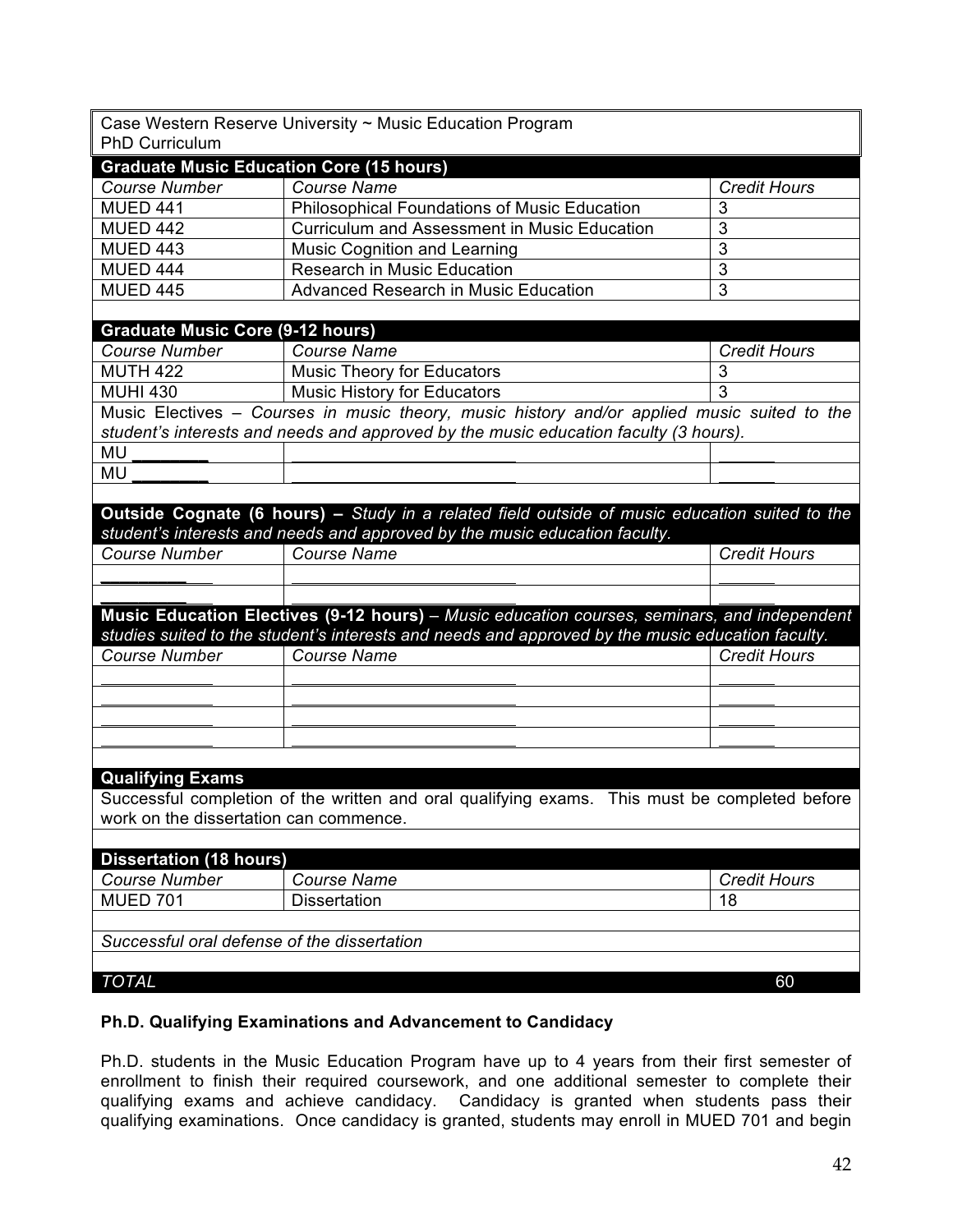work on a dissertation proposal. The qualifying exam will consist of five parts: (a) examination of understanding of research in music education, (b) two written papers on two distinct topics related to music education philosophy, curriculum, sociology, and/or music cognition and learning, (c) a musical materials project, and (d) and an oral defense of a-c. All four parts of the exam need to be completed within a single semester.

- 1. Students will contact their advisor *no later than the end of the fifth week of the semester* to schedule an in house examination time that will cover their understanding of research in music education. Each student should plan on 6 to 8 hours to complete this portion of the exam. During this examination, students will be provided with articles from research journals and asked to identify, interpret, and clearly communicate each study's (a) purpose/research questions, (b) review of literature, (c) methodology, (d) data analysis, (e) results, and (f) discussion. Students will critique each study and discuss possible applications to music education. In addition, students will be given one or more research "problems" and asked to design a study that would be a logical way to investigate the problem.
- 2. Students will develop three topics for investigation and submit them to their advisor in the form of a research "statement of the problem" with accompanying questions to be investigated. A brief, representative list of references must be included for each topic. The topics may be related to, but not exactly the same as, any paper written for a class. Topics should be selected from the following:

• Topics 1 & 2: Philosophy, Curriculum, Sociology, and/or Music Cognition and Learning • Topic 3: Music Materials

Students should work with their advisor in preparing the topic papers/questions. Once the advisor endorses the topics, they will be forwarded to the entire music education faculty for their approval.

- 3. Once the topics are approved, write an eight to twelve page paper (excluding the title page and reference pages) on each. APA style, with complete citations and a reference list, must be utilized. These papers are to be representative of a student's ability to review literature and write in a scholarly manner. The format of the paper on Topic 1 should follow this basic outline:
	- Define and clarify the problem/question.

.

- Summarize and synthesize previous investigations/articles in order to inform the reader of the current state of research (i.e., review the literature).
- Identify relations, contradictions, gaps, inconsistencies and/or implications found in the literature.
- Suggest the next step or steps in solving the problem, *and* provide an example of an application to a specific teaching situation.

For the Musical Materials topic, students will submit a brief analysis (including a diagram or flowchart of the piece), along with Teacher and Student Guides designed for a comprehensive unit on the piece. Instrumental students should consult Battisti and Garafalo's (1990) *Guide to Score Study for the Wind Band* as a model for analysis and diagramming a piece. Choral students should consult Jones, A.H. (2009) *Analyzing the choral-orchestral score* published as a section in J.C. Conlon (Ed.), *Wisdom, wit, and will: Women choral conductors on their art* (pp. 13-39). Chicago, IL: GIA Publications, Inc. Students should work closely with their advisor in the preparation of the Student and Teacher Guides so that they are realistic to the desired teaching scenario. Additionally, the series of texts published by GIA entitled "*Teaching Music Through Performance in Band, Orchestra or Choir* can also be helpful as models.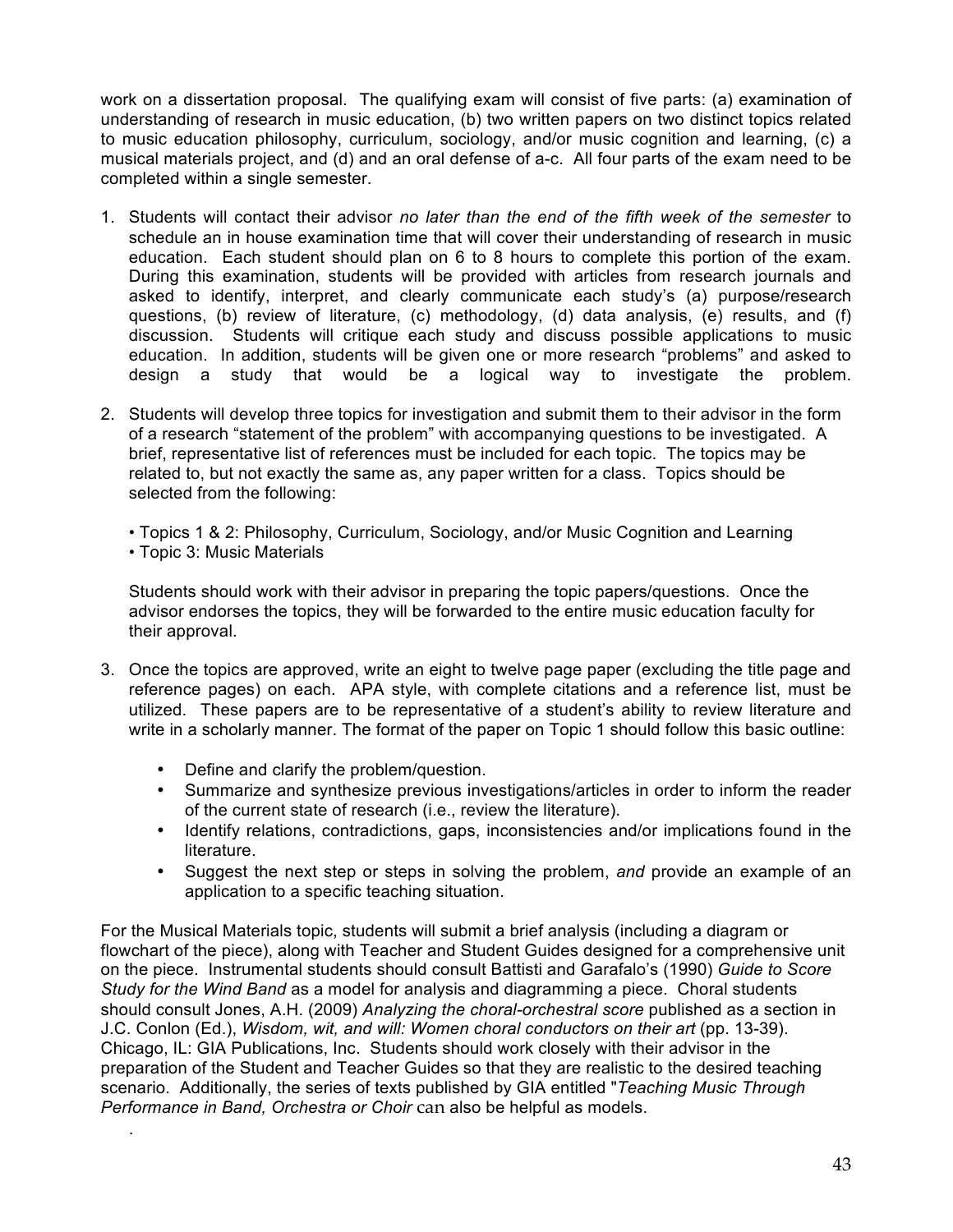Here is an example of a musical materials topic/question:

*Prepare a detailed, flow chart analysis of "An American Elegy" by Frank Ticheli. Provide biographical information for Ticheli, a list of his major works, and any other pertinent cultural and/or historical background related to the piece. Discuss how one would prepare a high school band for a performance of this composition. Which of the national standards might be addressed through this repertoire, and how could a conductor go about addressing them?*

Adapt this to your specific piece and performance group application, putting the information and materials in the form of Teacher and Student Guides for teaching the composition.

- 4. Submit copies of the completed papers and the score you utilized for your musical materials question to each member of the music education faculty *no later than week 10 of the semester*.
- 5. Once the faculty determines that the research exam and papers are "defensible," an oral defense will be scheduled. Possible outcomes of the oral defense are:
	- Pass
	- Needs revision (e.g., rewrite one or more of the answers)
	- Fail

The outcome of "Fail" ends the student's pursuit of the Ph.D. degree at Case Western Reserve University. Failure to adhere to the timeline outlined above also ends the student's pursuit of the Ph.D. degree at CWRU. Petitions for extensions must be filed according to guidelines of the School of Graduate Studies. Only extreme circumstances would influence the faculty to grant such an extension.

Once the qualifying exam has been passed, the student may register for MUED 701 and begin work on a formal dissertation proposal consisting of chapters 1 through 3 of the dissertation (introduction, review of literature, and methodology). The student will solicit an advisor for the dissertation process. The advisor may be the faculty member the student has previously had for an academic advisor, or it may be another faculty member with whom the student would like to work. Once the student chooses and advisor and the advisor agree to work with the student, the student should remain in close consultation with the advisor in the preparing the proposal and throughout the dissertation process.

When the dissertation proposal is deemed defensible by the student and advisor, a dissertation proposal defense meeting is set and the proposal is distributed to the dissertation committee, composed of three music education faculty members and one faculty member outside the Department of Music. The proposal must be submitted to the committee at least two weeks prior to the proposal defense meeting. At the defense meeting, committee members will question the student regarding the proposed topic and methodology and may request revisions to the proposal before the student proceeds with the research. The dissertation itself must be a significant scholarly contribution in the field of music education. See the CWRU guidelines for doctoral dissertations for more information on process and requirements.)